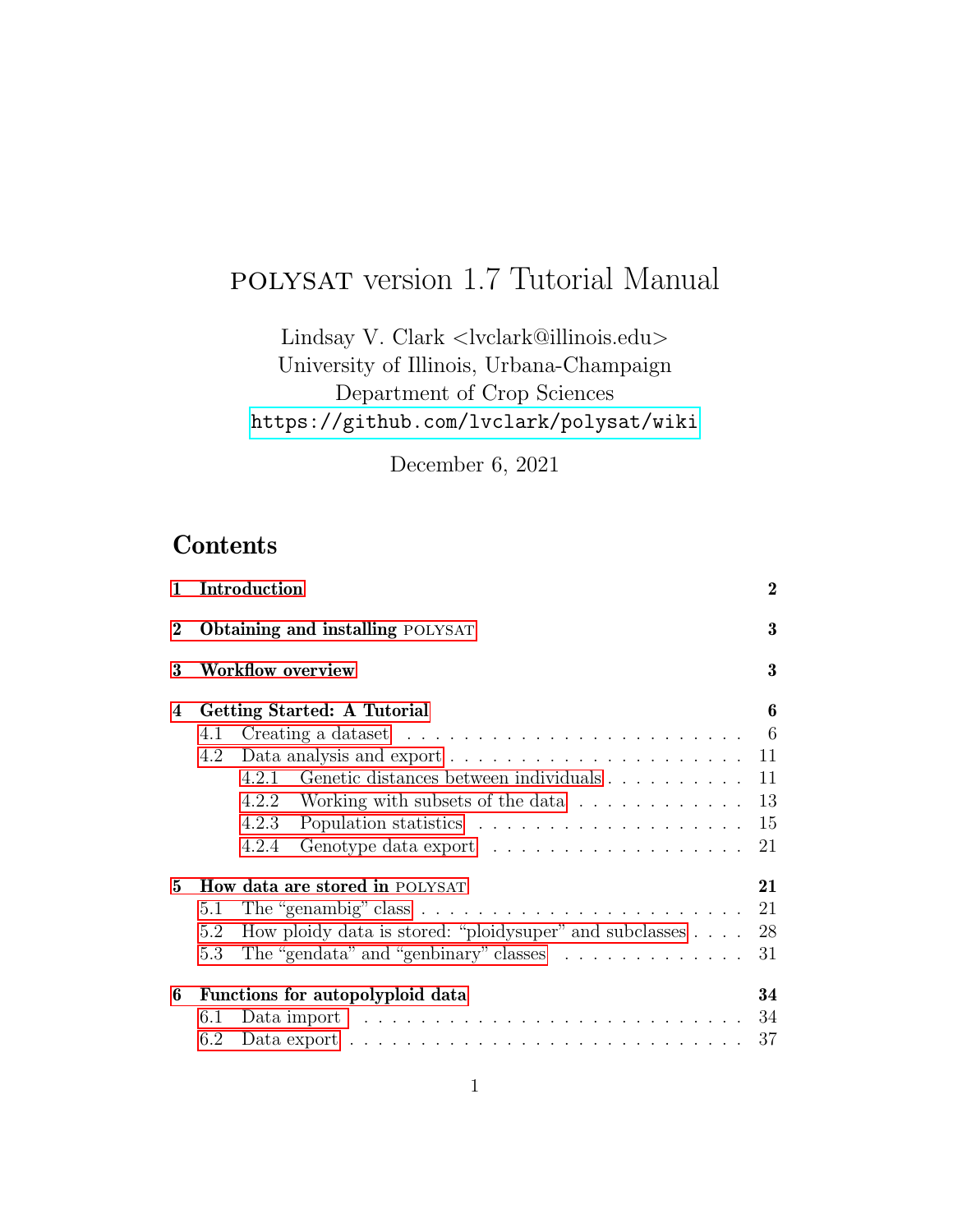|   | 6.3 |                                                                                 |    |
|---|-----|---------------------------------------------------------------------------------|----|
|   |     | 6.3.1 Estimating and exporting ploidies 40                                      |    |
|   |     | 6.3.2 Inter-individual distances 40                                             |    |
|   |     | Determining groups of asexually-related samples 44<br>6.3.3                     |    |
|   | 6.4 | Population statistics $\ldots \ldots \ldots \ldots \ldots \ldots \ldots \ldots$ |    |
|   |     | 6.4.1 Allele diversity and frequencies $\ldots \ldots \ldots \ldots$ 45         |    |
|   |     |                                                                                 |    |
| 7 |     | Functions for allopolyploid data                                                | 49 |
|   | 7.1 |                                                                                 | 49 |
|   | 7.2 | Individual-level and population statistics                                      | 50 |
| 8 |     | Treating microsatellite alleles as dominant markers                             | 51 |
| 9 |     | How to cite POLYSAT                                                             | 53 |

## <span id="page-1-0"></span>1 Introduction

The R package polysat provides useful tools for working with microsatellite data of any ploidy level, including populations of mixed ploidy. It can convert genotype data between different formats, including Applied Biosystems GeneMapper $\mathbb{R}$ , binary presence/absence data, ATetra, Tetra/Tetrasat, GenoDive, SPAGeDi, Structure, POPDIST, and STRand. It can also calculate pairwise genetic distances between samples, assist the user in estimating ploidy based on allele number, and estimate allele frequencies, population differentiation statistics such as  $F_{ST}$ , and polymorphic information content. Due to the versatility of the R programming environment and the simplicity of how genotypes are stored by polysat, the user may find many ways to interface other R functions with this package, such as Principal Coordinate Analysis or AMOVA.

This manual is written to be accessible to beginning users of R. If you are a complete novice to R, it is recommended that you read through  $An$ Introduction to R ( <http://cran.r-project.org/manuals.html> ) before reading this manual or at least have both open at the same time. If you have the console open while reading the manual you can also look at the help files for base R functions (for example by typing ?save or ?%in%) and also get more detailed information on polysat functions (e.g. ?read.GeneMapper).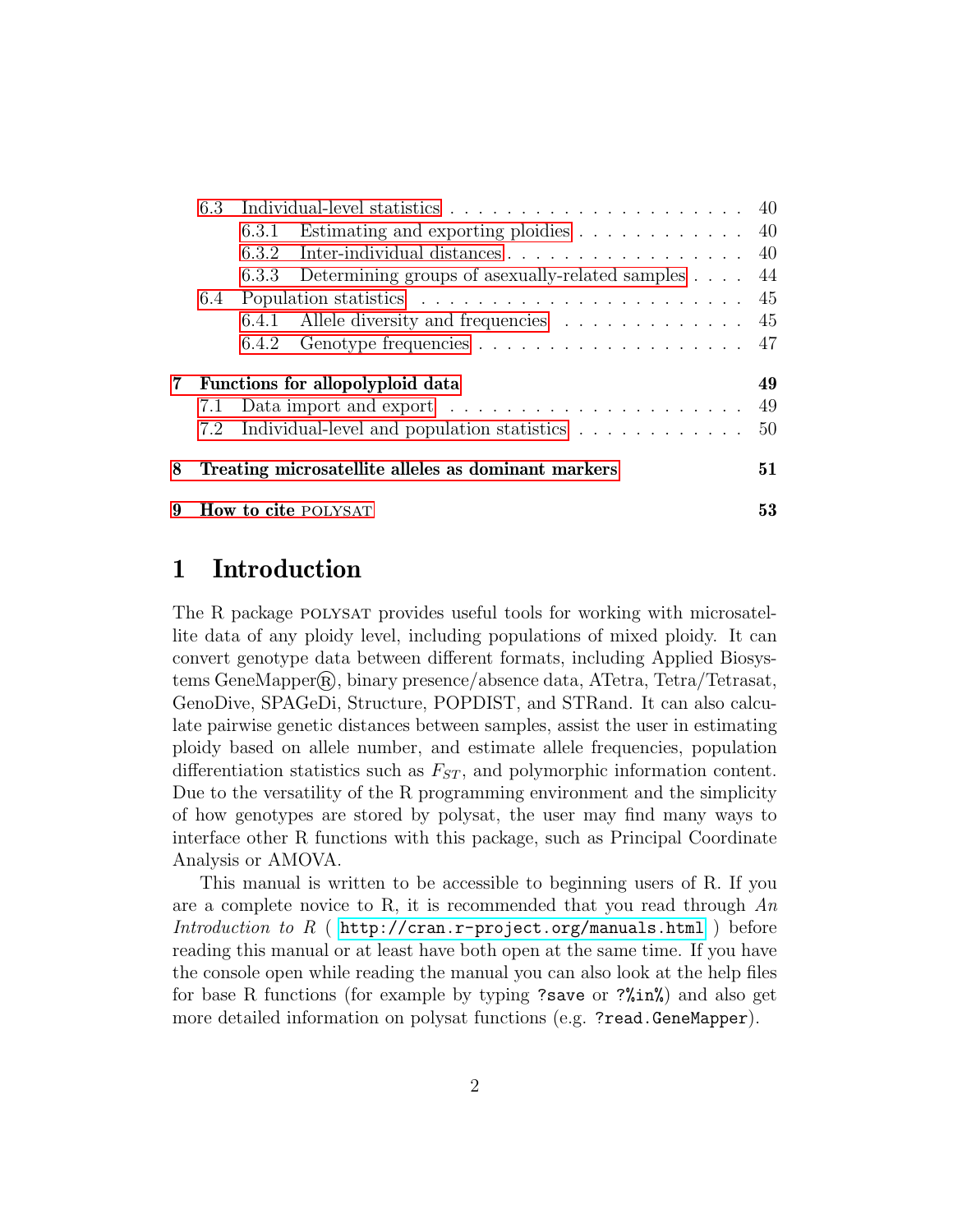The examples will be easiest to understand if you follow along with them and think about the purpose of each line of code. A file called "polysattutorial.R" in the "doc" subdirectory of the package installation can be opened with a text editor and contains all of the R input found in this manual.

## <span id="page-2-0"></span>2 Obtaining and installing POLYSAT

The R console and base system can be obtained at [http://www.r-project.](http://www.r-project.org/) [org/](http://www.r-project.org/). Once R is installed, polysat can be installed and loaded by typing the following commands into the R console:

> install.packages("polysat")

> library("polysat")

If you quit and restart R, you will not have to re-install the package but you will need to load it again (using the library function as shown above).

## <span id="page-2-1"></span>3 Workflow overview

The flowcharts on the next two pages give an overview of the steps required for the most common analyses performed in POLYSAT. The first steps will always be importing or inputing the genotype data and making sure that the dataset contains information about populations and microsatellite repeat lengths. Different analysis and export functions are then available depending on whether the ploidy is known, whether the organism is autopolyploid or allopolyploid, and whether the selfing rate is known.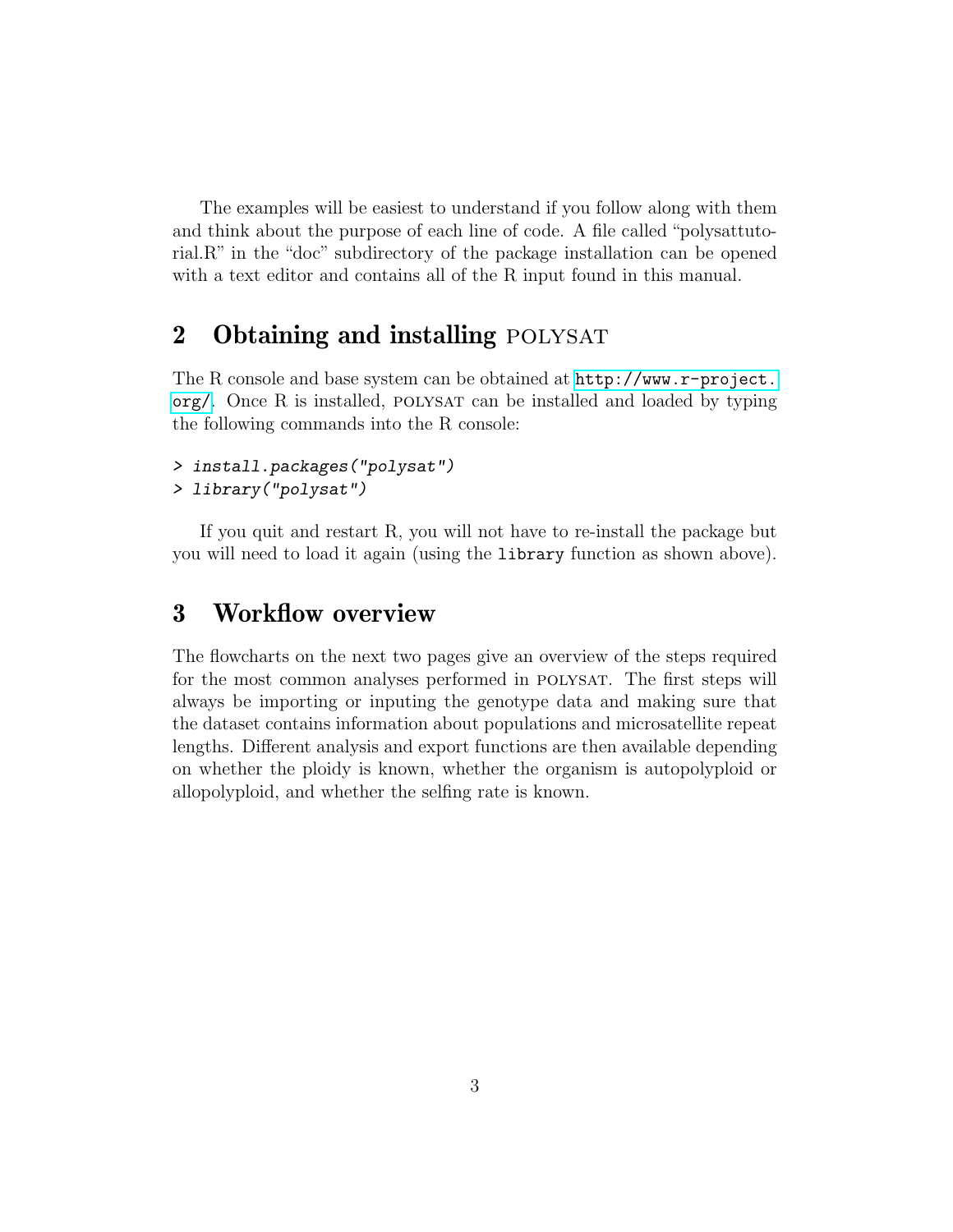

Flowchart 1. Functions for allopolyploid or autopolyploid data.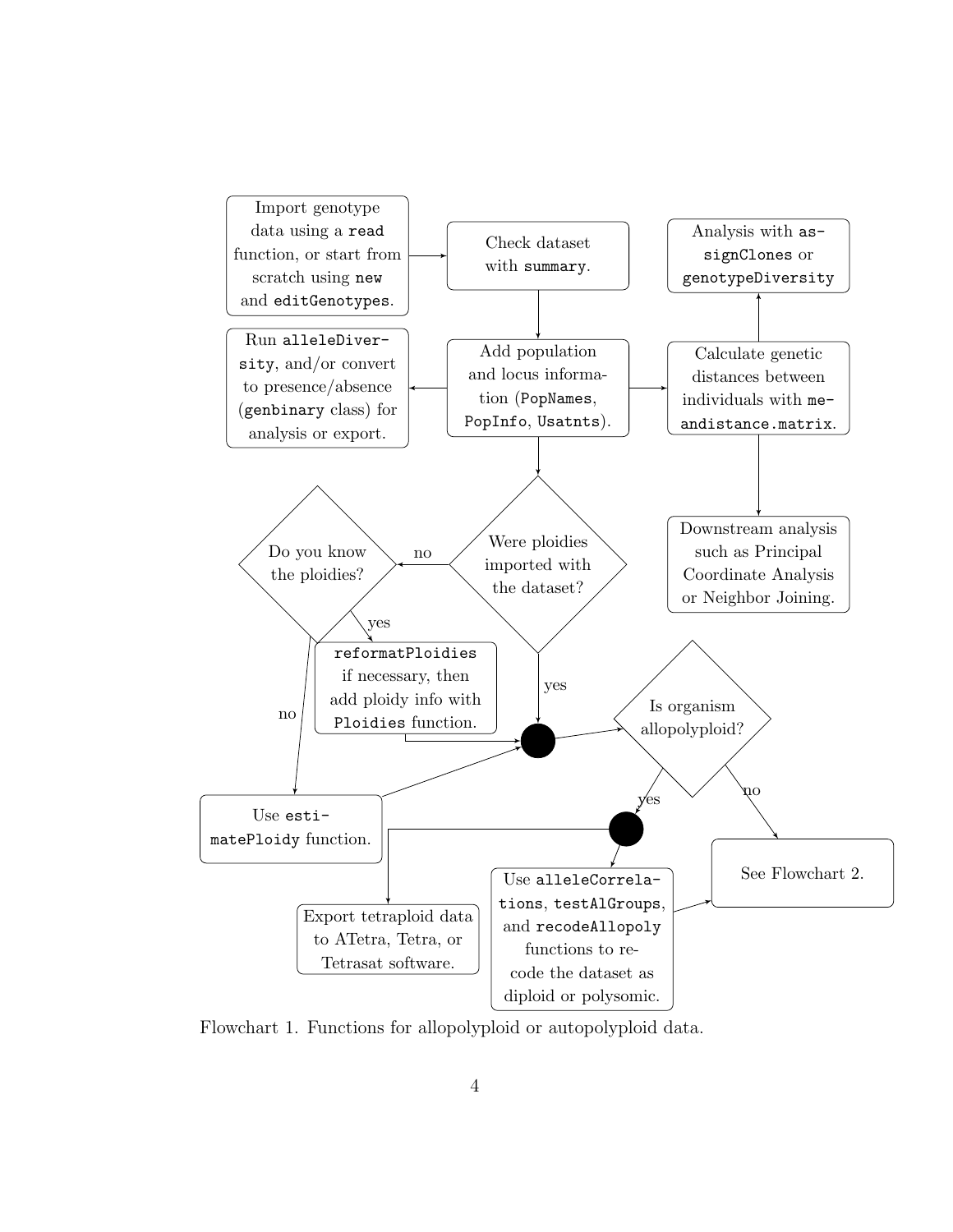

Flowchart 2. Functions for polysomic or diploid data only.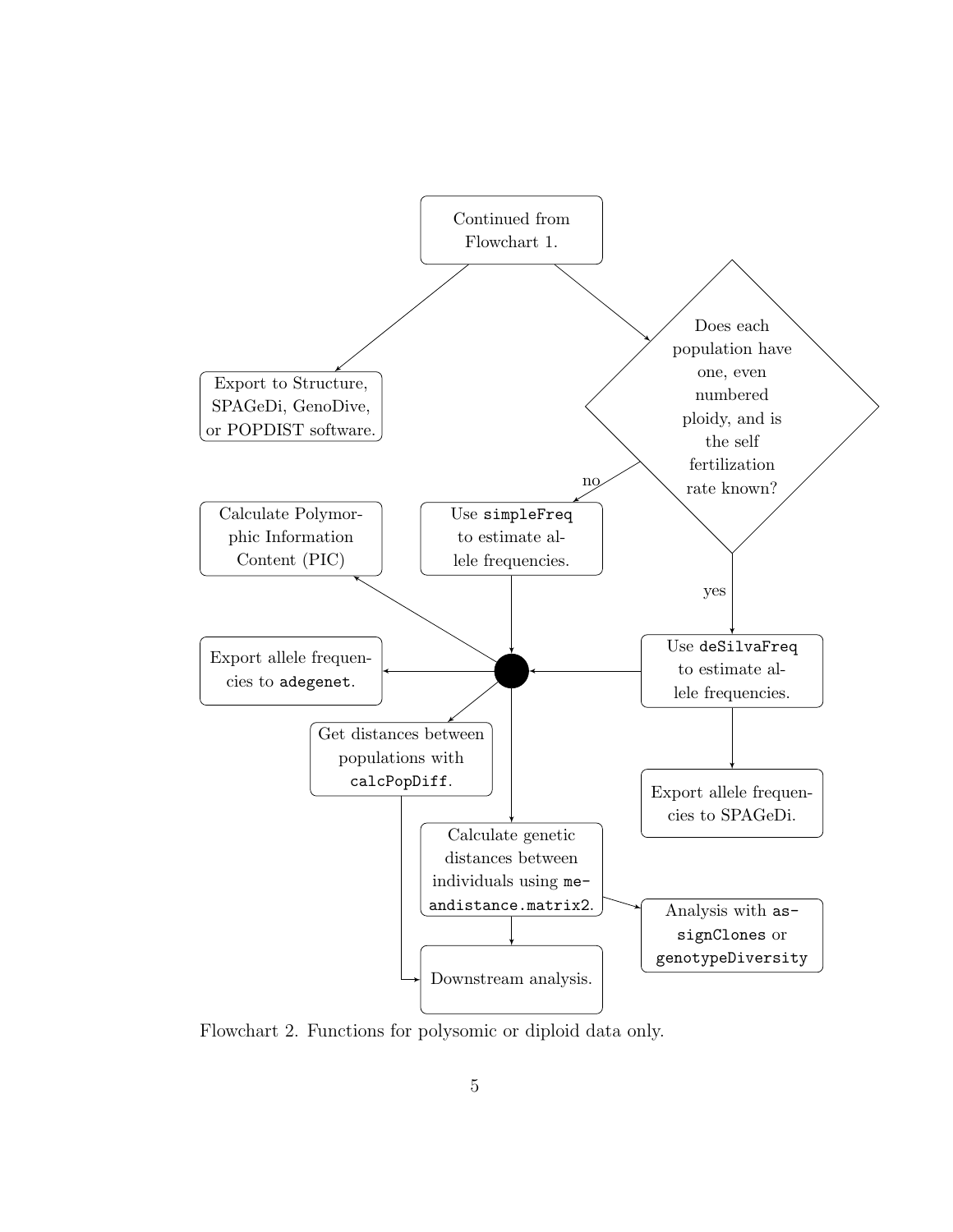## <span id="page-5-0"></span>4 Getting Started: A Tutorial

### <span id="page-5-1"></span>4.1 Creating a dataset

As with any genetic software, the first thing you want to do is import your data. For this tutorial, go into the "extdata" directory of the polysat package installation, and find a file called "GeneMapperExample.txt". Open this file in a text editor and inspect its contents. This file contains simulated genotypes of 300 diploid and tetraploid individuals at three loci. Move this text file into the R working directory. The working directory can be changed with the setwd function, or identified with the getwd function:

### > getwd()

#### [1] "C:/Users/lvclark/AppData/Local/Temp/Rtmp0QjsNg/Rbuild22647b42509b/polysat/vig

Then read the file using the read.GeneMapper function, and assign the dataset a name of your choice (simgen in this example) by typing:

#### > simgen <- read.GeneMapper("GeneMapperExample.txt")

The dataset now exists as an object in R. The following commands display, respectively, some basic information about the dataset, the sample and locus names, a subset of the genotypes, and a list of which genotypes are missing.

```
> summary(simgen)
```

```
Dataset with allele copy number ambiguity.
Insert dataset description here.
Number of missing genotypes: 5
300 samples, 3 loci.
1 populations.
Ploidies: NA
Length(s) of microsatellite repeats: NA
```

```
> Samples(simgen)
```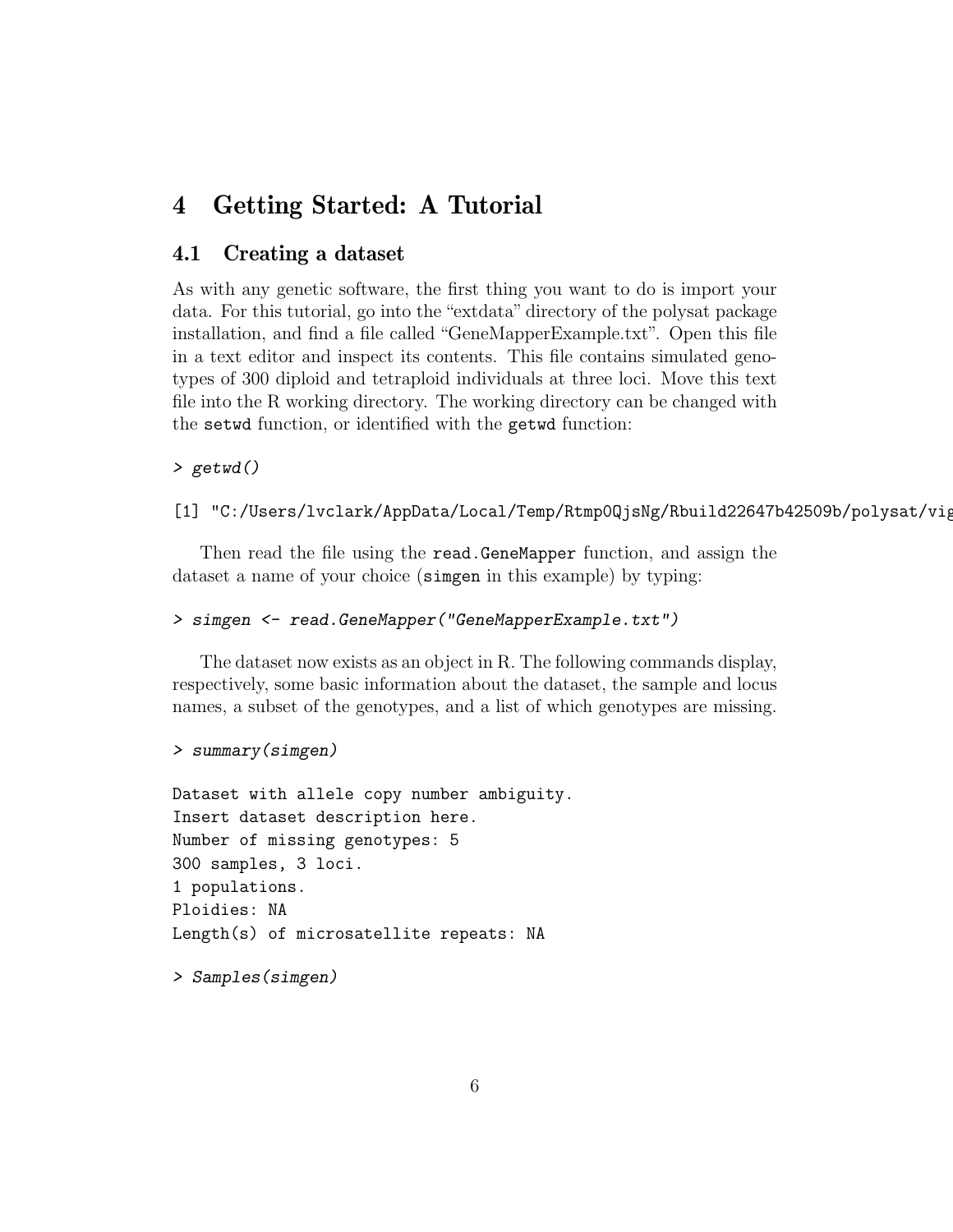| $\lceil 1 \rceil$ | "A1"               | "A2"               | "A3"  | "A4"   | "A5"  | "A6"  | "A7"         |
|-------------------|--------------------|--------------------|-------|--------|-------|-------|--------------|
| [8]               | "A8"               | "A9"               | "A10" | "A11"  | "A12" | "A13" | "A14"        |
| [15]              | "A <sub>15</sub> " | "A <sub>16</sub> " | "A17" | "A18"  | "A19" | "A20" | "A21"        |
| [22]              | "A22"              | "A23"              | "A24" | "A25"  | "A26" | "A27" | "A28"        |
| [29]              | "A29"              | "A30"              | "A31" | "A32"  | "A33" | "A34" | "A35"        |
| [36]              | "A36"              | "A37"              | "A38" | "A39"  | "A40" | "A41" | "A42"        |
| [43]              | "A43"              | " 444 "            | "A45" | "A46"  | "A47" | "A48" | <b>"A49"</b> |
| [50]              | "A50"              | "A51"              | "A52" | "A53"  | "A54" | "A55" | "A56"        |
| [57]              | "A57"              | "A58"              | "A59" | "A60"  | "A61" | "A62" | "A63"        |
| [64]              | "A64"              | "A65"              | "A66" | "A67"  | "A68" | "A69" | "A70"        |
| [71]              | "A71"              | "A72"              | "A73" | "A74"  | "A75" | "A76" | "A77"        |
| [78]              | "A78"              | "A79"              | "A80" | "A81"  | "A82" | "A83" | "A84"        |
| [85]              | "A85"              | "A86"              | "A87" | "A88"  | "A89" | "A90" | "A91"        |
| [92]              | "A92"              | "A93"              | "A94" | "A95"  | "A96" | "A97" | "A98"        |
| [99]              | "A99"              | "A100"             | "B1"  | "B2"   | "B3"  | "B4"  | "B5"         |
| [106]             | "B6"               | "B7"               | "B8"  | "B9"   | "B10" | "B11" | "B12"        |
| [113]             | "B13"              | "B14"              | "B15" | "B16"  | "B17" | "B18" | "B19"        |
| [120]             | "B20"              | "B21"              | "B22" | "B23"  | "B24" | "B25" | "B26"        |
| [127]             | "B27"              | "B28"              | "B29" | "B30"  | "B31" | "B32" | "B33"        |
| [134]             | "B34"              | "B35"              | "B36" | "B37"  | "B38" | "B39" | "B40"        |
| [141]             | "B41"              | "B42"              | "B43" | "B44"  | "B45" | "B46" | "B47"        |
| [148]             | "B48"              | "B49"              | "B50" | "B51"  | "B52" | "B53" | "B54"        |
| [155]             | "B55"              | "B56"              | "B57" | "B58"  | "B59" | "B60" | "B61"        |
| [162]             | "B62"              | "B63"              | "B64" | "B65"  | "B66" | "B67" | "B68"        |
| [169]             | "B69"              | "B70"              | "B71" | "B72"  | "B73" | "B74" | "R75"        |
| [176]             | "B76"              | "B77"              | "B78" | "B79"  | "B80" | "B81" | "B82"        |
| [183]             | "B83"              | "B84"              | "B85" | "B86"  | "B87" | "B88" | "B89"        |
| [190]             | "B90"              | "B91"              | "B92" | "B93"  | "B94" | "B95" | "B96"        |
| [197]             | "B97"              | "B98"              | "B99" | "B100" | "C1"  | "C2"  | "C3"         |
| [204]             | "C4"               | "C5"               | "C6"  | "C7"   | "C8"  | "C9"  | "C10"        |
| $[211]$           | "C11"              | "C12"              | "C13" | "C14"  | "C15" | "C16" | "C17"        |
| $[218]$           | "C18"              | "C19"              | "C20" | "C21"  | "C22" | "C23" | "C24"        |
| $[225]$           | "C25"              | "C26"              | "C27" | "C28"  | "C29" | "C30" | "C31"        |
| $[232]$           | "C32"              | "C33"              | "C34" | "C35"  | "C36" | "C37" | "C38"        |
| [239]             | "C39"              | "C40"              | "C41" | "C42"  | "C43" | "C44" | "C45"        |
| $[246]$           | "C46"              | "C47"              | "C48" | "C49"  | "C50" | "C51" | "C52"        |
|                   |                    |                    |       |        |       |       |              |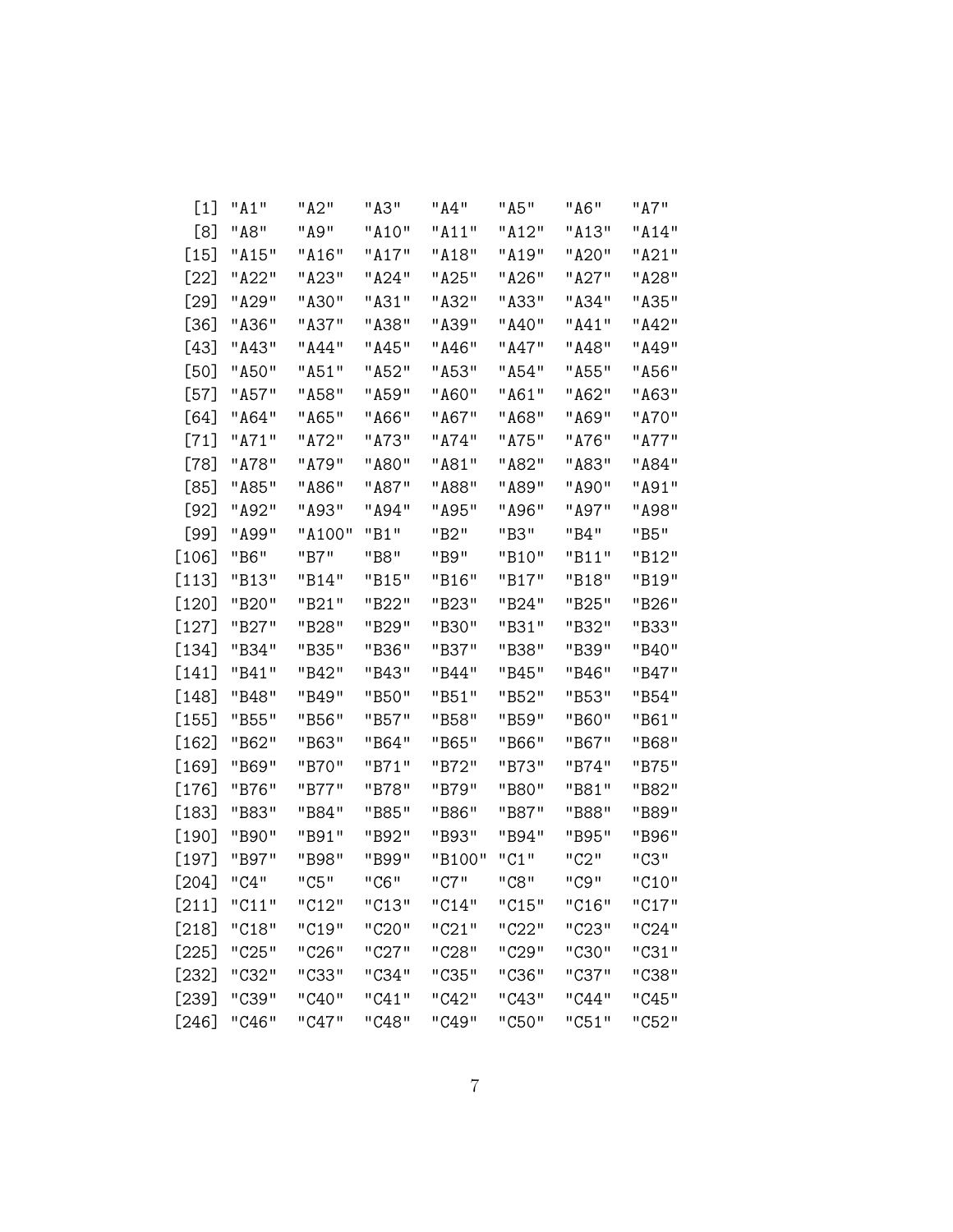| Sample         | Locus                        | Alleles |     |     |     |
|----------------|------------------------------|---------|-----|-----|-----|
| A1             | loc1                         | 110     | 112 | 106 |     |
| A2             | loc1                         | 114     | 106 | 118 | 110 |
| A3             | loc1                         | 114     | 102 | 100 | 106 |
| A4             | loc1                         | 110     | 102 | 106 | 100 |
| A <sub>5</sub> | loc1                         | 106     | 112 |     |     |
| A <sub>6</sub> | loc1                         | 100     | 110 | 106 |     |
| A7             | loc1                         | 112     | 108 |     |     |
| A8             | loc1                         | 102     | 106 |     |     |
| A <sub>9</sub> | loc1                         | 112     |     |     |     |
| A10            | 1 <sub>o</sub> <sub>c1</sub> | 102     | 106 | 110 | 112 |
| A11            | loc1                         | 114     | 100 | 112 |     |
| A12            | loc1                         | 106     | 118 |     |     |
| A13            | loc1                         | 110     | 112 |     |     |
| A14            | loc1                         | 100     | 112 | 106 |     |
| A15            | loc1                         | 100     | 112 | 114 |     |
| A16            | loc1                         | 112     | 102 | 100 |     |
| A17            | loc1                         | 102     | 106 |     |     |
| A18            | loc1                         | 102     | 106 |     |     |
| A19            | loc1                         | 114     | 102 | 110 | 118 |
| A20            | loc1                         | 106     | 100 | 108 |     |

> viewGenotypes(simgen, samples=paste("A", 1:20, sep=""), loci="loc1")

[1] "loc1" "loc2" "loc3"

> find.missing.gen(simgen)

> Loci(simgen)

| $[253]$ "C53" |       | "C54" | "C55" | "C56" | "C57" | "C58"  | "C59" |
|---------------|-------|-------|-------|-------|-------|--------|-------|
| [260]         | "C60" | "C61" | "C62" | "C63" | "C64" | "C65"  | "C66" |
| [267] "C67"   |       | "C68" | "C69" | "C70" | "C71" | "C72"  | "C73" |
| $[274]$ "C74" |       | "C75" | "C76" | "C77" | "C78" | "C79"  | "C80" |
| [281]         | "C81" | "C82" | "C83" | "C84" | "C85" | "C86"  | "C87" |
| [288]         | "C88" | "C89" | "C90" | "C91" | "C92" | "C93"  | "C94" |
| [295]         | "C95" | "C96" | "C97" | "C98" | "C99" | "C100" |       |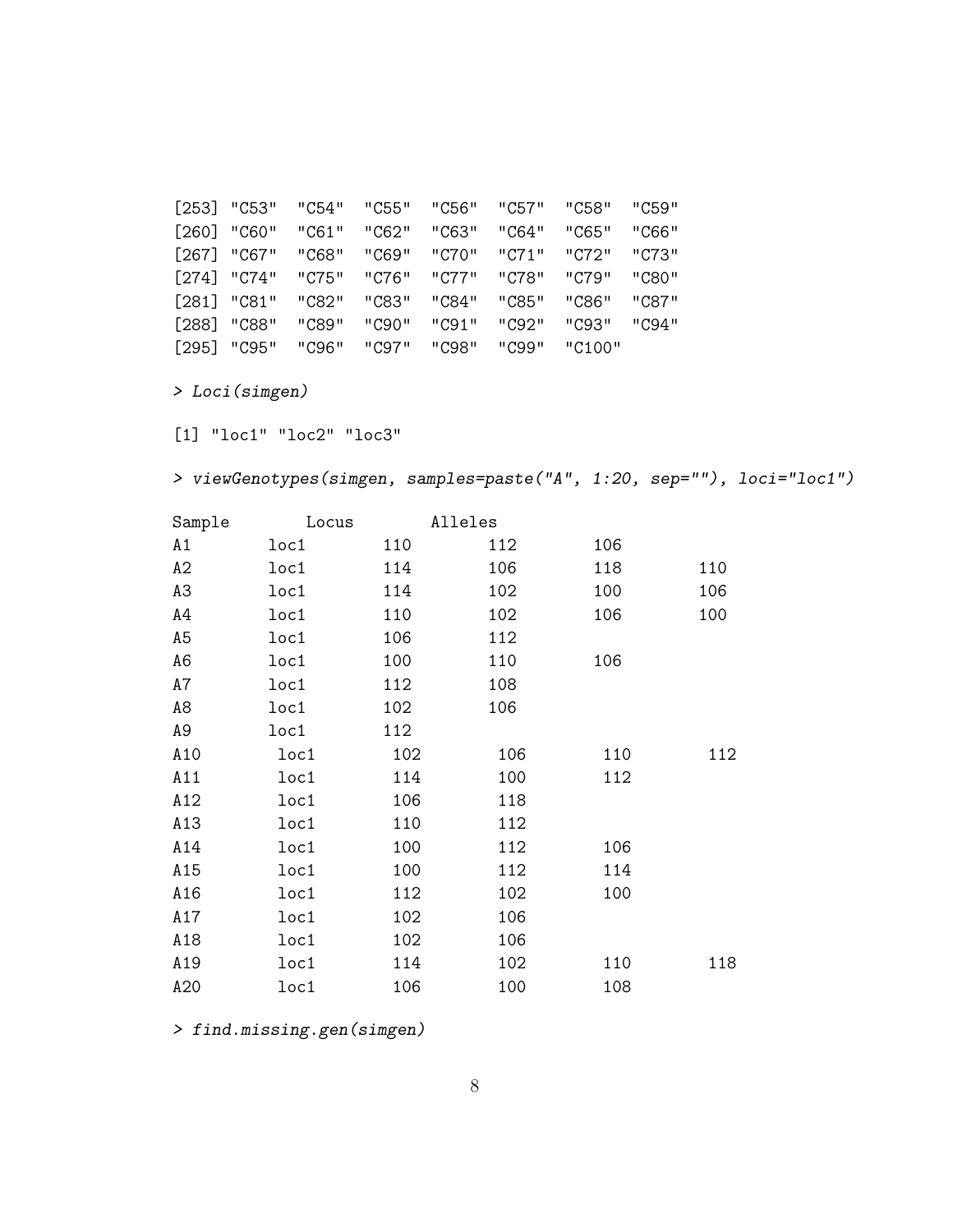|   |                  | Locus Sample |
|---|------------------|--------------|
| 1 | loc1             | B54          |
| 2 | $_{\tt loc1}$    | <b>B80</b>   |
| З | $_{\text{loc}2}$ | <b>B48</b>   |
| 4 | loc3             | A42          |
| 5 | 1 <sub>oc3</sub> | C22          |

Additional information that isn't in "GeneMapperExample.txt" can be added directly to the dataset in R. The commands below add a description to the dataset, name three populations and assign 100 individuals to each, and indicate the length of the microsatellite repeats.

```
> Description(simgen) <- "Dataset for the tutorial"
> PopNames(simgen) <- c("PopA", "PopB", "PopC")
> PopInfo(simgen) \leq rep(1:3, each = 100)
> Usatnts(simgen) \leftarrow c(2, 3, 2)
```
If you need help understanding what the PopInfo assignment means, type the following commands (results are hidden here for the sake of space):

 $> rep(1:3, each = 100)$ > PopInfo(simgen)

Samples can now be retrieved by population. (Results hidden as above.)

```
> Samples(simgen, populations = "PopA")
```
The Usatnts assignment function above indicates that loc1 and loc3 have dinucleotide repeats, while loc2 has trinucleotide repeats. The alleles are recorded here in terms of fragment length in nucleotides. If the alleles were instead recorded in terms of repeat number, the Usatnts values should be 1. These repeat lengths can be examined by typing:

```
> Usatnts(simgen)
```
loc1 loc2 loc3 2 3 2

To edit genotypes after importing the data: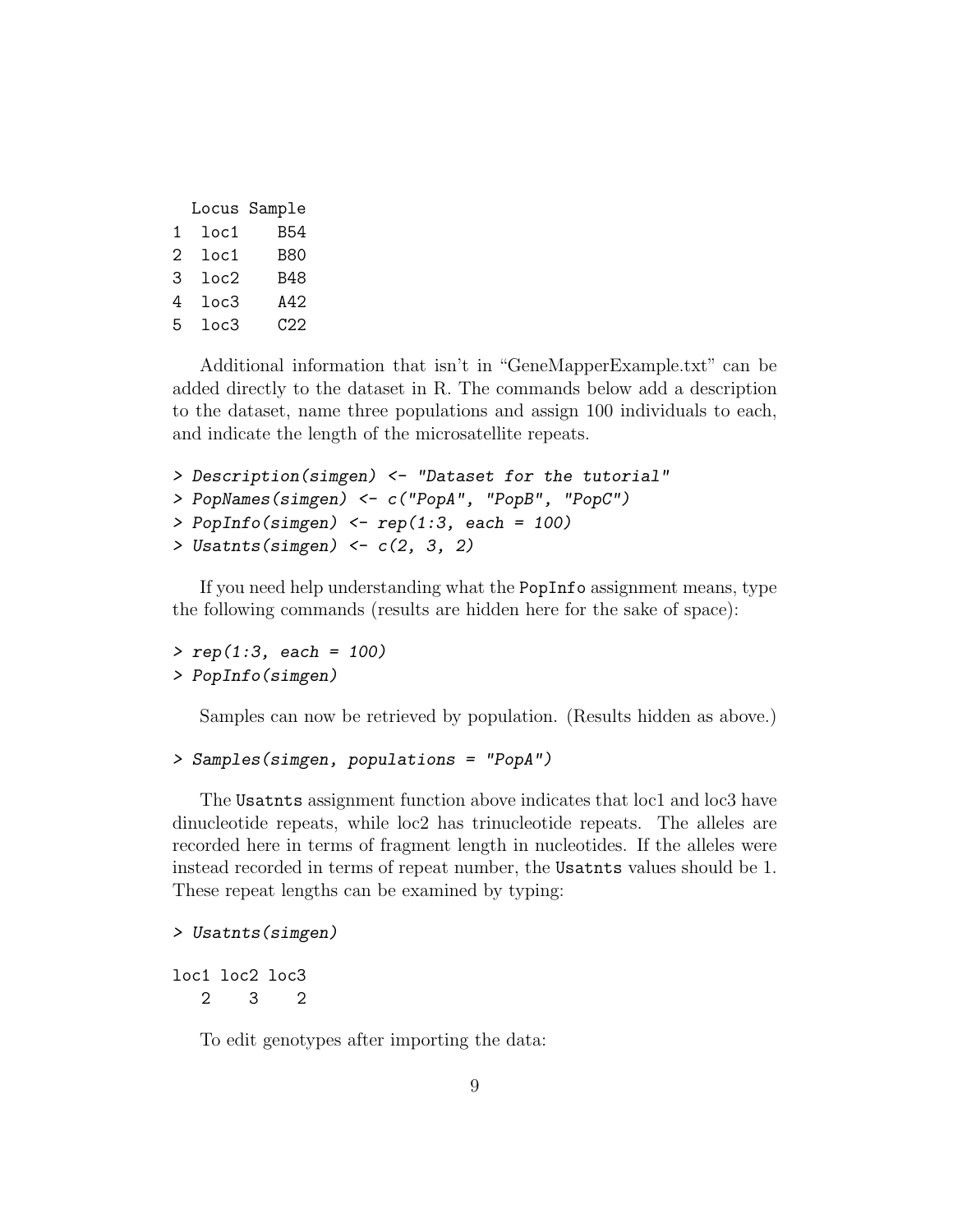```
> simgen <- editGenotypes(simgen, maxalleles = 4)
```
Edit the alleles, then close the data editor window.

You can also add ploidy information to the dataset. The estimatePloidy function allows you to add or edit the ploidy information, using a table that shows you the mean and maximum number of alleles per sample. The samples in this dataset should be diploid or tetraploid, although many of them may have fewer alleles. Therefore, in the data editor that is generated by the command below, you should change new.ploidy values to 2 if the sample has a maximum of one allele per locus, and to 4 if a sample has a maximum of three alleles per locus. See ?Ploidies or page [25](#page-20-2) for a different way to edit ploidy values if they are already known.

#### > simgen <- estimatePloidy(simgen)

```
Edit the new.ploidy values, then close the data editor window.
```
Take another look at the summary now that you have added this extra data.

```
> summary(simgen)
```

```
Dataset with allele copy number ambiguity.
Dataset for the tutorial
Number of missing genotypes: 5
300 samples, 3 loci.
3 populations.
Ploidies: 4 2
Length(s) of microsatellite repeats: 2 3
```
Now that you have your dataset completed, it is not a bad idea to save a copy of it. It will be automatically saved in your R workspace for use in subsequent R sessions. However, the save function creates a separate file containing a copy of the dataset (or any other R object), which can be useful as a backup against accidental changes or a copy to open on another computer. The file containing the dataset can be opened again at a later date using the load function.

> save(simgen, file="simgen.RData")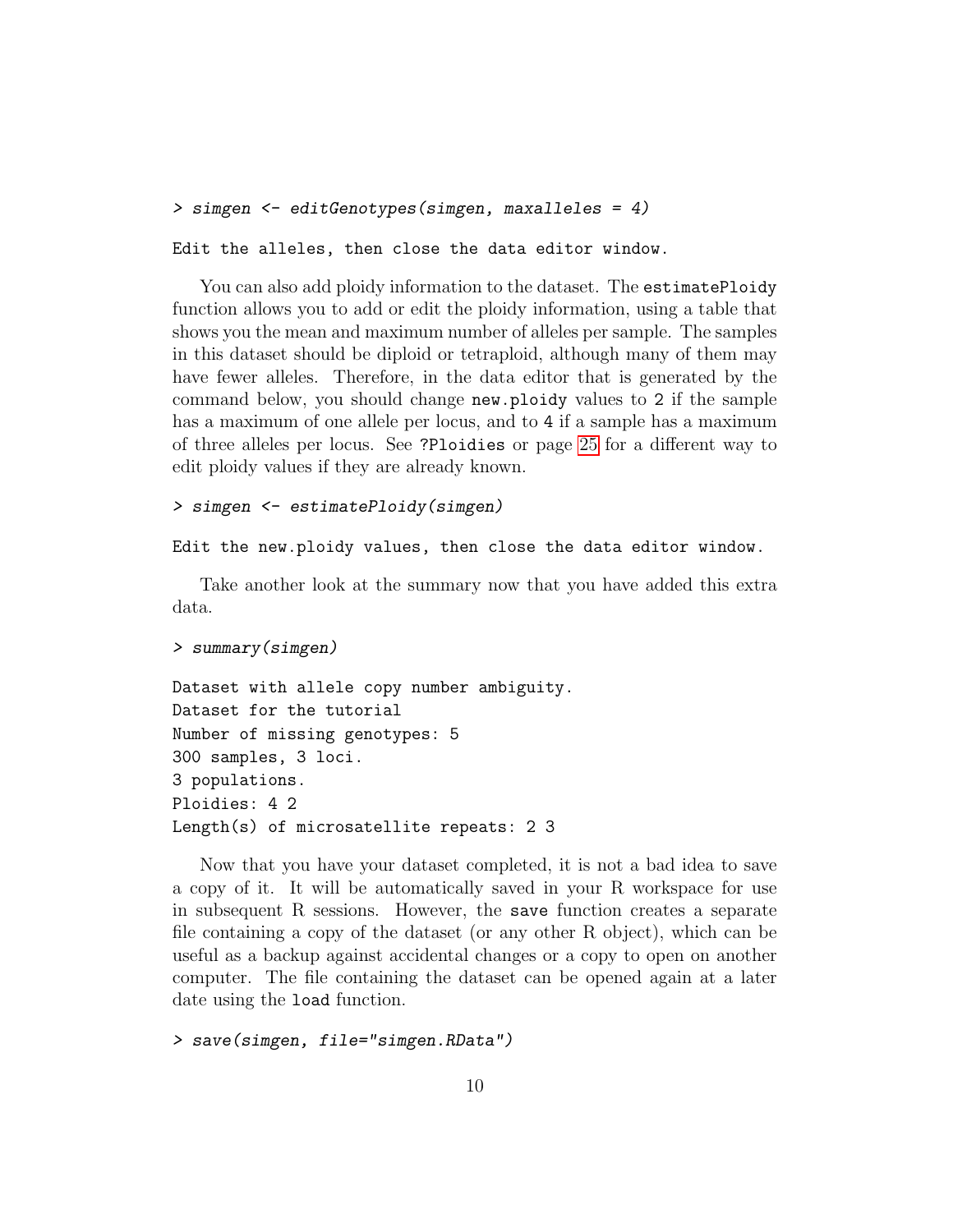### <span id="page-10-0"></span>4.2 Data analysis and export

### <span id="page-10-1"></span>4.2.1 Genetic distances between individuals

The code below calculates a pairwise distance matrix between all samples (using the default distance measure Bruvo.distance), performs Principal Coordinate Analysis (PCA) on the matrix, and plots the first two principal coordinates, with each population represented by a different color.

```
> testmat <- meandistance.matrix(simgen)
```

```
> pca <- cmdscale(testmat)
> mycol <- c("red", "green", "blue")
> plot(pca[,1], pca[,2], col=mycol[PopInfo(simgen)],
+ main = "PCA with Bruvo distance")
```


**PCA with Bruvo distance**

To conduct a PCA using the Lynch.distance measure, type: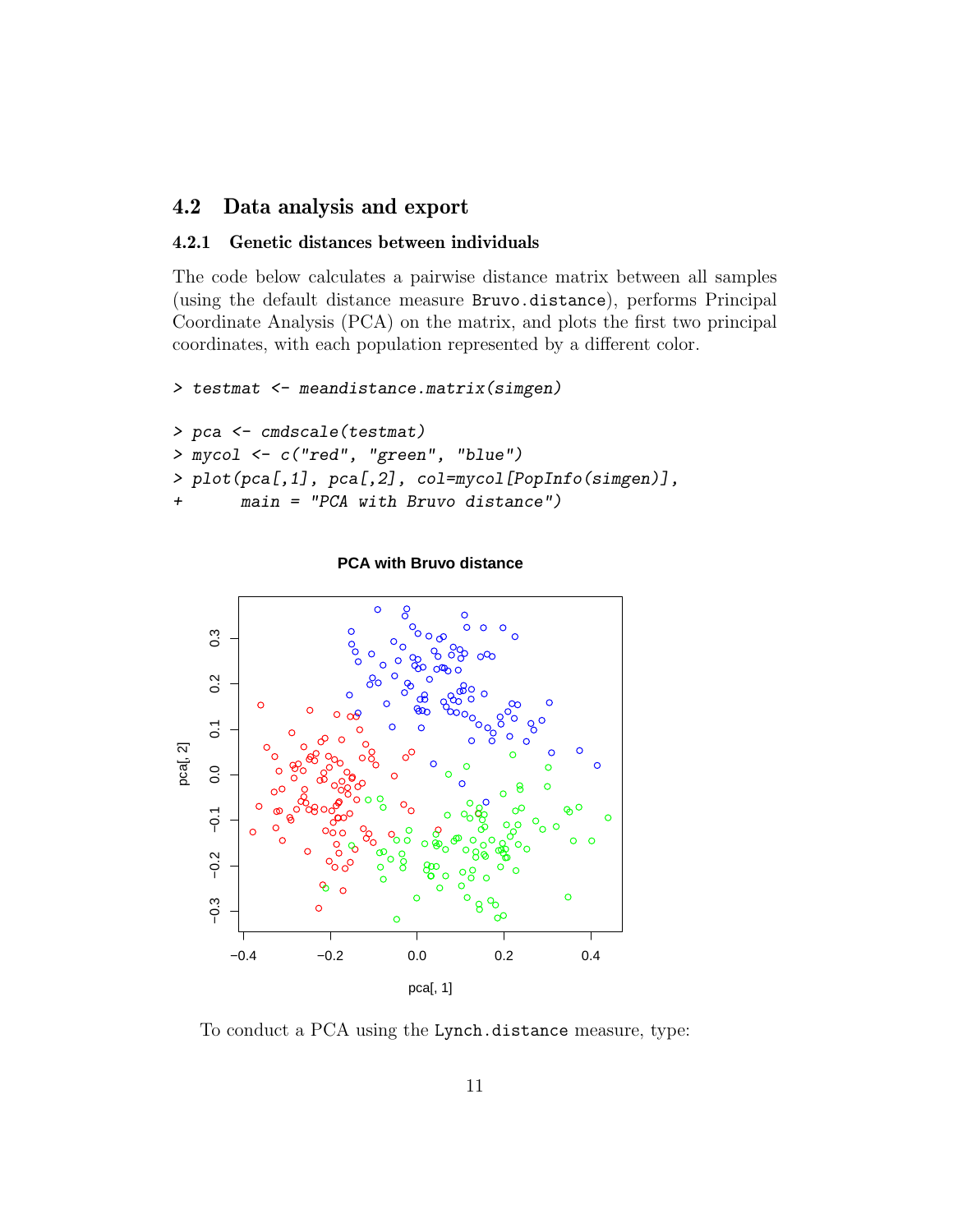```
> testmat2 <- meandistance.matrix(simgen, distmetric=Lynch.distance)
```

```
> pca2 <- cmdscale(testmat2)
```

```
> plot(pca2[,1], pca2[,2], col=rep(c("red", "green", "blue"), each=100),
```
 $main$  = "PCA with Lynch distance")



#### **PCA with Lynch distance**

Bruvo.distance takes mutation into account, while Lynch.distance does not. (See ?Bruvo.distance, ?Lynch.distance, and section [6.3.](#page-39-0)) Since mutation was not part of the simulation that generated this dataset, the latter measure works better here for distinguishing populations.

If your data are autopolyploid and you want to use the Bruvo distance, I recommend using meandistance.matrix2 rather than meandistance.matrix. meandistance.matrix2 will take longer to process, but will be more accurate because it models allele copy number. Additionally, if you have a mixed ploidy system in which the mechanism(s) for changes in ploidy are known, also see ?Bruvo2.distance.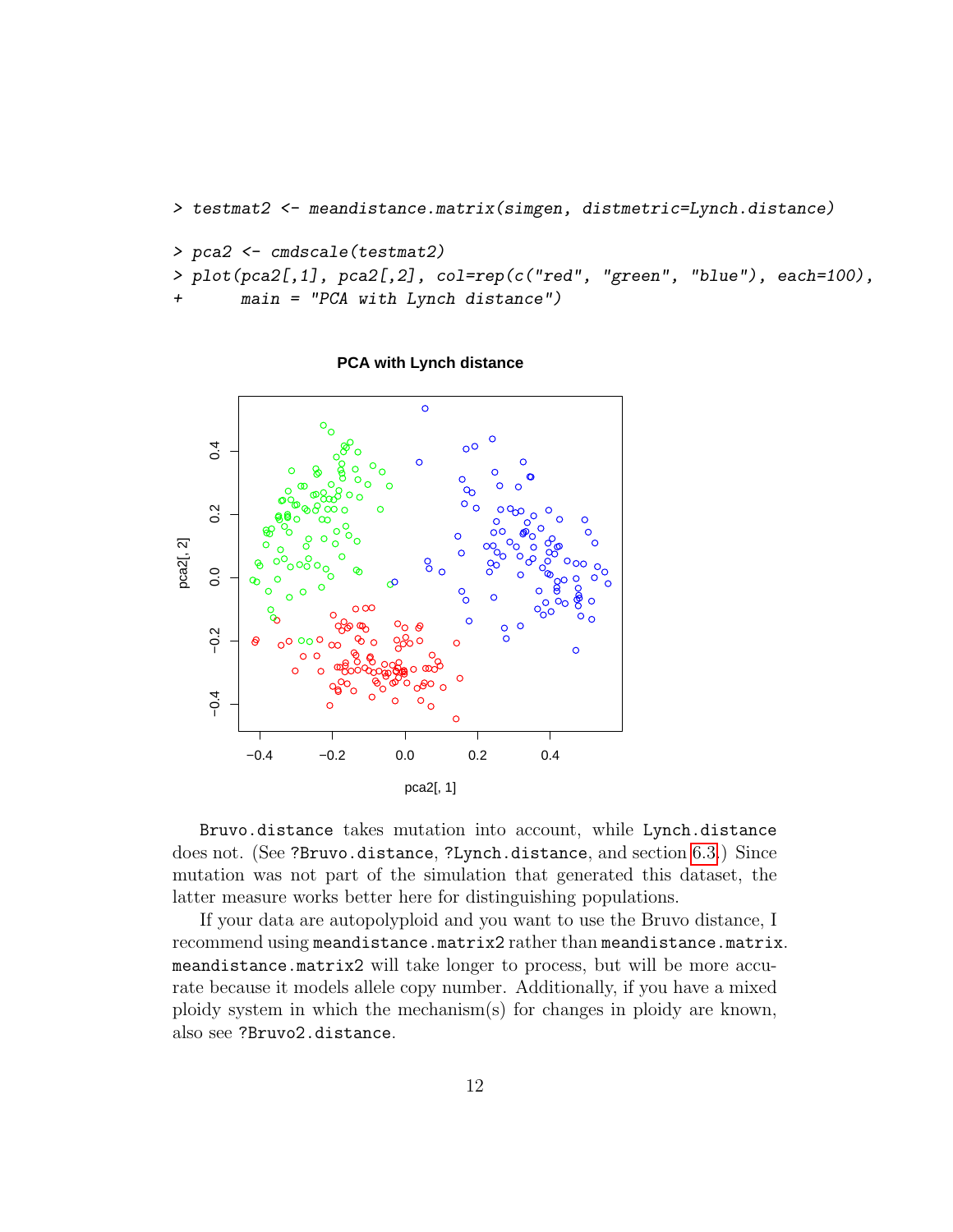#### <span id="page-12-0"></span>4.2.2 Working with subsets of the data

It is likely that you will want to perform some analyses on just a subset of your data. There are several ways to accomplish this in polysat. The deleteSamples and deleteLoci functions are designed to be fairly intuitive.

```
> simgen2 <- deleteSamples(simgen, c("B59", "C30"))
> simgen2 <- deleteLoci(simgen2, "loc2")
> summary(simgen2)
Dataset with allele copy number ambiguity.
Dataset for the tutorial
Number of missing genotypes: 4
298 samples, 2 loci.
3 populations.
Ploidies: 4 2
Length(s) of microsatellite repeats: 2
```
There are also a couple methods that involve using vectors of samples and loci that you do want to use. Let's make a vector of samples in populations A and B that are tetraploid, and then exclude a few samples that we don't want to analyze.

```
> samToUse <- Samples(simgen2, populations=c("PopA", "PopB"), ploidies=4)
> exclude <- c("A50", "A78", "B25", "B60", "B81")
> samToUse <- samToUse[!samToUse %in% exclude]
> samToUse
```

|        | $\begin{bmatrix} 1 \end{bmatrix}$ "A1" | "A2"  | "A3"  | "A4"     | "A6"  | "A10" | "A11" |
|--------|----------------------------------------|-------|-------|----------|-------|-------|-------|
| [8]    | "A14"                                  | "A15" | "A16" | "A19"    | "A20" | "A24" | "A26" |
| [15]   | "A28"                                  | "A29" | "A33" | "A34"    | "A36" | "A37" | "A38" |
| [22]   | "A39"                                  | "A41" | "A42" | "A43"    | "A46" | "A48" | "A49" |
| [29]   | "A51"                                  | "A57" | "A60" | "A61"    | "A62" | "A63" | "A64" |
| [36]   | "A66"                                  | "A68" | "A69" | " A 70 " | "A76" | "A79" | "A81" |
| [43]   | "A82"                                  | "A83" | "A85" | "A86"    | "A89" | "A90" | "A92" |
| [50]   | "A94"                                  | "A97" | "A98" | " A99"   | "B2"  | "B3"  | "B5"  |
| $[57]$ | "B6"                                   | "B10" | "B11" | "B12"    | "B18" | "B19" | "B21" |
| [64]   | "B22"                                  | "B23" | "B24" | "B26"    | "B28" | "B29" | "B31" |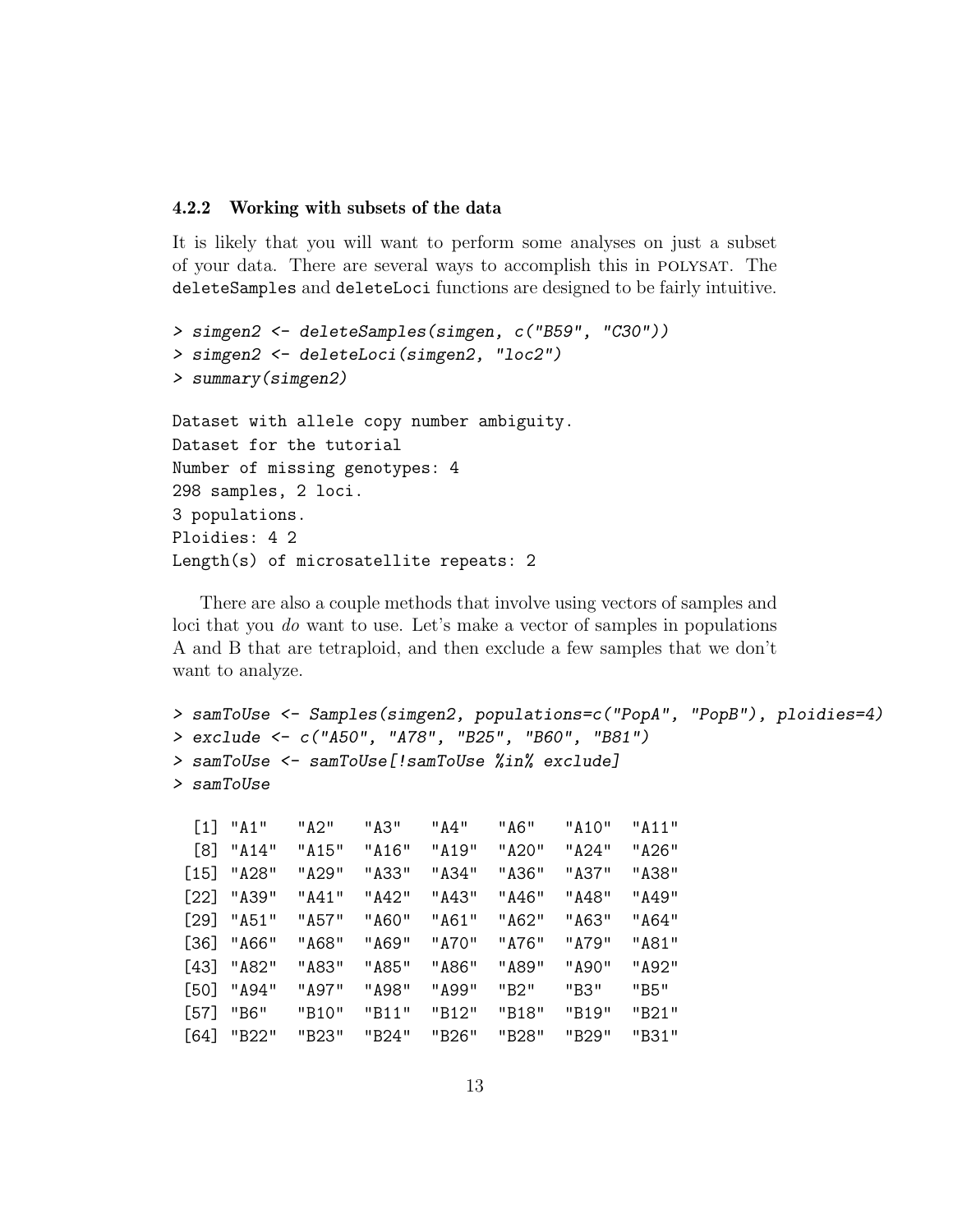|  |                                     |  | [71] "B33" "B37" "B38" "B40" "B42" "B43" "B44"  |  |
|--|-------------------------------------|--|-------------------------------------------------|--|
|  |                                     |  | [78] "B45" "B46" "B47" "B48" "B51" "B53" "B55"  |  |
|  |                                     |  | [85] "B56" "B63" "B66" "B67" "B69" "B70" "B71"  |  |
|  |                                     |  | "B82" "B75" "B76" "B78" "B79" "B83" "B87" "B88" |  |
|  | [99] "B90" "B91" "B92" "B95" "B100" |  |                                                 |  |

You can subscript the dataset with square brackets, like you can with many other R objects. Note, however, that in this case you can't use square brackets to replace a subset of the dataset, just to access a subset of the dataset. A vector of samples should be placed first in the brackets, followed by a vector of loci.

```
> summary(simgen2[samToUse, "loc1"])
```

```
Dataset with allele copy number ambiguity.
Dataset for the tutorial
Number of missing genotypes: 0
103 samples, 1 loci.
2 populations.
Ploidies: 4
Length(s) of microsatellite repeats: 2
```
The analysis and data export functions all have optional samples and loci arguments where vectors of sample and locus names can indicate that only a subset of the data should be used.

```
> testmat3 <- meandistance.matrix(simgen2, samples = samToUse,
+ distmetric = Lynch.distance,
+ progress= FALSE)
> pca3 <- cmdscale(testmat3)
> plot(pca3[,1], pca3[,2], col=c("red", "blue")[PopInfo(simgen2)[samToUse]])
```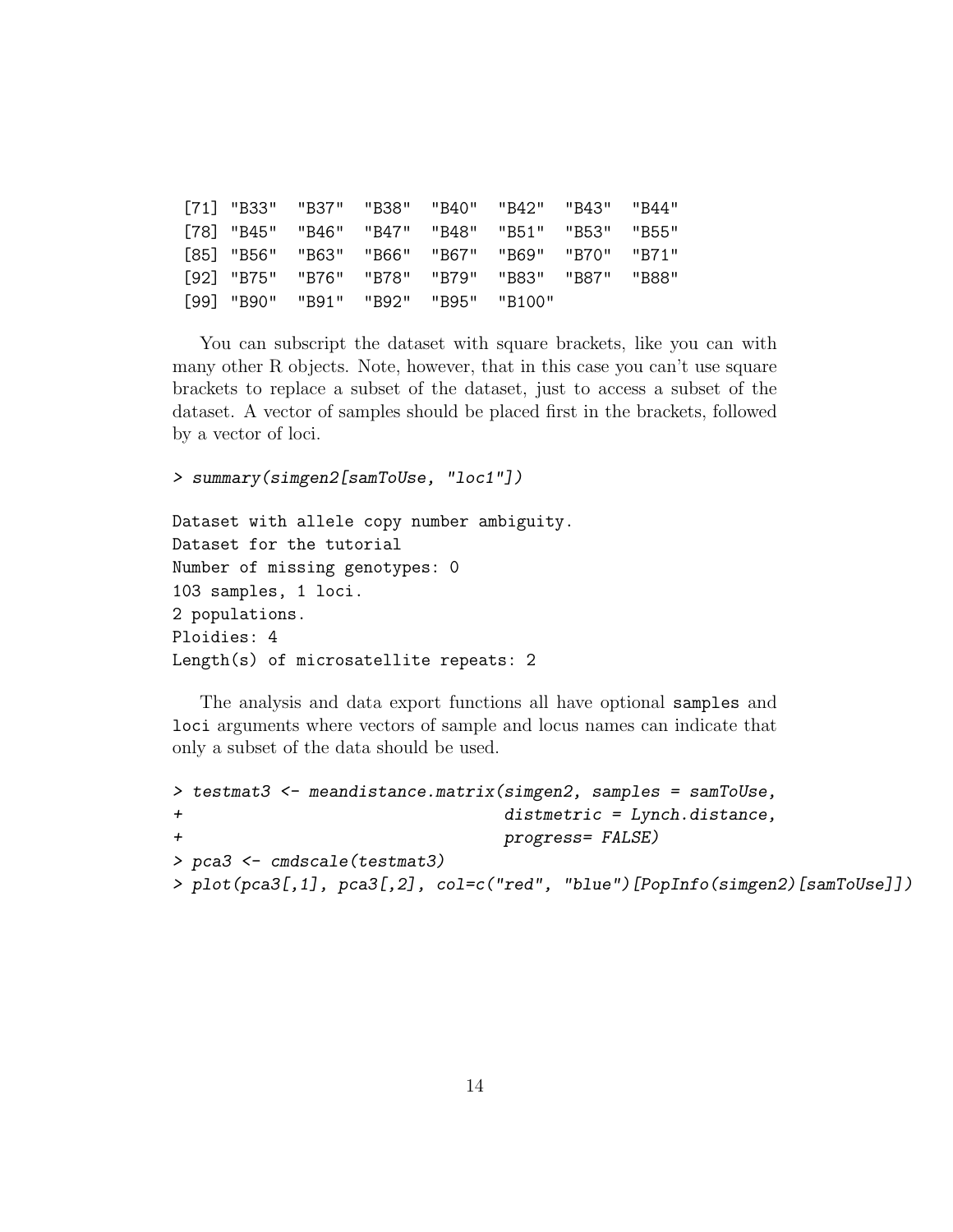

(If you are confused about how I got the color vector, I would encourage dissecting it: See what PopInfo(simgen2) gives you, what PopInfo(simgen2)[samToUse] gives you, and lastly what the result of c("red", "blue")[PopInfo(simgen2)[samToUse]] is.)

#### <span id="page-14-0"></span>4.2.3 Population statistics

Allele frequencies are estimated in the example below. The example then uses these allele frequencies to calculate pairwise Wright's  $F_{ST}$  [\[15\]](#page-53-0), Nei's  $G_{ST}$  [\[15,](#page-53-0) [16\]](#page-53-1), Jost's D [\[9\]](#page-53-2), and  $R_{ST}$  [\[20\]](#page-54-0) values, first using all loci and then just two of the loci. See Section [6.4.1](#page-44-1) for important information about allele frequency estimation.

```
> simfreq <- deSilvaFreq(simgen, self = 0.1, initNull = 0.01,
+ samples = Samples(simgen, ploidies = 4))
```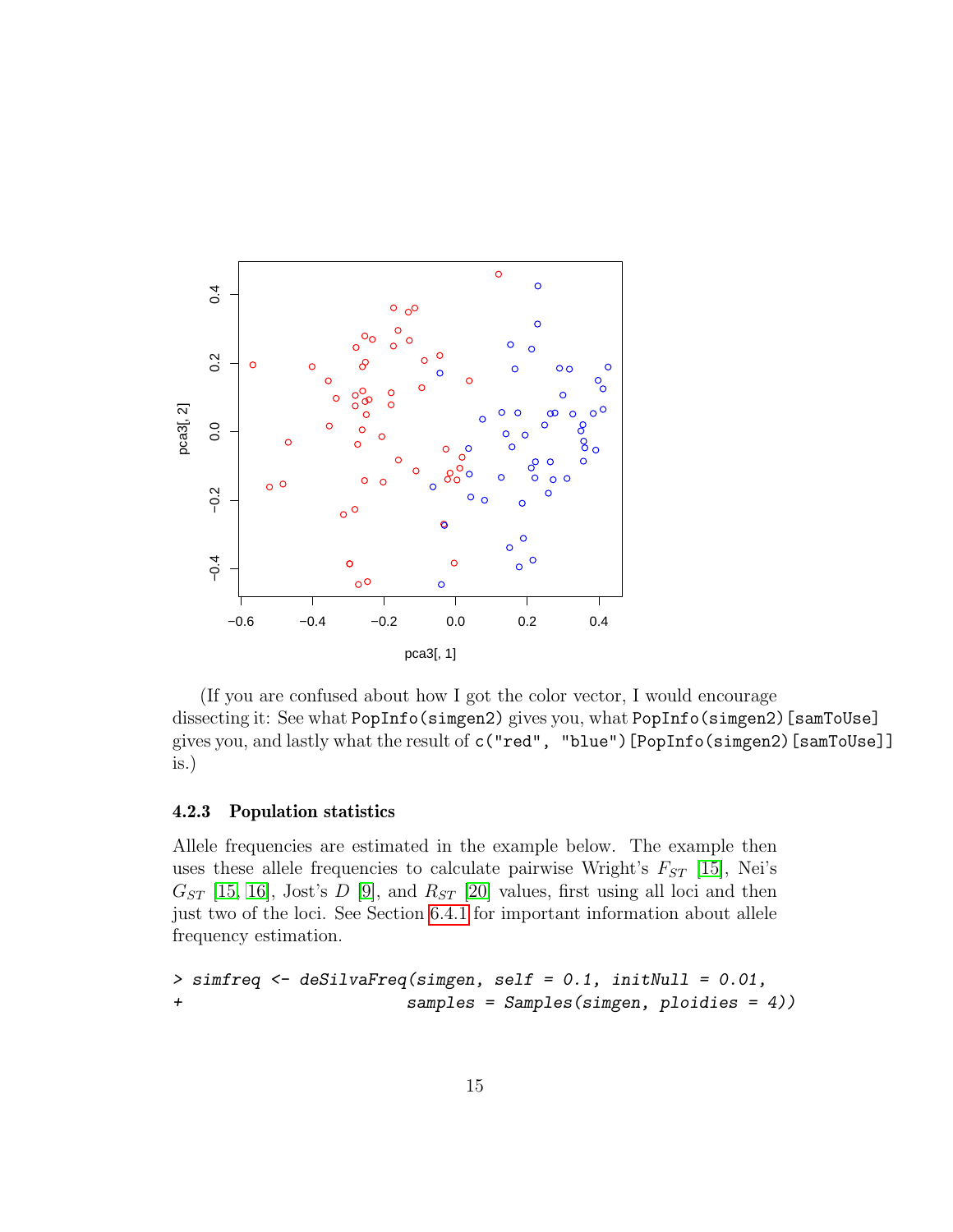Starting loc1 Starting loc1 PopA 64 repetitions for loc1 PopA Starting loc1 PopB 106 repetitions for loc1 PopB Starting loc1 PopC 84 repetitions for loc1 PopC Starting loc2 Starting loc2 PopA 54 repetitions for loc2 PopA Starting loc2 PopB 94 repetitions for loc2 PopB Starting loc2 PopC 89 repetitions for loc2 PopC Starting loc3 Starting loc3 PopA 104 repetitions for loc3 PopA Starting loc3 PopB 117 repetitions for loc3 PopB Starting loc3 PopC 105 repetitions for loc3 PopC

```
> simfreq
```
Genomes loc1.100 loc1.102 loc1.104 loc1.106 PopA 212 0.1202992 0.12041013 0.00000000 0.2196366 PopB 208 0.0000000 0.16964161 0.09127732 0.0666518 PopC 180 0.1546742 0.01733696 0.24074235 0.0000000 loc1.108 loc1.110 loc1.112 loc1.114 loc1.116 PopA 0.03591695 0.14287772 0.1542292 0.1251016 0.00000000 PopB 0.00000000 0.12865007 0.0000000 0.1251792 0.09286717 PopC 0.10203928 0.03436444 0.1477607 0.0749076 0.18553453 loc1.118 loc1.null loc2.143 loc2.146 loc2.149 PopA 0.07118362 0.01034496 0.00000000 0.16292064 0.0000000 PopB 0.30132333 0.02440948 0.39112389 0.05846641 0.1964645 PopC 0.02862591 0.01401403 0.09199651 0.12284567 0.1100339 loc2.152 loc2.155 loc2.158 loc2.161 loc2.164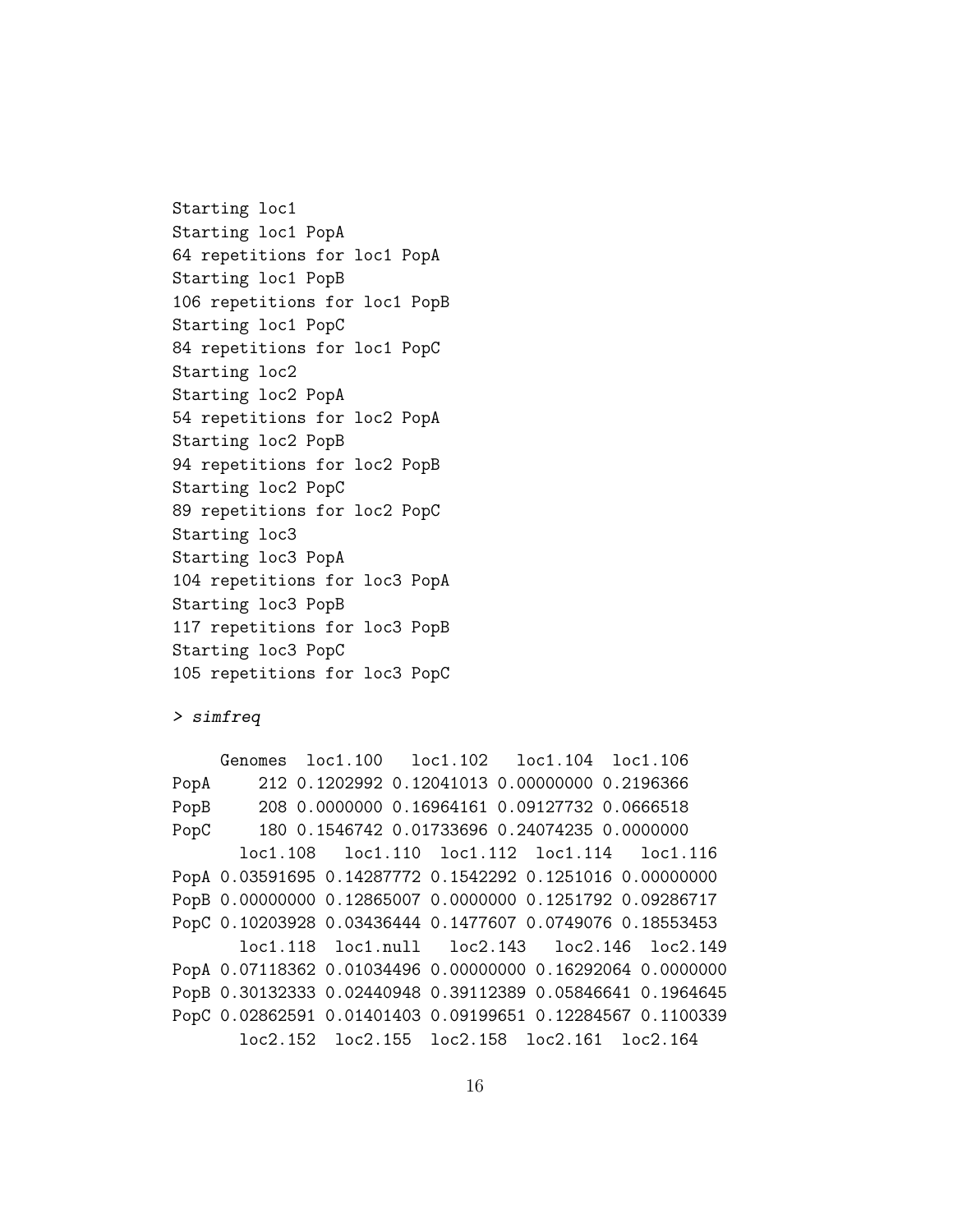```
PopA 0.01937013 0.2277736 0.2318032 0.2269041 0.1208905
PopB 0.00000000 0.0000000 0.1737714 0.1586404 0.0000000
PopC 0.30329792 0.1475359 0.0000000 0.0000000 0.2080345
     loc2.null loc3.210 loc3.212 loc3.214 loc3.216
PopA 0.01033780 0.08777834 0.00000000 0.1171561 0.07825934
PopB 0.02153341 0.00000000 0.15664870 0.0000000 0.00000000
PopC 0.01625563 0.21567201 0.06139389 0.0000000 0.13814503
      loc3.218 loc3.220 loc3.222 loc3.224 loc3.226
PopA 0.27813128 0.0000000 0.15201002 0.00000000 0.0000000
PopB 0.37855398 0.0000000 0.15477761 0.15861852 0.0000000
PopC 0.09445973 0.1538148 0.06183346 0.08256635 0.1684937
      loc3.228 loc3.230 loc3.null
PopA 0.05675610 0.20737987 0.02252894
PopB 0.02972989 0.08606954 0.03560175
PopC 0.00000000 0.00000000 0.02362112
> simFst <- calcPopDiff(simfreq, metric = "Fst")
> simFst
          PopA PopB PopC
PopA 0.00000000 0.05068795 0.05453103
PopB 0.05068795 0.00000000 0.07098261
PopC 0.05453103 0.07098261 0.00000000
> simFst12 <- calcPopDiff(simfreq, metric = "Fst", loci=c("loc1", "loc2"))
> simFst12
          PopA PopB PopC
PopA 0.00000000 0.06004514 0.05597902
PopB 0.06004514 0.00000000 0.07356898
PopC 0.05597902 0.07356898 0.00000000
> simGst <- calcPopDiff(simfreq, metric = "Gst")
> simGst
          PopA PopB PopC
PopA 0.00000000 4.831976e-02 5.240348e-02
PopB 0.04831976 -4.761517e-17 6.878140e-02
PopC 0.05240348 6.878140e-02 -8.650758e-17
```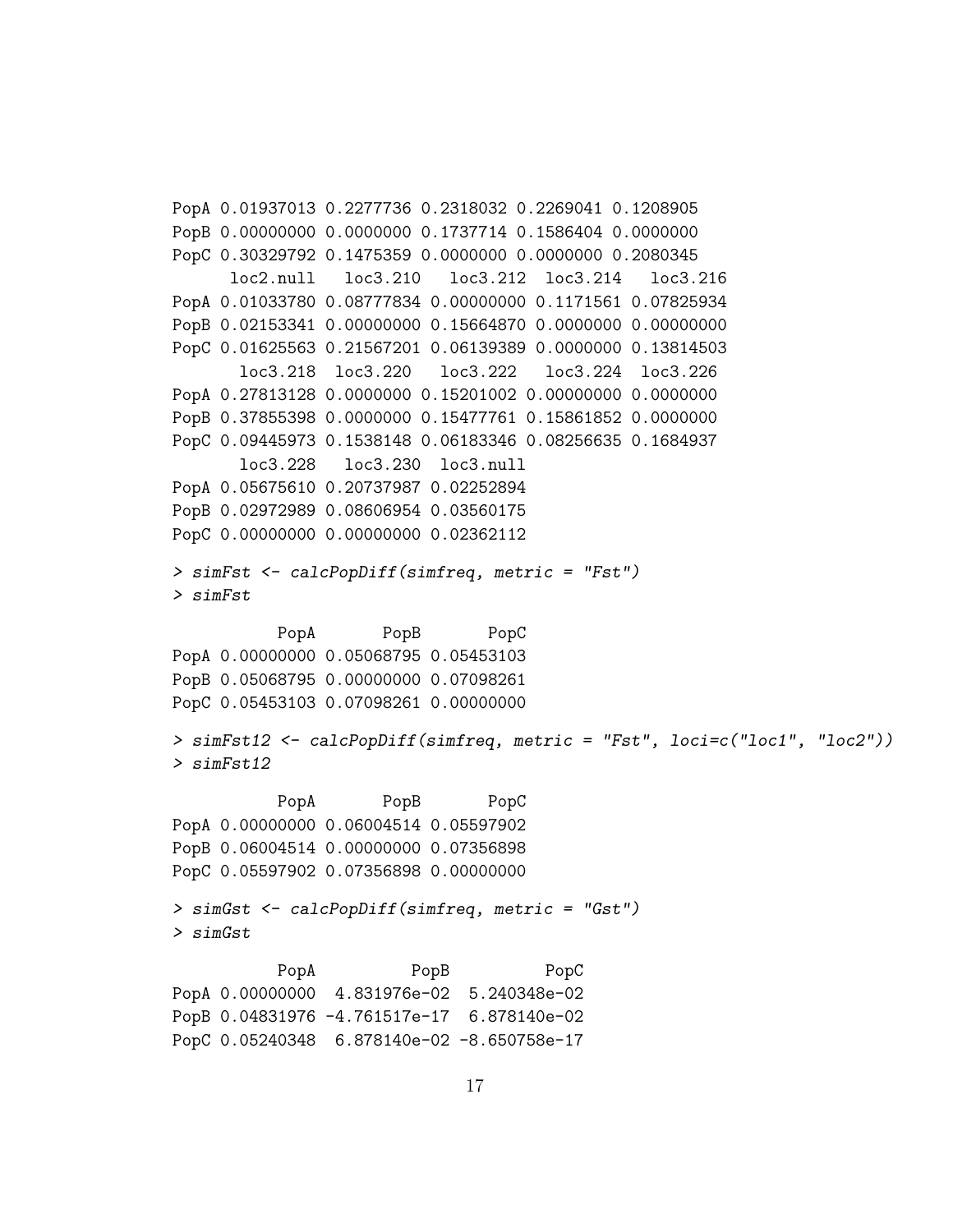> simGst12 <- calcPopDiff(simfreq, metric = "Gst", loci=c("loc1", "loc2")) > simGst12 PopA PopB PopC PopA 0.00000000 0.05807343 5.393073e-02 PopB 0.05807343 0.00000000 7.151228e-02 PopC 0.05393073 0.07151228 -6.545712e-17 > simD <- calcPopDiff(simfreq, metric = "Jost's D") > simD PopA PopB PopC PopA 0.0000000 0.4219188 0.5640714 PopB 0.4219188 0.0000000 0.6381204 PopC 0.5640714 0.6381204 0.0000000 > simD12 <- calcPopDiff(simfreq, metric = "Jost's D", loci=c("loc1", "loc2")) > simD12 PopA PopB PopC PopA 0.0000000 0.5118056 0.5604966 PopB 0.5118056 0.0000000 0.6487600 PopC 0.5604966 0.6487600 0.0000000 > simRst <- calcPopDiff(simfreq, metric = "Rst", object = simgen) > simRst PopA PopB PopC PopA 4.239168e-17 9.085165e-02 3.612000e-02 PopB 9.085165e-02 -1.206474e-16 4.063042e-02 PopC 3.612000e-02 4.063042e-02 1.403716e-16 > simRst12 <- calcPopDiff(simfreq, metric = "Rst", object = simgen, loci=c("loc1 > simRst12 PopA PopB PopC PopA 6.358752e-17 1.370264e-01 3.723488e-02 PopB 1.370264e-01 -1.809712e-16 4.575589e-02 PopC 3.723488e-02 4.575589e-02 1.025220e-16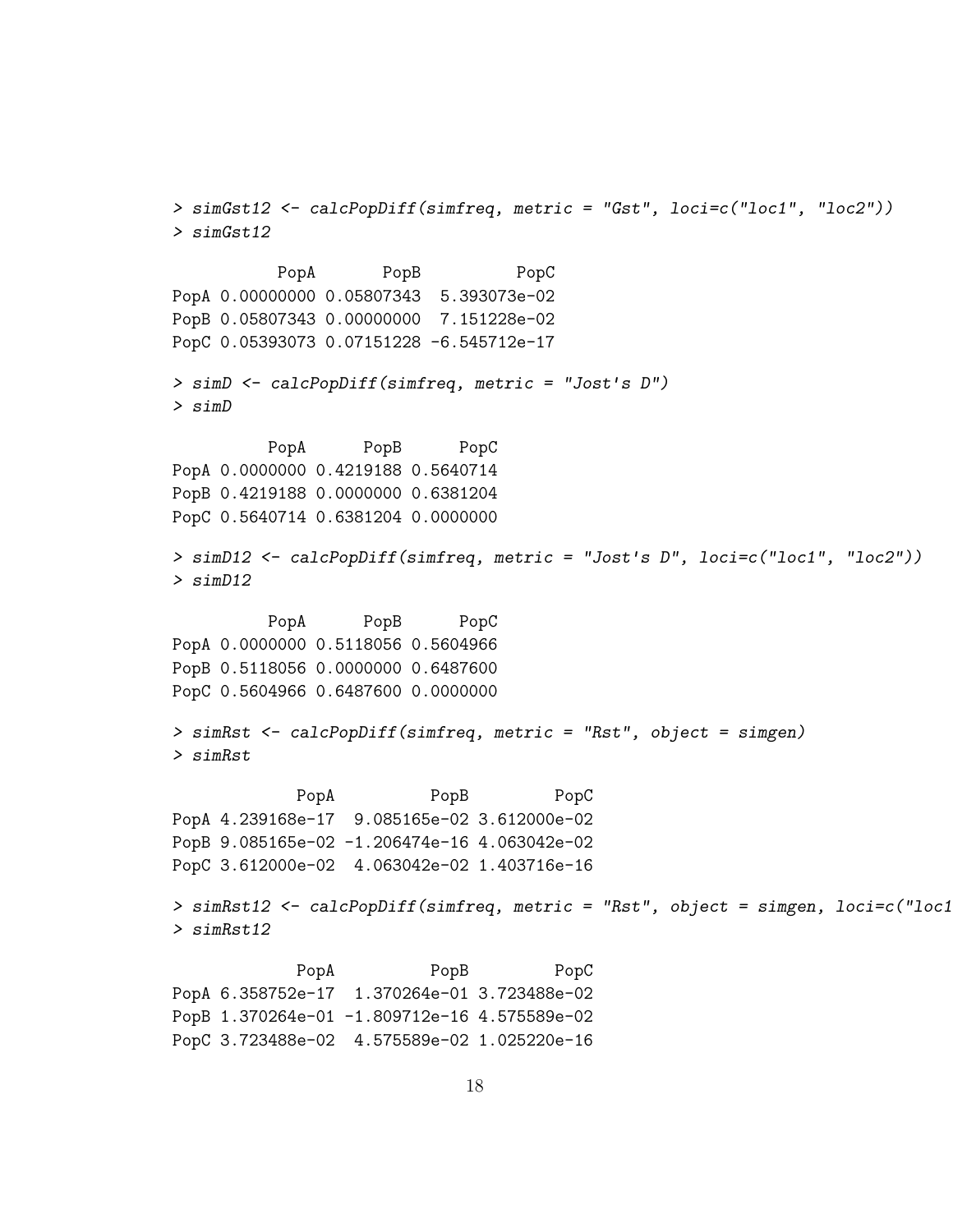We can also calculate polymorphic information content (PIC) of each locus in order to gauge which loci will be most informative for future studies  $(higher numbers = more informative).$ 

```
> PIC(simfreq)
```

|      | loc1 | loc2                                  | loc3 |
|------|------|---------------------------------------|------|
| PopA |      | 0.8398759 0.7709120 0.8033700         |      |
| PopB |      | 0.8057640 0.7127163 0.7445749         |      |
| PopC |      | 0.8245357 0.7810601 0.8424778         |      |
|      |      | Overall 0.8886356 0.8616563 0.8623154 |      |

We can get a global estimate, rather than a pairwise estimate, of any population differentiation statistic, for example for  $G_{ST}$ :

```
> calcPopDiff(simfreq, metric = "Gst", global = TRUE)
```
[1] 0.07401125

For either pairwise or global population differentiation statistics, we can get bootstrapped estimates in order to determine a 95% confidence interval:

```
> gbootstrap <- calcPopDiff(simfreq, metric = "Gst", global = TRUE,
+ bootstrap = TRUE)
> quantile(gbootstrap, c(0.025, 0.975))
    2.5% 97.5%
0.05972216 0.09994173
> gbootstrap_pairwise <- calcPopDiff(simfreq, metric = "Gst",
+ bootstrap = TRUE)
> pairwise_CIs <- lapply(gbootstrap_pairwise,
+ function(x) quantile(x, c(0.025,0.975)))
> names(pairwise_CIs) <- paste(rep(PopNames(simgen),
+ each = length(PopNames(simgen))),
+ rep(PopNames(simgen),
+ times = length(PopNames(simgen))),
+ sep = ".")
> pairwise_CIs
```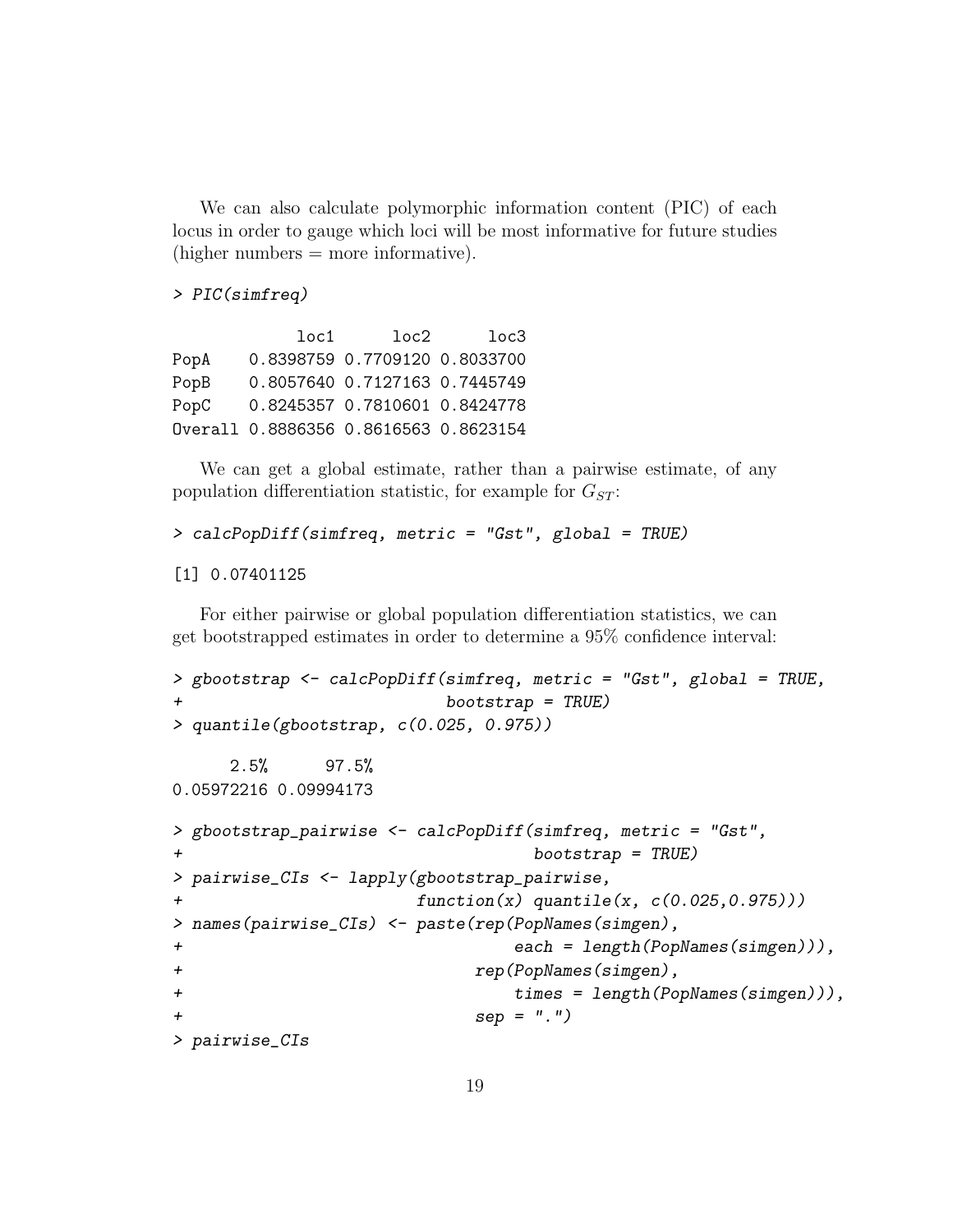\$PopA.PopA 2.5% 97.5% 0 0 \$PopA.PopB 2.5% 97.5% 0.02881243 0.07977158 \$PopA.PopC 2.5% 97.5% 0.04584374 0.06201772 \$PopB.PopA 2.5% 97.5% 0.02881243 0.07977158 \$PopB.PopB 2.5% 97.5% -1.428455e-16 0.000000e+00 \$PopB.PopC 2.5% 97.5% 0.05408831 0.08893625 \$PopC.PopA 2.5% 97.5% 0.04584374 0.06201772 \$PopC.PopB 2.5% 97.5% 0.05408831 0.08893625 \$PopC.PopC 2.5% 97.5% -1.309142e-16 0.000000e+00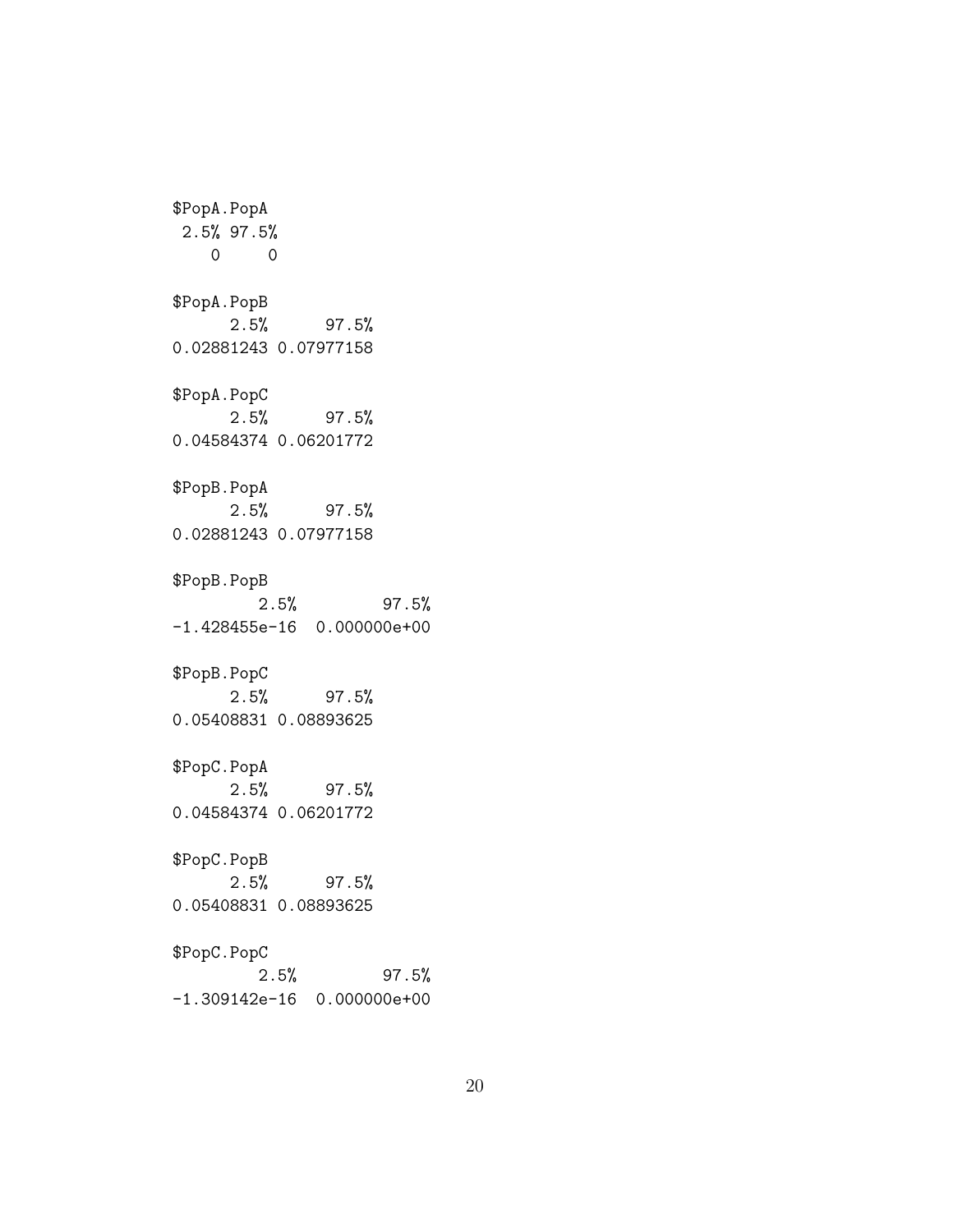#### <span id="page-20-0"></span>4.2.4 Genotype data export

Lastly, you may want to export your data for use in another program. Below is a simple example of data export for the software Structure. Additional export functions are described in sections [6.2](#page-36-0) and [7.1.](#page-48-1) More details on the options for all of these functions are found in their respective help files.

In this example, both dipliod and tetraploid samples are included in the file. The ploidy argument indicates how many lines per individual the file should have.

> write.Structure(simgen, ploidy = 4, file="simgenStruct.txt")

## <span id="page-20-1"></span>5 How data are stored in POLYSAT

In the tutorial above, you learned some ways of creating, viewing, and editing a dataset in polysat. This section goes into more details of the underlying data structure in polysat. This is particularly useful to understand if you want to extend the functionality of the package, but it may clear up some confusion for basic polysat users as well.

polysat uses the S4 class system in R. "Class" and "object" are two computer science terms that are introduced in Section 3 of An Introduction to R. Whenever you create a vector, data frame, matrix, list, etc. you are creating an object, and the class of the object defines which of these the object is. Furthermore, a class has certain "methods" defined for it so that the user can interact with the object in pre-specified ways. For example, if you use mean on a matrix, you will get the mean of all elements of the matrix, while if you use mean on a data frame, you will get the mean of each column; mean is a generic function with different methods for these two classes. S4 classes in R have "slots", where each slot can hold an object of a certain class. Methods define how the user can access, replace, and manipulate the data in these slots.

## <span id="page-20-2"></span>5.1 The "genambig" class

The object that you created with the read.GeneMapper function in the tutorial is of the class "genambig". This class has the slots Description (a character string or character vector describing the dataset), Genotypes (a two-dimensional list of vectors, where each vector contains all unique alleles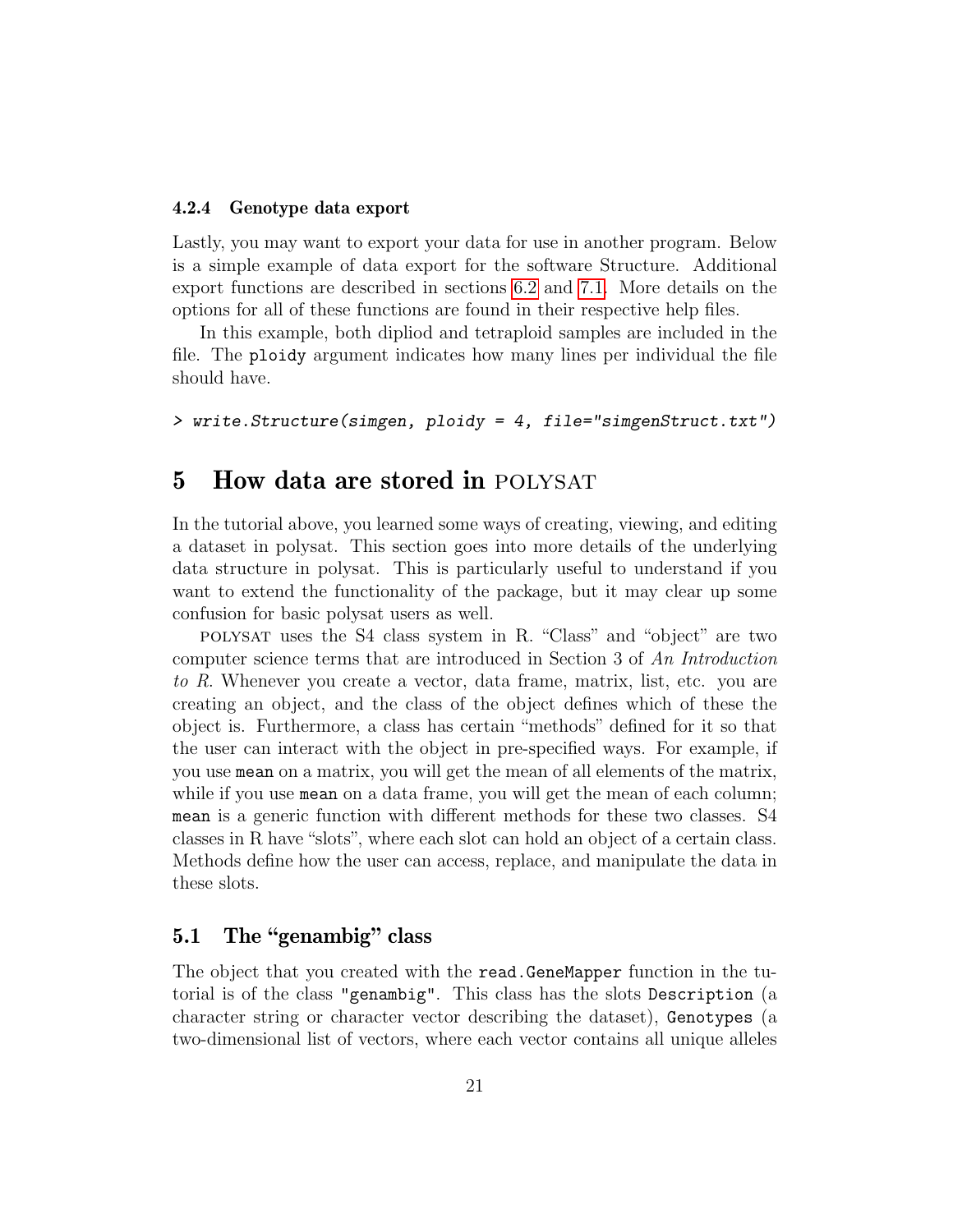for a particular sample at a particular locus), Missing (the symbol for a missing genotype), Usatnts (a vector containing the repeat length of each locus, or 1 if alleles for that locus are already in terms of repeat number rather than nucleotides), Ploidies (an object of the class "ploidysuper", which can contain a single value, a vector indexed by sample or locus, or a matrix indexed by sample and locus, any of which can contain integers to indicate ploidy), PopNames (the name of each population), and PopInfo (the population identity of each sample, using integers that correspond to the position of the population name in PopNames). You'll notice that there aren't slots to hold sample or locus names, which are stored as the names and dimnames of the objects in the other slots.

```
> showClass("genambig")
```
Class "genambig" [package "polysat"]

Slots:

| Usatnts |
|---------|
| integer |
|         |
|         |
|         |
|         |

```
Extends: "gendata"
```
To create a "genambig" object from scratch without using one of the data import functions, first create two character vectors to contain sample and locus names, respectively. These vectors are then used as arguments to the new function.

```
> mysamples <- c("indA", "indB", "indC", "indD", "indE", "indF")
> myloci <- c("loc1", "loc2", "loc3")
> mydataset <- new("genambig", samples=mysamples, loci=myloci)
```
An object has now been created with all of the appropriate slots named according to sample and locus names.

> mydataset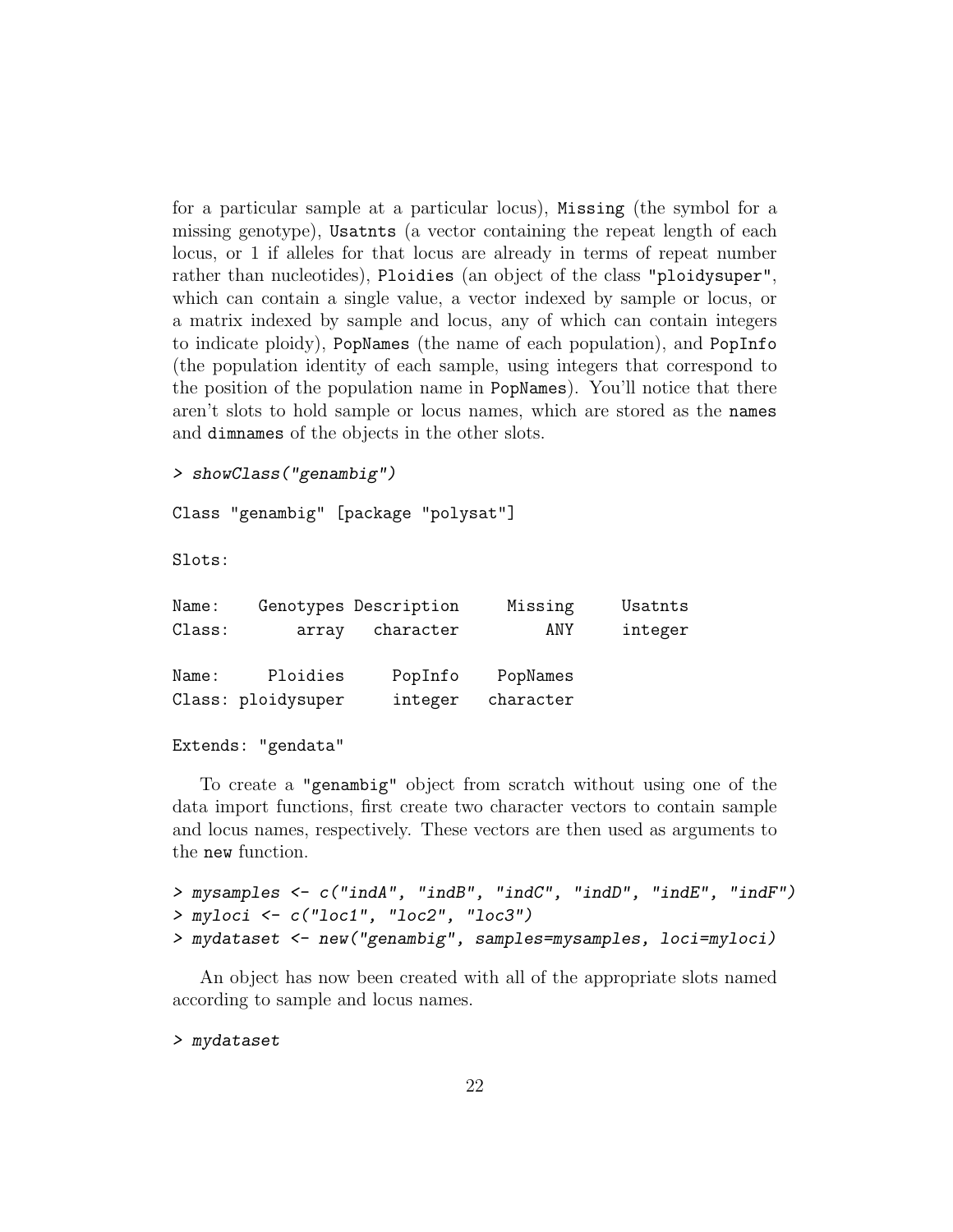```
Insert dataset description here.
Missing values: -9
Genotypes:
    loc1 loc2 loc3
indA -9 -9 -9indB -9 -9 -9
indC -9 -9 -9
indD -9 -9 -9ind E -9 -9 -9indF -9 -9 -9
SSR motif lengths:
none
Ploidies:
none
PopNames:
none
PopInfo:
none
```
In the tutorial you used some of the accessor and replacement functions for the "genambig" class. You can see a full list of them by typing:

#### > ?Samples

(Present and Absent are just for the "genbinary" class. More on that later.) Let's use some of these functions to fill in and examine the dataset.

```
> Loci(mydataset)
[1] "loc1" "loc2" "loc3"
> Loci(mydataset) <- c("L1", "L2", "L3")
> Loci(mydataset)
```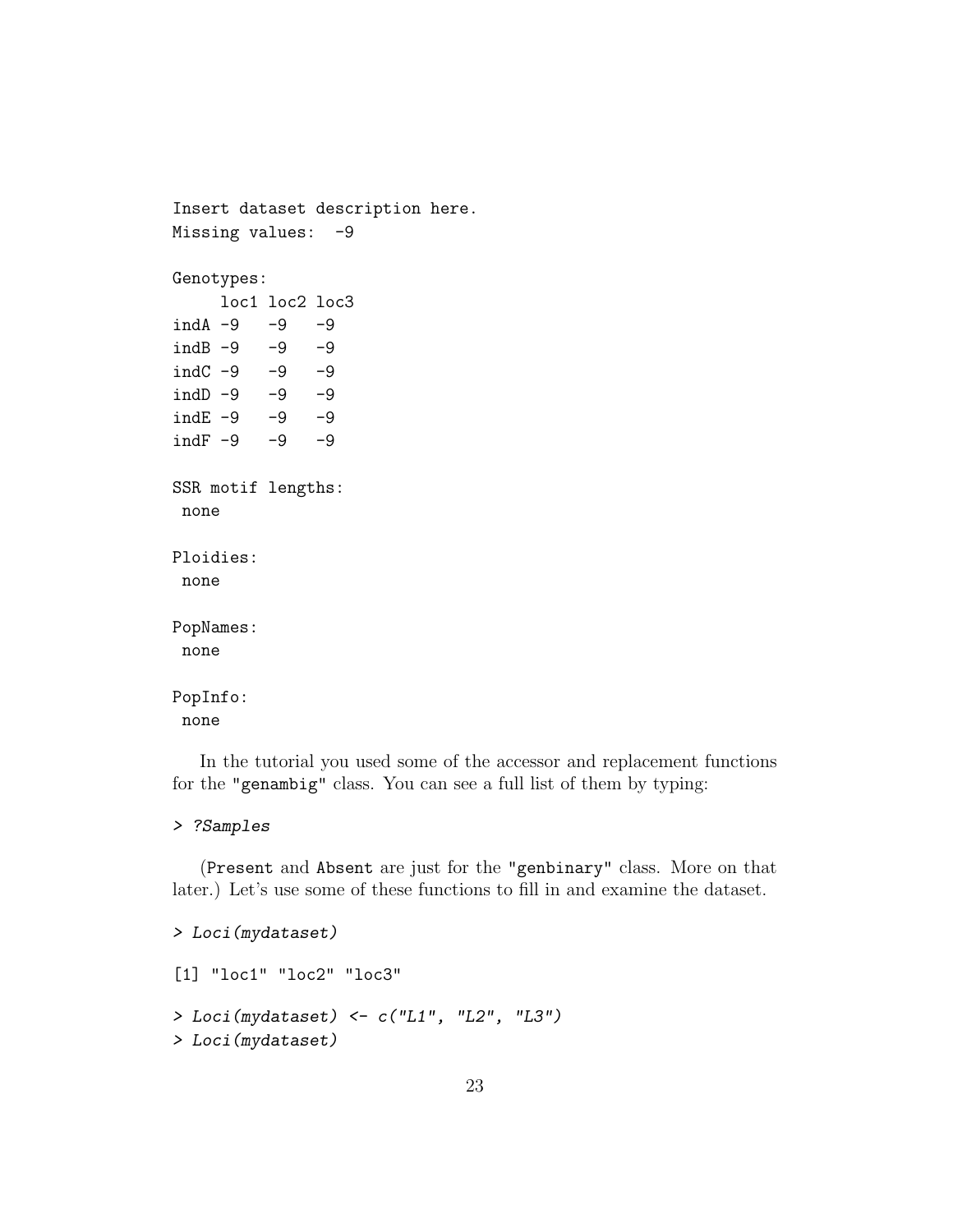```
[1] "L1" "L2" "L3"
> Samples(mydataset)
[1] "indA" "indB" "indC" "indD" "indE" "indF"
> Samples(mydataset)[3] <- "indC1"
> Samples(mydataset)
[1] "indA" "indB" "indC1" "indD" "indE" "indF"
> PopNames(mydataset) <- c("Yosemite", "Sequoia")
> PopInfo(mydataset) <- c(1,1,1,2,2,2)
> PopInfo(mydataset)
indA indB indC1 indD indE indF
   1 1 1 2 2 2
> PopNum(mydataset, "Yosemite")
[1] 1
> PopNum(mydataset, "Sequoia") <- 3
> PopNames(mydataset)
[1] "Yosemite" NA "Sequoia"
> PopInfo(mydataset)
indA indB indC1 indD indE indF
   1 1 1 3 3 3
> Ploidies(mydataset) <- c(4,4,4,4,4,6)> Ploidies(mydataset)
     L1 L2 L3
indA 4 4 4
indB 4 4 4
indC1 4 4 4
indD 4 4 4
indE 4 4 4
indF 6 6 6
```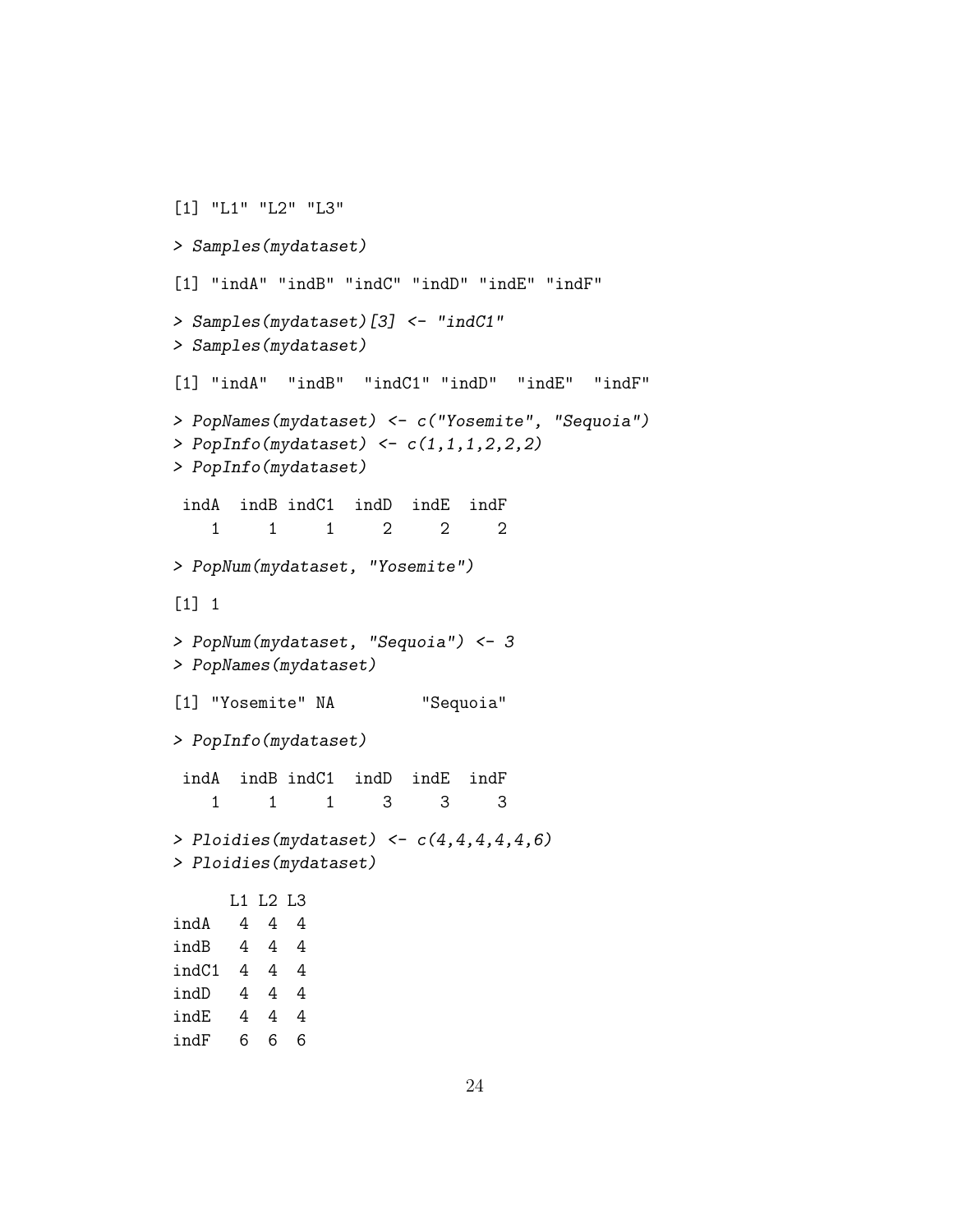```
> Ploidies(mydataset)["indC1",] <- 6
> Ploidies(mydataset)
     L1 L2 L3
indA 4 4 4
indB 4 4 4
indC1 6 6 6
indD 4 4 4
indE 4 4 4
indF 6 6 6
> Usatnts(mydataset) <- c(2,2,2)
> Usatnts(mydataset)
L1 L2 L3
2 2 2
> Description(mydataset) <- "Tutorial, part 2."
> Description(mydataset)
[1] "Tutorial, part 2."
> Genotypes(mydataset, loci="L1") <- list(c(122, 124, 128), c(124,126),
+ c(120,126,128,130), c(122,124,130), c(128,130,132),
+ c(126,130))
> Genotype(mydataset, "indB", "L3") <- c(150, 154, 160)
> Genotypes(mydataset)
     L1 L2 L3
indA numeric,3 -9 -9
indB numeric,2 -9 numeric,3
indC1 numeric,4 -9 -9
indD numeric,3 -9 -9
indE numeric,3 -9 -9
indF numeric,2 -9 -9
> Genotype(mydataset, "indD", "L1")
[1] 122 124 130
```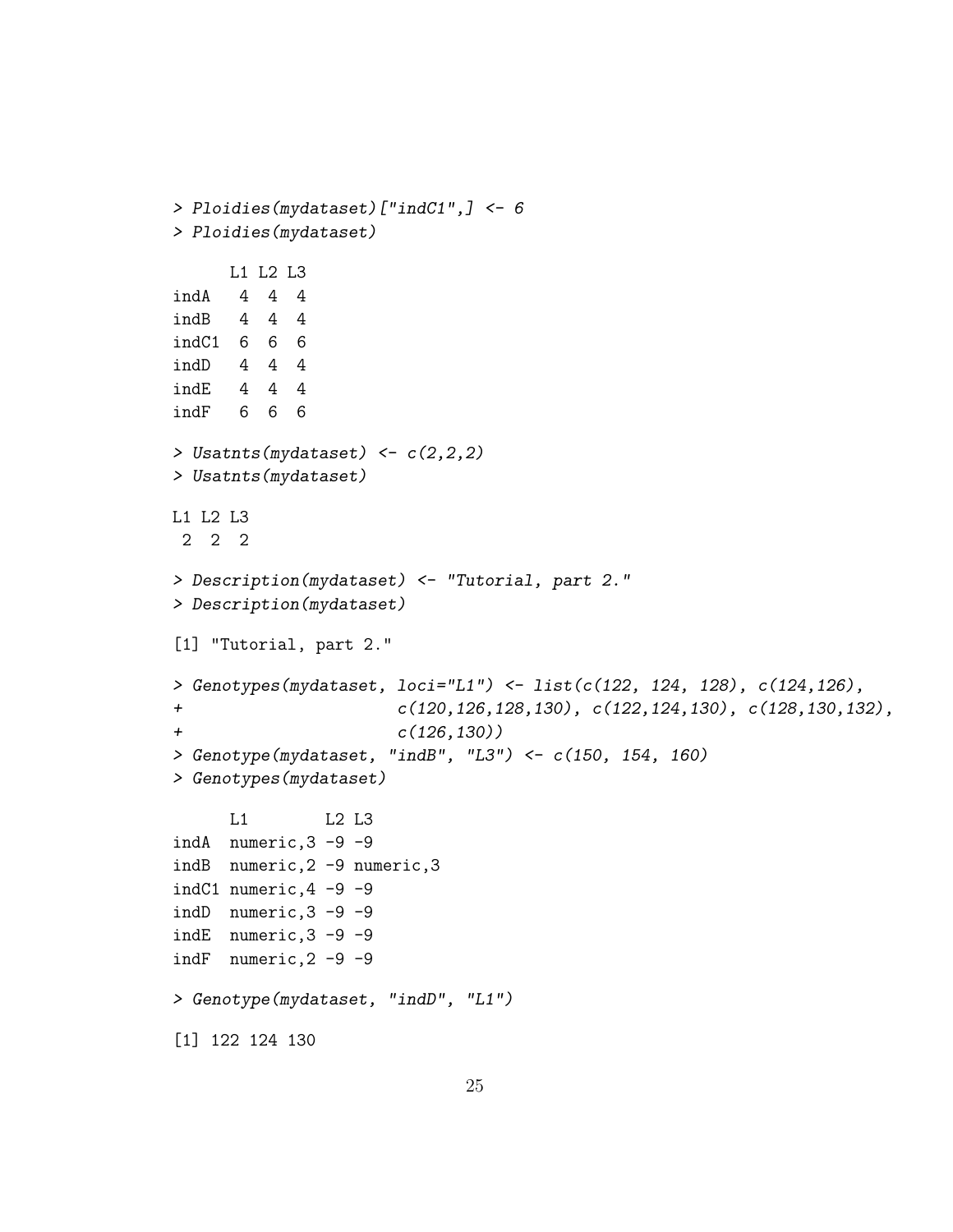```
> Missing(mydataset)
[1] -9> Missing(mydataset) <-1> Genotypes(mydataset)
     L1 L2 L3
indA numeric,3 -1 -1indB numeric,2 -1 numeric,3
indC1 numeric, 4 -1 -1indD numeric,3 -1 -1
indE numeric,3 -1 -1
indF numeric,2 -1 -1
```
If you know a little bit more about S4 classes, you know that you can access the slots directly using the @ symbol, for example:

#### > mydataset@Genotypes

```
L1 L2 L3
indA numeric,3 -1 -1
indB numeric,2 -1 numeric,3
indC1 numeric, 4 -1 -1indD numeric,3 -1 -1
indE numeric,3 -1 -1
indF numeric, 2 -1 -1
```

```
> mydataset@Genotypes[["indB","L1"]]
```
[1] 124 126

However, I STRONGLY recommend against accessing the slots in this way in order to replace (edit) the data. The replacement functions are designed to prevent multiple types of errors that could happen if the user edited the slots directly.

In section [4.1](#page-5-1) you were introduced to the find.missing.gen function. There is a related function called isMissing that may be more useful from a programming standpoint.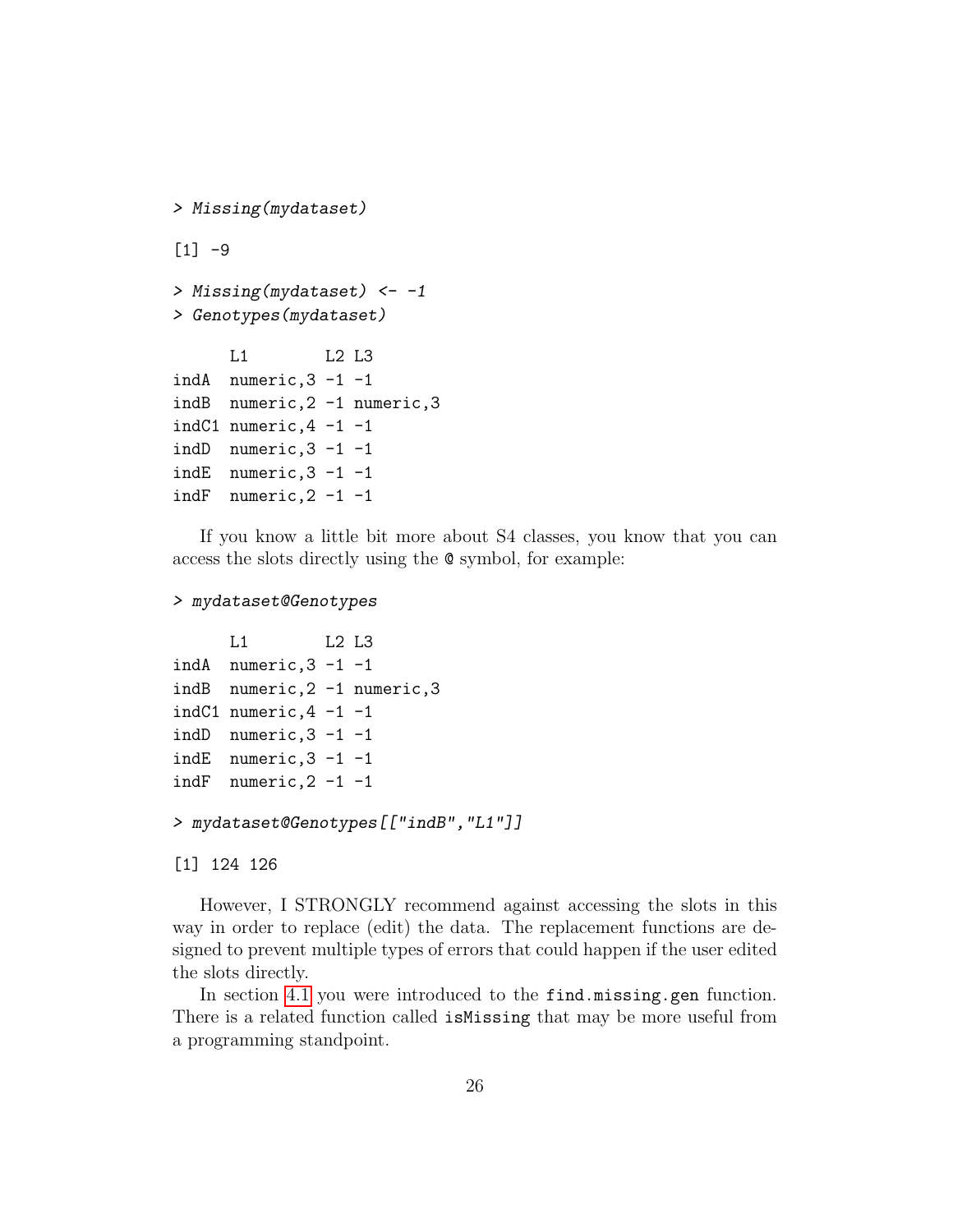> isMissing(mydataset, "indA", "L2")

[1] TRUE

> isMissing(mydataset, "indA", "L1")

[1] FALSE

> isMissing(mydataset)

L1 L2 L3 indA FALSE TRUE TRUE indB FALSE TRUE FALSE indC1 FALSE TRUE TRUE indD FALSE TRUE TRUE indE FALSE TRUE TRUE indF FALSE TRUE TRUE

To add more samples or loci to your dataset, you can create a second "genambig" object and then use the merge function to join them.

```
> moredata <- new("genambig", samples=c("indG", "indH"), loci=Loci(mydataset))
> Usatnts(moredata) <- Usatnts(mydataset)
> Description(moredata) <- Description(mydataset)
> PopNames(moredata) <- "Kings Canyon"
> PopInfo(moredata) \leftarrow c(1,1)> Ploidies(moredata) <-c(4,4)> Missing(moredata) <- Missing(mydataset)
> Genotypes(moredata, loci="L1") <- list(c(126,130,136,138), c(124,126,128))
> mydataset2 <- merge(mydataset, moredata)
> mydataset2
Tutorial, part 2.
Missing values: -1Genotypes:
     L1 L2 L3
indA 122/124/128 -1 -1
```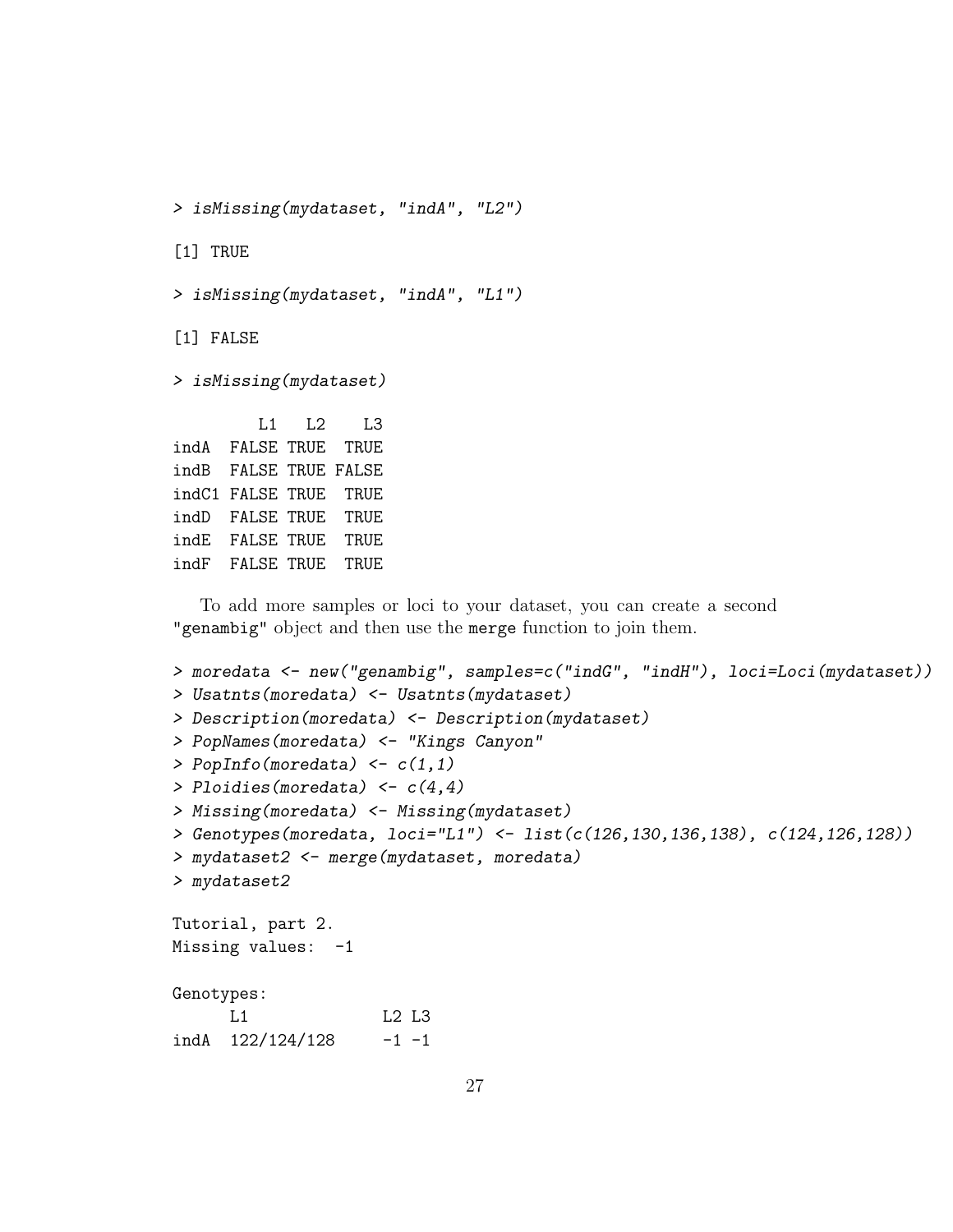```
indB 124/126 -1 150/154/160
indC1 120/126/128/130 -1 -1
indD 122/124/130 -1 -1
indE 128/130/132 -1 -1indF 126/130 -1 -1
indG 126/130/136/138 -1 -1
indH 124/126/128 -1 -1
SSR motif lengths:
L1 L2 L3
2 2 2
Ploidies:
    L1 L2 L3
indA 4 4 4
indB 4 4 4
indC1 6 6 6
indD 4 4 4
indE 4 4 4
indF 6 6 6
indG 4 4 4
indH 4 4 4
PopNames:
[1] "Yosemite" NA "Sequoia"
[4] "Kings Canyon"
PopInfo:
indA indB indC1 indD indE indF indG indH
   1 1 1 3 3 3 4 4
```
## <span id="page-27-0"></span>5.2 How ploidy data is stored: "ploidysuper" and subclasses

You may have noticed that in the above example, ploidy information was stored in a matrix, whereas in section [4.1](#page-5-1) it was stored in a vector following the use of the estimatePloidy function. In fact, ploidy can be stored in four formats: a single value if the entire dataset has uniform ploidy, a vector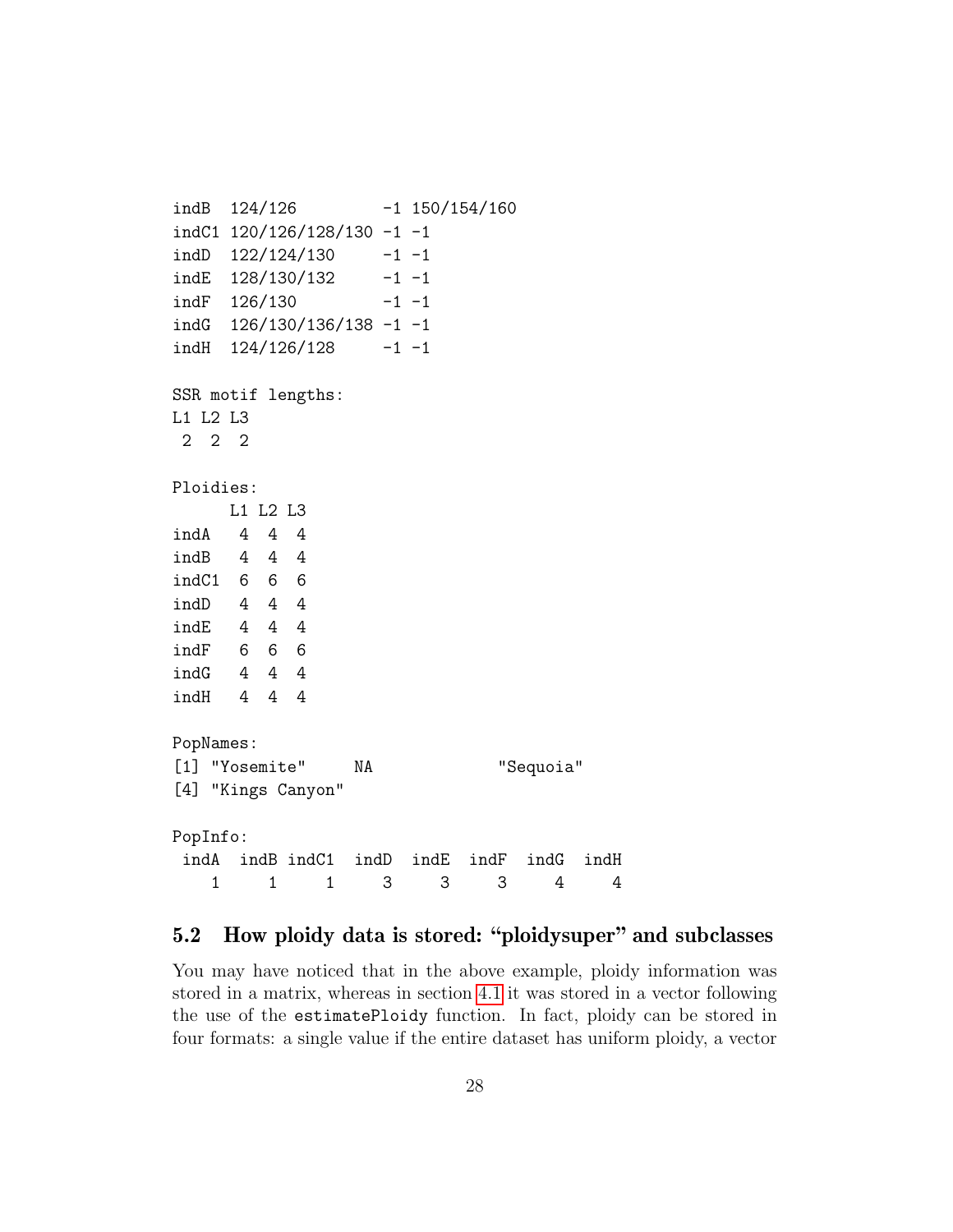indexed by sample if ploidy varies by sample, a vector indexed by locus if ploidy varies by locus (*e.g.* if the species is polyploid undergoing diploidization), or a matrix indexed by sample and locus (e.g if some of your loci are on sex chromosomes, or if some individuals are aneuploid). The object in the Ploidies slot of the dataset is one of four subclasses of the "ploidysuper" class (see table below), and this in turn has a slot called pld that contains the ploidy data. To make things simple from the user's perspective, the Ploidies accessor and replacement functions interact directly with this pld slot.

| Class        | Format          | <b>Use</b>                  |  |  |
|--------------|-----------------|-----------------------------|--|--|
| ploidyone    | unnamed vector  | uniform ploidy for entire   |  |  |
|              | of length one   | dataset                     |  |  |
| ploidysample | vector indexed  | samples vary in ploidy      |  |  |
|              | by sample       |                             |  |  |
| ploidylocus  | vector indexed  | loci vary in copy number    |  |  |
|              | by locus        |                             |  |  |
|              | matrix indexed  | different samples have dif- |  |  |
| ploidymatrix | by sample, then | ferent numbers of copies of |  |  |
|              | locus           | different loci              |  |  |

Note that most analyses that use ploidy information assume completely random segregation of alleles. If you are going to specify ploidy as varying by locus, make sure that random segregation is actually the case for all loci. (See sections on working with autopolyploid vs. allopolyploid data.) For example, if a locus is present on two homeologous chromosome pairs, you may record the ploidy for that locus as being four. However, since these chromosomes do not pair with each other at meiosis, many of the analyses in POLYSAT that utilize ploidy do not apply.

Many of the data import functions for polysat will detect the ploidies of genotypes and automatically create a "genambig" object with the simplest ploidy format possible. Additionally, when the estimatePloidies function is used, ploidy is automatically changed to being indexed by sample. However, the user may also want to manually switch formats, and the reformat-Ploidies function exists for this purpose.

```
> ploidyexample <- new("genambig")
```

```
> Samples(ploidyexample)
```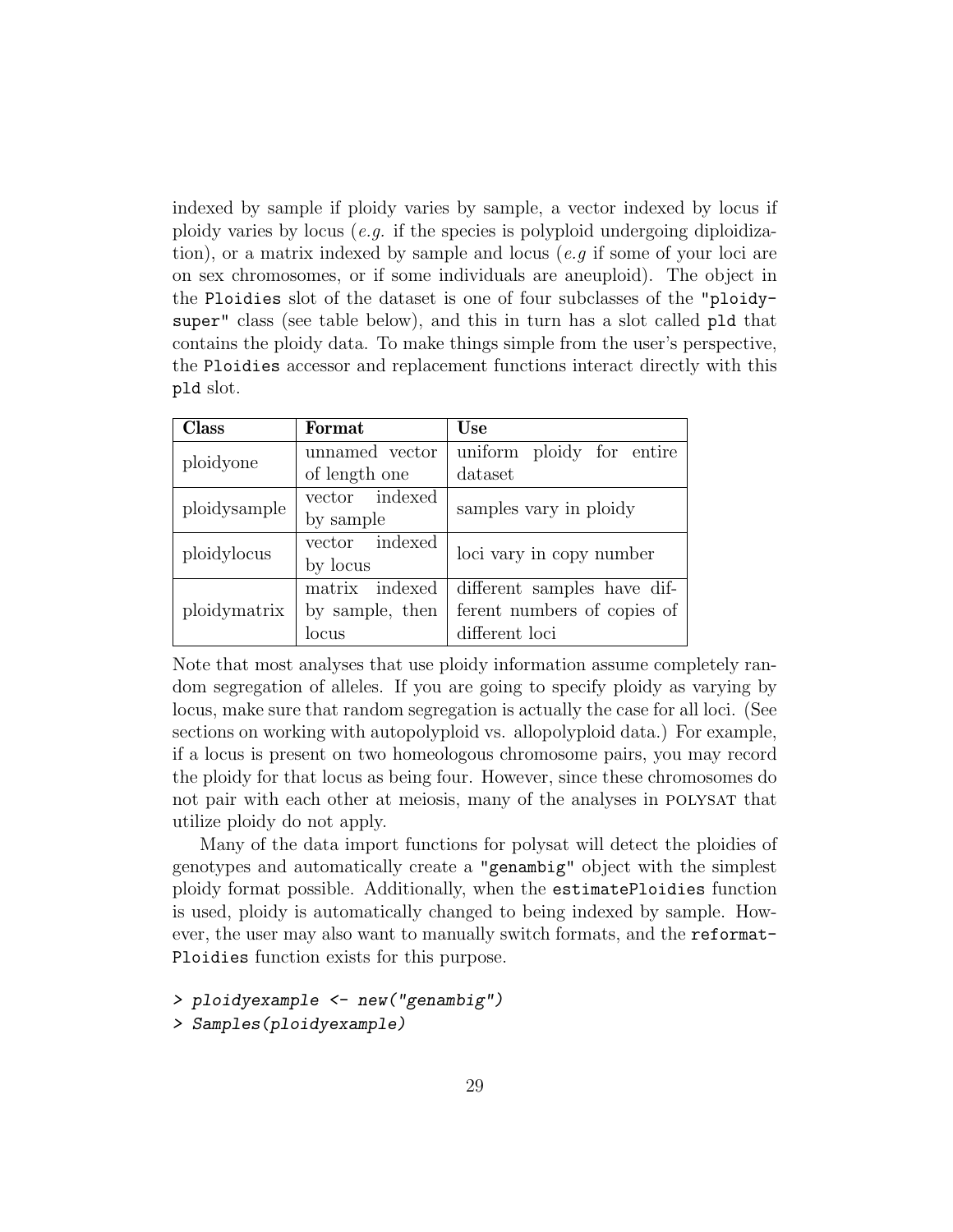```
[1] "ind1" "ind2"
> Loci(ploidyexample)
[1] "loc1" "loc2"
> Ploidies(ploidyexample)
    loc1 loc2
ind1 NA NA
ind2 NA NA
> ploidyexample <- reformatPloidies(ploidyexample, output="locus")
> Ploidies(ploidyexample)
loc1 loc2
 NA NA
> ploidyexample <- reformatPloidies(ploidyexample, output="sample")
> Ploidies(ploidyexample)
ind1 ind2
 NA NA
> ploidyexample <- reformatPloidies(ploidyexample, output="one")
> Ploidies(ploidyexample)
[1] NA
> Ploidies(ploidyexample) <- 4
> ploidyexample <- reformatPloidies(ploidyexample, output="matrix")
> Ploidies(ploidyexample)
    loc1 loc2
ind1 4 4
```

```
ind2 4 4
```
See ?reformatPloidies for more information on how to change formats when there is already data in the Ploidies slot.

Ploidy may be indexed using square brackets, like normal vectors and matrices: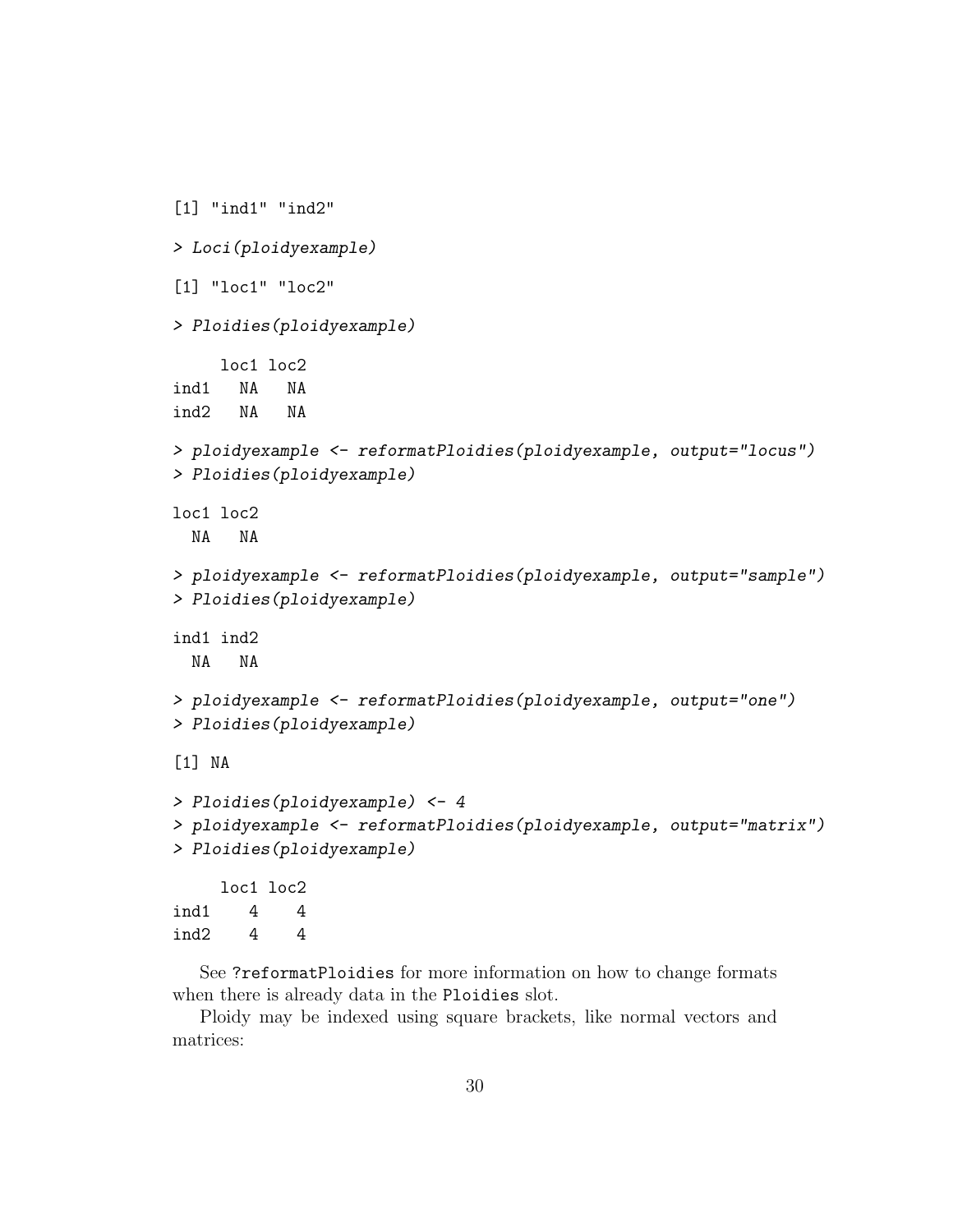```
> Ploidies(ploidyexample)["ind1", "loc1"]
```
[1] 4

However, for programming purposes, ploidy can also be indexed by passing samples and loci arguments to the Ploidies accessor function. This allows new functions to be robust to the ploidy format that is being used.

```
> Ploidies(ploidyexample, "ind1", "loc1")
    loc1
ind1 4
> ploidyexample <- reformatPloidies(ploidyexample, output="one")
> Ploidies(ploidyexample, "ind1", "loc1")
```
 $[1]$  4

## <span id="page-30-0"></span>5.3 The "gendata" and "genbinary" classes

The "genambig" class is actually a subclass of another class called "gendata". The Description, PopInfo, PopNames, Ploidies, Missing, and Usatnts slots, and their access and replacement methods, are all defined for "gendata", and are inherited by "genambig". The "genambig" class adds the Genotypes slot and the methods for interacting with it.

A second subclass of "gendata" is "genbinary". This class also has a Genotypes slot, but formatted as a matrix indicating the presence and absence of alleles. (See ?genbinary-class for more details.) It also adds a slot called Present and one called Absent to indicate the symbols used to represent the presence or absence of the alleles, the same way the Missing slot holds the symbol used to indicate missing data. Like "genambig", "genbinary" inherits all of the slots from "gendata", as well as the methods for accessing them.

The code below creates a "genbinary" object using a conversion function, then demonstrates how the genotypes are stored differently and how the functions from "gendata" remain the same.

```
> simgenB <- genambig.to.genbinary(simgen)
> Genotypes(simgenB, samples=paste("A", 1:20, sep=""), loci="loc1")
```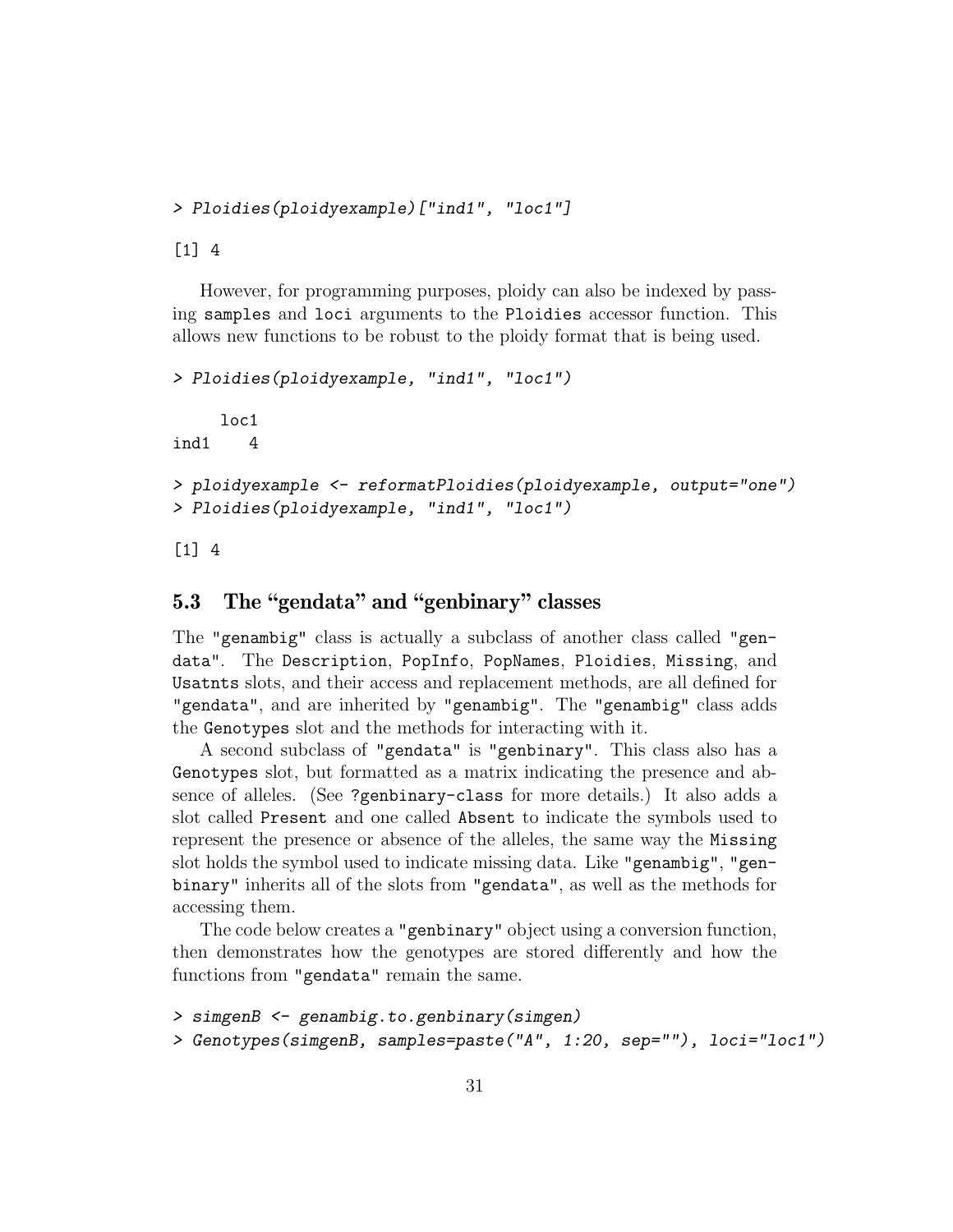|                |              | loc1.100 loc1.102 loc1.104 loc1.106 loc1.108 loc1.110 |                     |                     |             |              |
|----------------|--------------|-------------------------------------------------------|---------------------|---------------------|-------------|--------------|
| A1             | $\mathbf 0$  | $\mathbf 0$                                           | 0                   | 1                   | $\mathbf 0$ | 1            |
| A2             | $\mathsf O$  | $\mathsf{O}\xspace$                                   | $\mathsf O$         | $\mathbf 1$         | $\mathbf 0$ | $\mathbf{1}$ |
| A3             | $\mathbf 1$  | $\mathbf{1}$                                          | 0                   | $\mathbf 1$         | 0           | 0            |
| $\mathtt{A4}$  | $\mathbf{1}$ | $\mathbf{1}$                                          | 0                   | $\mathbf 1$         | 0           | $\mathbf 1$  |
| A <sub>5</sub> | 0            | 0                                                     | 0                   | 1                   | 0           | 0            |
| A <sub>6</sub> | $\mathbf{1}$ | $\mathsf{O}\xspace$                                   | 0                   | $\mathbf 1$         | 0           | $\mathbf{1}$ |
| A7             | 0            | 0                                                     | 0                   | 0                   | $\mathbf 1$ | 0            |
| A8             | $\mathbf 0$  | 1                                                     | 0                   | 1                   | $\mathbf 0$ | 0            |
| A9             | 0            | 0                                                     | 0                   | 0                   | 0           | 0            |
| A10            | 0            | 1                                                     | 0                   | $\mathbf 1$         | 0           | $\mathbf{1}$ |
| A11            | 1            | 0                                                     | 0                   | 0                   | 0           | 0            |
| A12            | $\mathbf 0$  | $\mathsf{O}\xspace$                                   | 0                   | 1                   | 0           | 0            |
| A13            | 0            | 0                                                     | 0                   | 0                   | 0           | $\mathbf 1$  |
| A14            | $\mathbf{1}$ | 0                                                     | 0                   | $\mathbf 1$         | 0           | 0            |
| A15            | $\mathbf 1$  | 0                                                     | 0                   | 0                   | 0           | 0            |
| A16            | $\mathbf{1}$ | $\mathbf{1}$                                          | 0                   | 0                   | $\mathbf 0$ | 0            |
| A17            | 0            | $\mathbf{1}$                                          | 0                   | 1                   | 0           | 0            |
| A18            | $\mathbf 0$  | $\mathbf{1}$                                          | $\mathbf 0$         | $\mathbf 1$         | 0           | 0            |
| A19            | 0            | $\mathbf{1}$                                          | 0                   | 0                   | 0           | 1            |
| A20            | $\mathbf{1}$ | 0                                                     | 0                   | $\mathbf 1$         | $\mathbf 1$ | $\mathbf 0$  |
|                | loc1.112     | loc1.114 loc1.116                                     |                     | loc1.118            |             |              |
| A1             | $1\,$        | $\mathsf{O}\xspace$                                   | 0                   | $\mathsf{O}\xspace$ |             |              |
| A2             | 0            | $\mathbf{1}$                                          | 0                   | 1                   |             |              |
| A3             | 0            | $\mathbf{1}$                                          | 0                   | 0                   |             |              |
| A4             | 0            | 0                                                     | 0                   | 0                   |             |              |
| A <sub>5</sub> | $\mathbf 1$  | 0                                                     | 0                   | 0                   |             |              |
| A <sub>6</sub> | 0            | $\mathsf{O}\xspace$                                   | 0                   | 0                   |             |              |
| A7             | $\mathbf{1}$ | 0                                                     | 0                   | $\mathsf{O}\xspace$ |             |              |
| A8             | 0            | 0                                                     | 0                   | $\mathsf{O}\xspace$ |             |              |
| А9             | $\mathbf 1$  | 0                                                     | 0                   | $\mathbf 0$         |             |              |
| A10            | $\mathbf{1}$ | $\mathsf{O}\xspace$                                   | $\mathsf{O}\xspace$ | $\hbox{O}$          |             |              |
| A11            | $\mathbf{1}$ | $\mathbf{1}$                                          | 0                   | 0                   |             |              |
| A12            | $\hbox{O}$   | 0                                                     | $\mathbf 0$         | $\mathbf{1}$        |             |              |
| A13            | $\mathbf 1$  | $\mathsf{O}\xspace$                                   | $\mathsf{O}\xspace$ | $\mathsf{O}\xspace$ |             |              |
| A14            | $\mathbf{1}$ | $\mathsf{O}\xspace$                                   | $\mathsf{O}\xspace$ | $\mathsf{O}\xspace$ |             |              |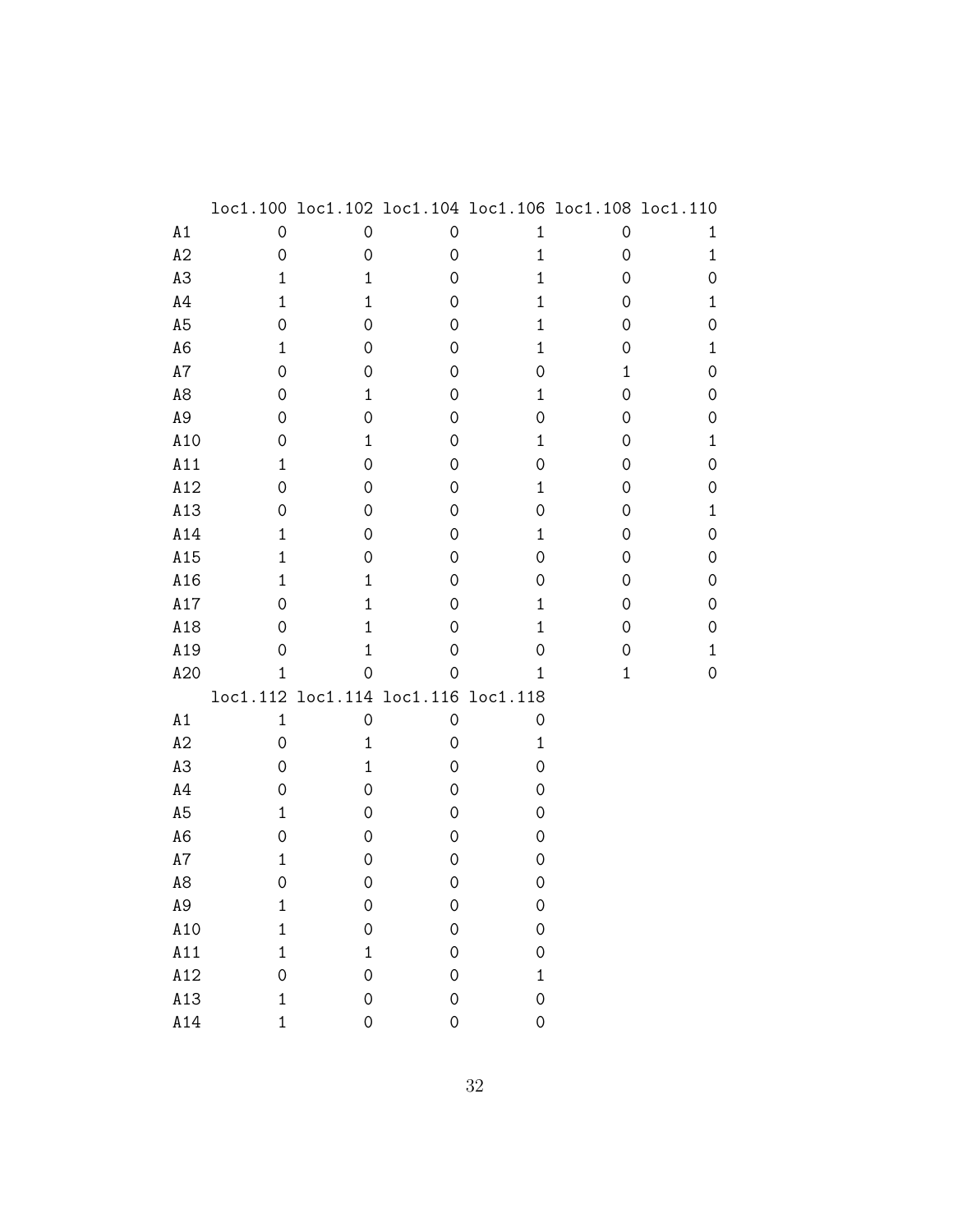| A15 | 1. | 1 | 0  |    |
|-----|----|---|----|----|
| A16 | 1. | 0 | 0  | 0  |
| A17 | 0  | 0 | 0  | 0  |
| A18 | 0  | 0 | O  | 0  |
| A19 | 0  | 1 | 0  | 1. |
| A20 | O  | 0 | O) |    |

> PopInfo(simgenB)[Samples(simgenB, ploidies=2)]

| A5                         | A7                         |                                                                |  |  |  | A8 A9 A12 A13 A17 A18 A21 A22 A23 A25           |  |
|----------------------------|----------------------------|----------------------------------------------------------------|--|--|--|-------------------------------------------------|--|
| $\overline{1}$             | $\overline{1}$             |                                                                |  |  |  | 1 1 1 1 1 1 1 1 1 1 1                           |  |
|                            |                            |                                                                |  |  |  | A27 A30 A31 A32 A35 A40 A44 A45 A47 A50 A52 A53 |  |
| $\overline{1}$             | $\overline{1}$             |                                                                |  |  |  | 1 1 1 1 1 1 1 1 1 1                             |  |
|                            |                            |                                                                |  |  |  | A54 A55 A56 A58 A59 A65 A67 A71 A72 A73 A74 A75 |  |
| $\overline{1}$             |                            |                                                                |  |  |  | 1 1 1 1 1 1 1 1 1 1 1 1                         |  |
|                            |                            |                                                                |  |  |  | A77 A78 A80 A84 A87 A88 A91 A93 A95 A96 A100 B1 |  |
| $\overline{1}$             |                            |                                                                |  |  |  |                                                 |  |
| – B4                       |                            |                                                                |  |  |  | B7 B8 B9 B13 B14 B15 B16 B17 B20 B25 B27        |  |
| $\overline{\phantom{0}}$ 2 |                            |                                                                |  |  |  | 2 2 2 2 2 2 2 2 2 2 2                           |  |
|                            |                            |                                                                |  |  |  | B30 B32 B34 B35 B36 B39 B41 B49 B50 B52 B54 B57 |  |
| $\overline{\phantom{0}}^2$ |                            |                                                                |  |  |  | 2 2 2 2 2 2 2 2 2 2 2                           |  |
|                            |                            |                                                                |  |  |  | B58 B59 B61 B62 B64 B65 B68 B72 B73 B74 B77 B80 |  |
| $\overline{\phantom{0}}^2$ |                            |                                                                |  |  |  | 2 2 2 2 2 2 2 2 2 2 2                           |  |
|                            |                            |                                                                |  |  |  | B82 B84 B85 B86 B89 B93 B94 B96 B97 B98 B99 C1  |  |
| $\overline{\phantom{0}}^2$ |                            |                                                                |  |  |  | 2 2 2 2 2 2 2 2 2 2 3                           |  |
| C3                         |                            |                                                                |  |  |  | C4 C6 C7 C8 C10 C11 C14 C16 C17 C20 C21         |  |
| $\overline{\phantom{a}}$ 3 |                            |                                                                |  |  |  | 3 3 3 3 3 3 3 3 3 3 3                           |  |
|                            |                            |                                                                |  |  |  | C23 C25 C27 C28 C31 C32 C36 C37 C38 C39 C40 C44 |  |
| $\overline{\mathbf{3}}$    | $\overline{\phantom{a}}$ 3 |                                                                |  |  |  | 3 3 3 3 3 3 3 3 3 3                             |  |
| C46                        |                            |                                                                |  |  |  | C47 C48 C50 C56 C57 C59 C61 C64 C67 C68 C71     |  |
| - 3                        | $\overline{\phantom{a}}$ 3 |                                                                |  |  |  | 3 3 3 3 3 3 3 3 3 3                             |  |
|                            |                            |                                                                |  |  |  | C74 C75 C76 C77 C79 C80 C82 C83 C84 C85 C86 C87 |  |
| $\overline{\mathbf{3}}$    |                            |                                                                |  |  |  | 3 3 3 3 3 3 3 3 3 3 3                           |  |
| C90                        |                            | C92 C93 C95 C96 C98                                            |  |  |  |                                                 |  |
|                            |                            | $\begin{array}{ccccccccc}\n3 & 3 & 3 & 3 & 3 & 3\n\end{array}$ |  |  |  |                                                 |  |

The "genbinary" class exists to facilitate the import and export of genotype data formatted in a binary presence/absence format, for example: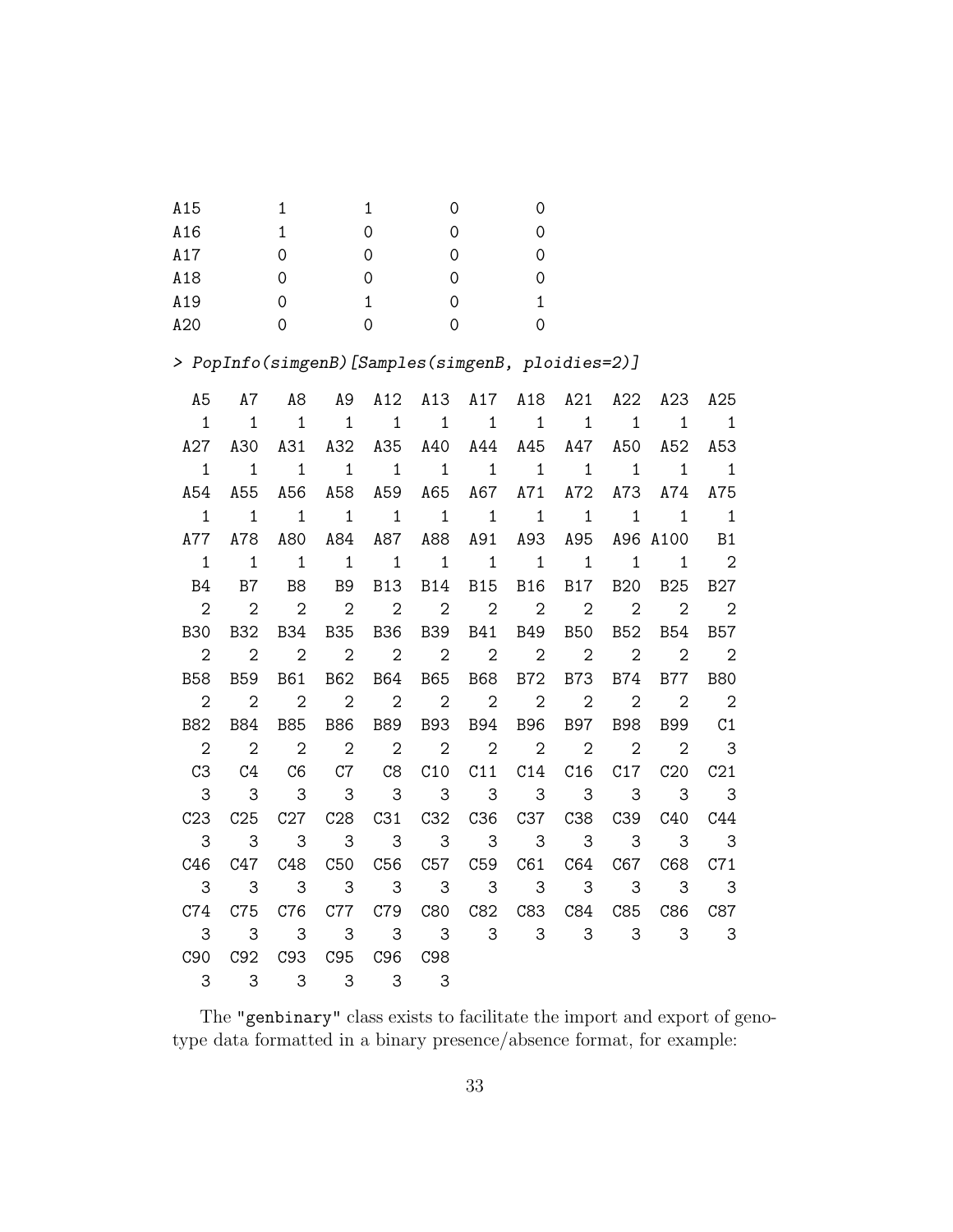### > write.table(Genotypes(simgenB), file="simBinaryData.txt")

The "genbinary" class is also used by POLYSAT to make some of the allele frequency calculations easier. simpleFreq internally converts a "genambig" object to a "genbinary" object in order to tally allele counts in populations.

The class system in POLYSAT is set up so that anyone can extend it to better suit their needs. There seem to be as many ways of formatting genotype data as their are population genetic software, and so a new subclass of "gendata" could be created with genotypes formatted in a different way. A user could also create a subclass of "genambig", for example to hold GPS or phenotypic data in addition to the data already stored in a "genambig" object. (See ?setClass, ?setMethod, and [\[2\]](#page-52-1).)

## <span id="page-33-0"></span>6 Functions for autopolyploid data

In order to properly utilize POLYSAT (and other software for polyploid data) it is important to understand the inheritance mode in your system. In an autopolyploid (excluding ancient autopolyploids that have undergone diploidization), all homologous chromosomes are equally capable of pairing with each other at meiosis, and thus at a given microsatellite locus, gametes can receive any combination of alleles from the parent. The same is not true of allopolyploids. This affects the distribution of genotypes in the population, and as a result affects all aspects of population genetic analysis.

The functions described below are specifically for autopolyploid data. Their potential (or lack thereof) for use on allopolyploid data is described in the next section. If you have data from an allopolyploid or diploidized autopolyploid organism, you may also want to see the vignette "Assigning alleles to isoloci in POLYSAT".

### <span id="page-33-1"></span>6.1 Data import

Four other population genetic programs that I am aware of can handle polyploid microsatellite data with allele copy number ambiguity under polysomic inheritance (autopolyploidy): Structure [\[5,](#page-52-2) [4,](#page-52-3) [17,](#page-53-3) [8\]](#page-53-4), SPAGeDi [\[7\]](#page-53-5), GenoDive [\[14\]](#page-53-6) (<http://www.bentleydrummer.nl/software/software/GenoDive.html>), and POPDIST [\[6\]](#page-52-4)[\[21\]](#page-54-1).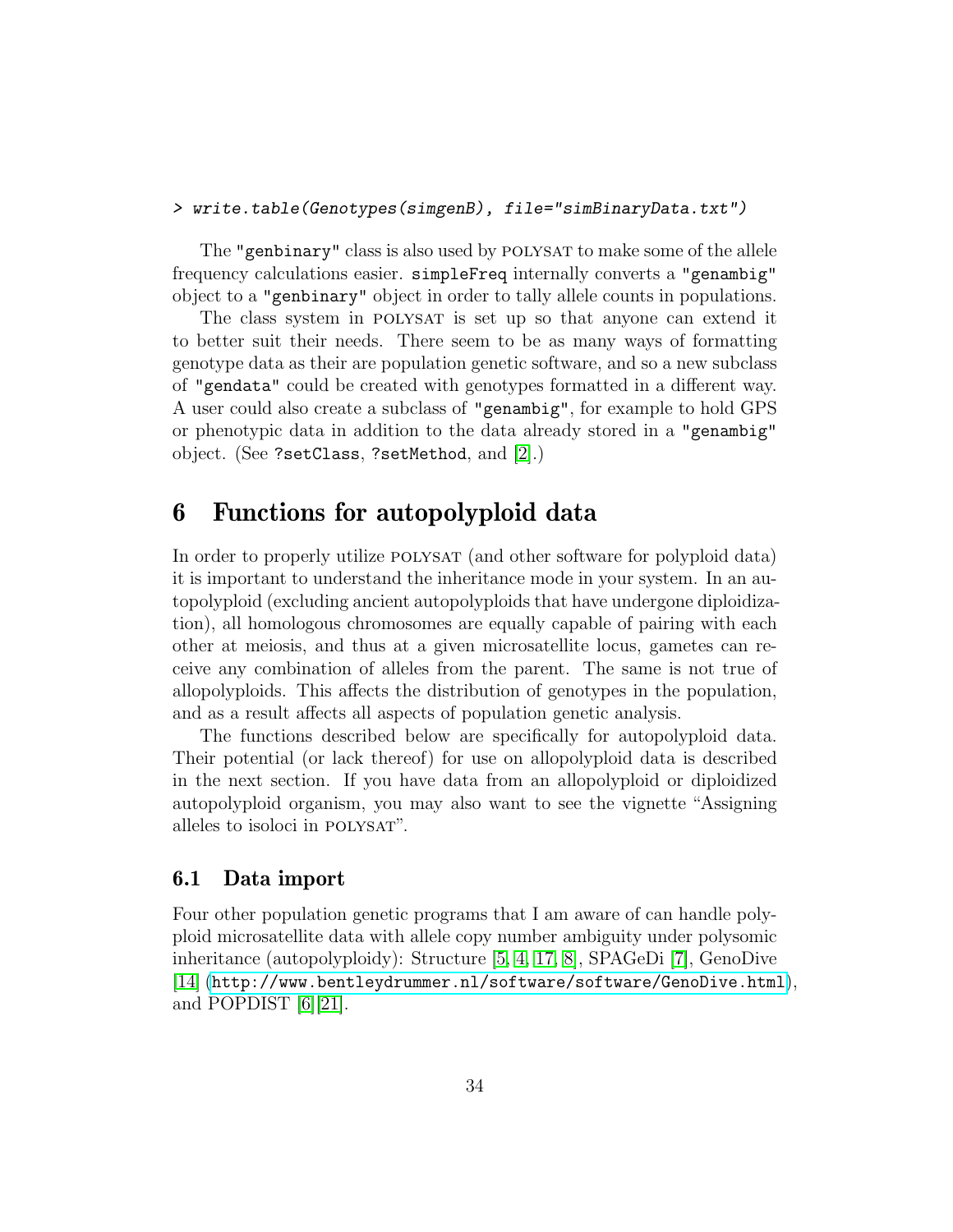In the "extdata" directory of the POLYSAT installation there are files called "structureExample.txt","spagediExample.txt","genodiveExample.txt","POPDIS-Texample1.txt" and "POPDISTexample2.txt". To import these into "genambig" objects, first copy them into your working directory, then perform the assignments:

```
> GDdata <- read.GenoDive("genodiveExample.txt")
> Structdata <- read.Structure("structureExample.txt", ploidy = 8)
> Spagdata <- read.SPAGeDi("spagediExample.txt")
> PDdata <- read.POPDIST(c("POPDISTexample1.txt", "POPDISTexample2.txt"))
```
Use summary, viewGenotypes, and the accessor functions (section [5.1\)](#page-20-2) to examine the contents of the three "genambig" objects that you have just created. All four of these import functions take population information from the file and put it into the object. The Structure, SPAGeDi, and POPDIST files are coded in a way that indicates the ploidy of each individual, so this information is written to the "genambig" object as well.

The data import functions have some additional options for input and output, which are described in more detail in the help files. In particular, any extra columns can optionally be extracted from a Structure file, and the spatial coordinates can optionally be extracted from a SPAGeDi file. There are also several options for how ploidy should be interpreted from Structure files.

> ?read.Structure

#### > ?read.SPAGeDi

polysat also supports three genotype formats that work for either autopolyploids or allopolyploids, but do not contain any population, ploidy, or other information: GeneMapper, STRand, and binary presence/absence. The tutorial in the beginning of this manual uses read.GeneMapper to import data. The "GenaMapperExample.txt" file contains the minimum amount of information needed in order to be read by the function. Full "Genotypes Table" files as exported from ABI GeneMapper $\mathbb{R}$ can also be read by read.GeneMapper, and further, the function can take a vector of file names rather than a single file name if the data are spread across multiple files. There are three additional GeneMapper example files in the "doc" directory, which can be read into a "genambig" object in this way: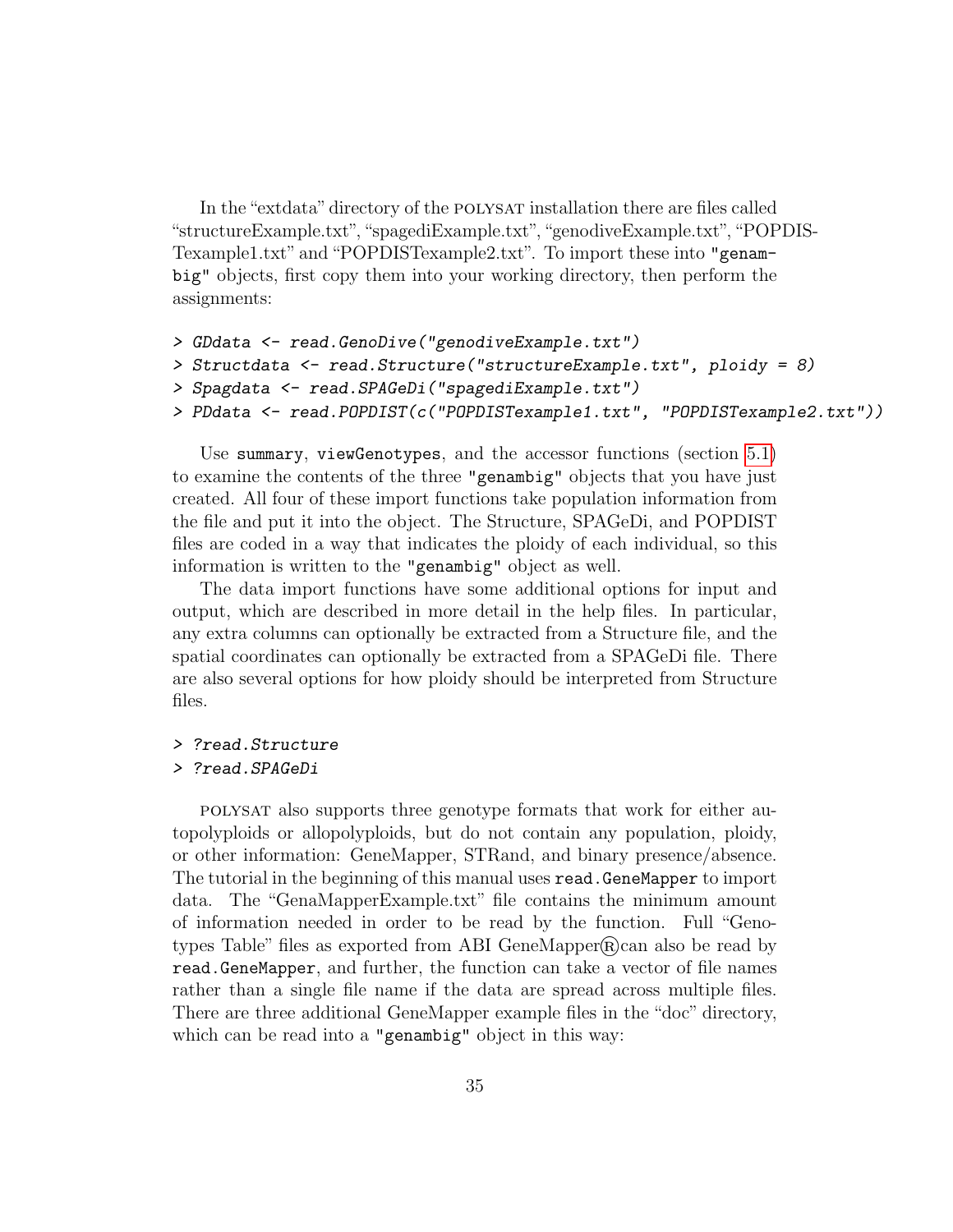```
> GMdata <- read.GeneMapper(c("GeneMapperCBA15.txt",
+ "GeneMapperCBA23.txt",
+ "GeneMapperCBA28.txt"))
```
read.STRand takes a slightly modified version of the BTH format output by the allele-calling software STRand [\[22\]](#page-54-2). Since this format uses one row per individual, the modified format for POLYSAT includes a column to contain population information.

```
> # view the format
> read.table("STRandExample.txt", sep="\t", header=TRUE)
```

|       | Pop Ind      | GSSR28           | GSSR76                                       | GSSR90                    |
|-------|--------------|------------------|----------------------------------------------|---------------------------|
| 1 NC1 |              | a $134/140/154*$ | 135/144/158*                                 | 201/211                   |
| 2 NC1 |              |                  | b 140/154/172* 106/135/144/158* 205/211/213* |                           |
| 3 NC1 | $\mathsf{C}$ |                  | 140/154 107/136/145/158*                     | 199/207                   |
| 4 VA1 | a            | $\overline{0}$   |                                              | 145/149 199/207/211*      |
| 5 VA1 | b            | 154              | 106/145                                      | 201/207                   |
| 6 VA1 | C            | 138/172          |                                              | 107/136/149* 207/211/213* |
| 7 VA1 |              | d 138/140/154*   | 135/158                                      | 207/213                   |
|       |              |                  |                                              |                           |

```
> # import the data
```

```
> STRdata <- read.STRand("STRandExample.txt")
```

```
> Samples(STRdata)
```

```
[1] "NC1a" "NC1b" "NC1c" "VA1a" "VA1b" "VA1c" "VA1d"
```

```
> PopNames(STRdata)
```
[1] "NC1" "VA1"

A binary presence/absence matrix can be read into R using the base function read.table. Arguments to this function give options about how the file is delimited and whether it has headers and/or row labels. The example file in the "extdata" directory can be read in the following way:

```
> domdata <- read.table("dominantExample.txt", header=TRUE,
+ sep="\t", row.names=1)
```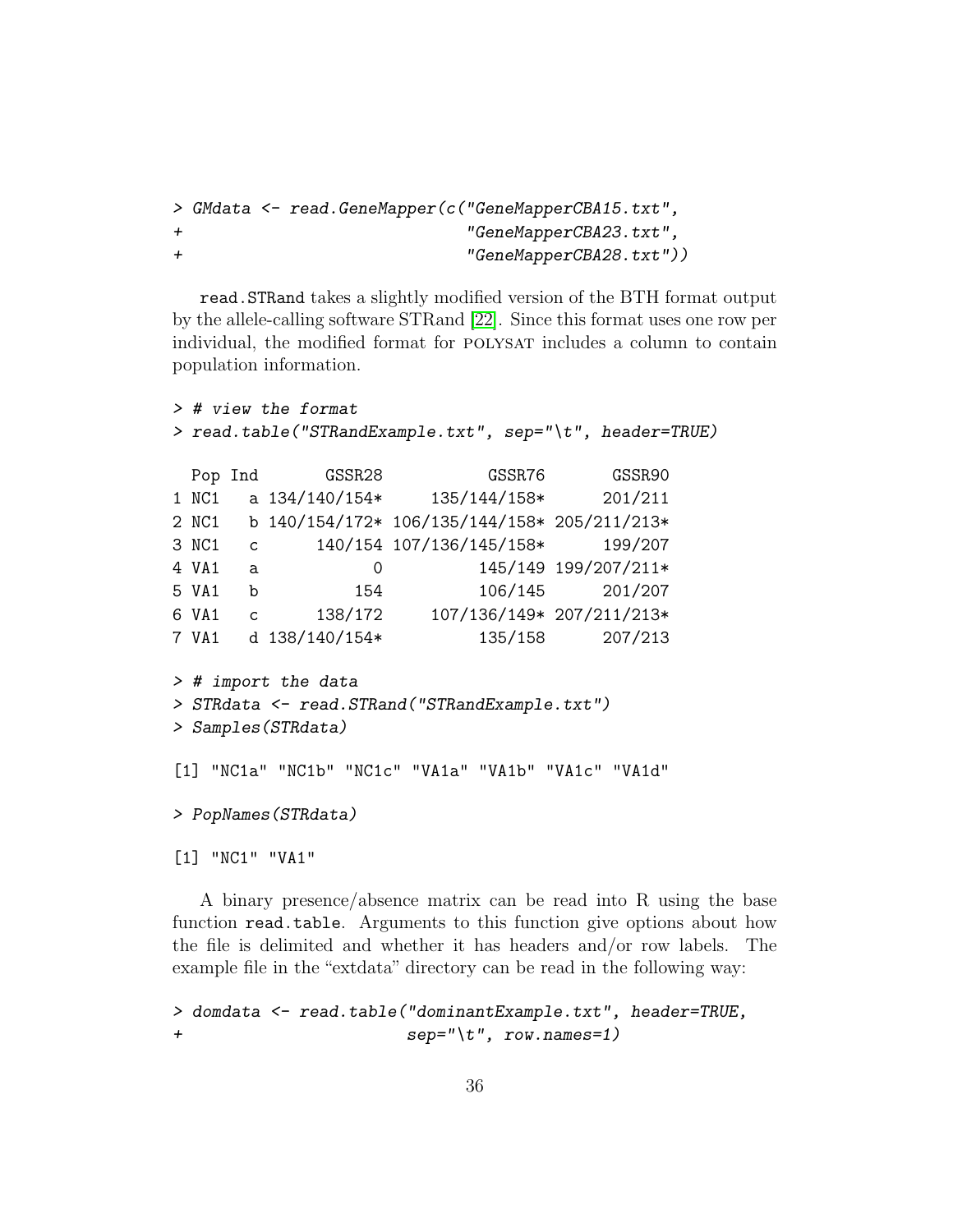Examine the data frame produced, and notice in particular that the column names are formatted as the locus and allele separated by a period. After this data frame is converted to a matrix, it can be used to create a "genbinary" object.

#### > domdata

```
ABC1.123 ABC1.126 ABC1.129 ABC1.132 ABC1.135 ABC2.201
ind1 1 0 0 0 1 0
ind2 0 1 1 0 1 1
ind3 0 0 0 0 0 0
   ABC2.203 ABC2.205 ABC2.207 ABC2.209
ind1 1 1 0 0
ind2 1 1 1 0
ind3 0 1 0 1
> domdata <- as.matrix(domdata)
> PAdata <- new("genbinary", samples=c("ind1", "ind2", "ind3"),
          loci=c("ABC1", "ABC2"))
> Genotypes(PAdata) <- domdata
```
A few functions in polysat will work directly on a "genbinary" object, but for most functions you will want to convert to a "genambig" object. Addition of population and other information can be done either before or after the conversion.

```
> PopInfo(PAdata) \leftarrow c(1,1,2)> PAdata <- genbinary.to.genambig(PAdata)
```
### <span id="page-36-0"></span>6.2 Data export

Autopolyploid data can also be exported in the same formats that are available for import, except STRand. Additionally, data can be exported to the R package adegenet's"genind"presence/absence format (see ?gendata.to.genind).

The write.Structure function requires that an overall ploidy for the file be specified, to indicate how many rows per individual to write. Individuals with higher ploidy than the overall ploidy will have alleles randomly removed, and individuals with lower ploidy will have the missing data symbol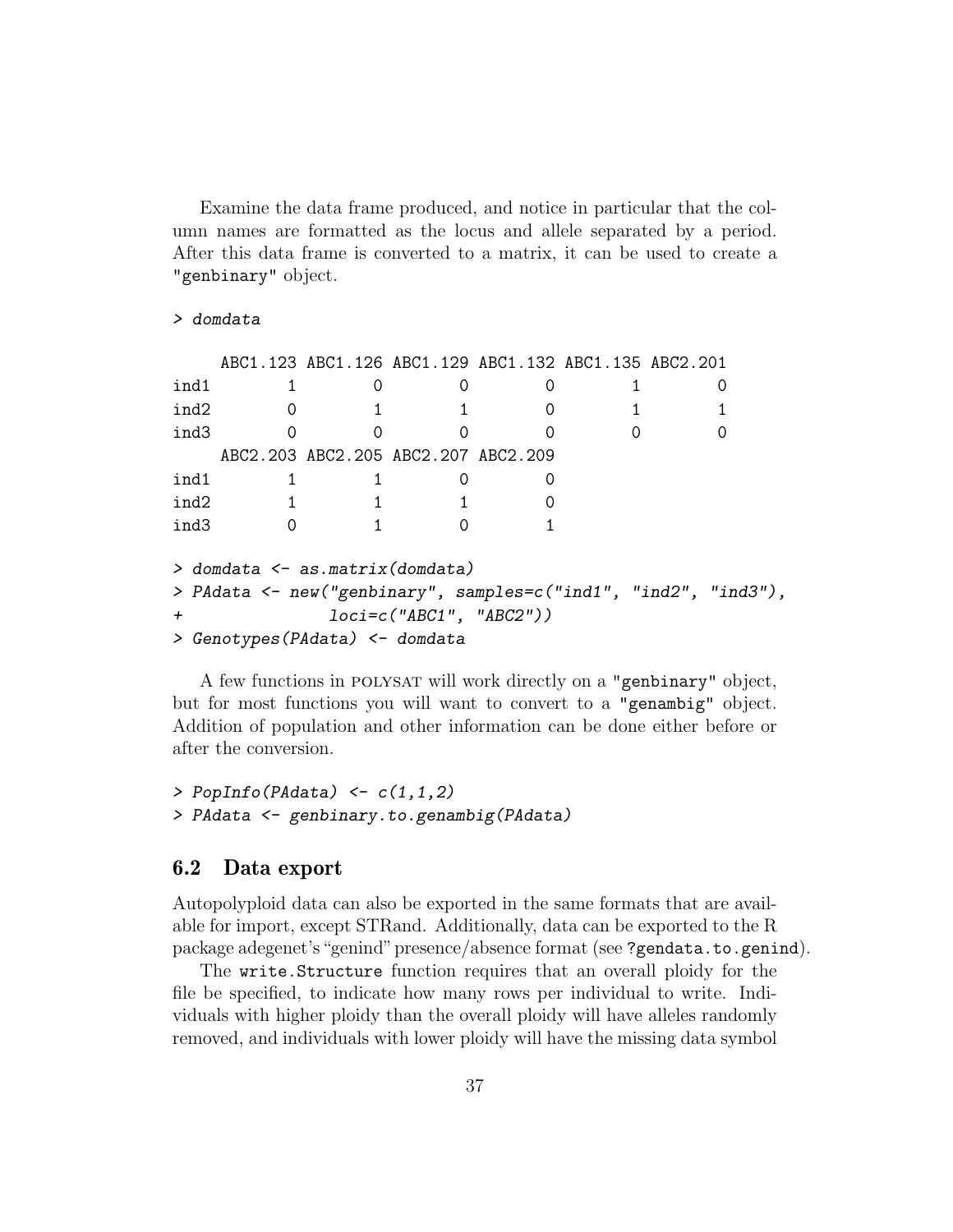inserted in the extra rows. Additional arguments give the options to specify extra columns to include, to omit or include population information, and to specify the missing data symbol. The row of missing data symbols that is automatically written underneath marker names is the RECESSIVEALLELES row in Structure, indicating that allele copy number is ambiguous.

write.Structure was used in the tutorial in section [4.2.4,](#page-20-0) but below is another example with some of the options changed (see ?write.Structure for more information). Here, myexcol is an array of data to be written into extra columns in the file.

```
> myexcol <- array(c(rep(0:1, each=150), seq(0.1, 30, by=0.1)), dim=c(300,2),
                   dimnames = list(Samples(simgen), c("PopFlag", "Something")))
> myexcol[1:10,]
```
PopFlag Something

| Α1             | ი | 0.1 |
|----------------|---|-----|
| A2             | 0 | 0.2 |
| A3             | 0 | 0.3 |
| A4             | 0 | 0.4 |
| A5             | 0 | 0.5 |
| A <sub>6</sub> | 0 | 0.6 |
| Α7             | 0 | 0.7 |
| A8             | 0 | 0.8 |
| A9             | 0 | 0.9 |
| A10            | 0 | 1.0 |

```
> write.Structure(simgen, ploidy=4, file="simgenStruct2.txt",
+ writepopinfo = FALSE, extracols = myexcol,
+ missingout = -1)
```
The write.GenoDive function is fairly straightforward, with the only option being whether to code alleles as two or three digits. All alleles are converted to repeat number, using the information contained in the Usatnts slot of the "genambig" object.

```
> write.GenoDive(simgen, file="simgenGD.txt")
```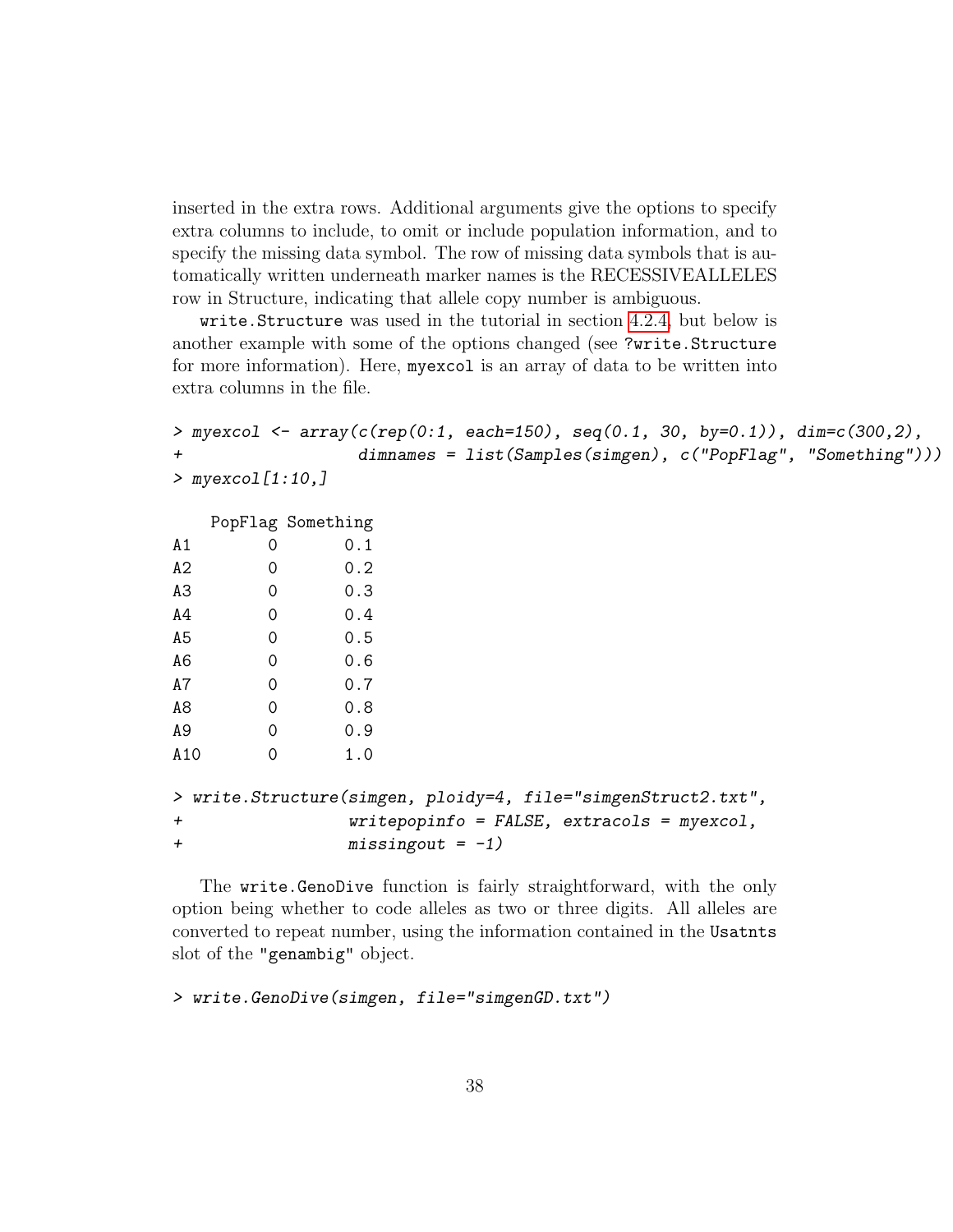write.SPAGeDi has options for the number of digits used to code alleles as well as the character (or lack thereof) used to separate alleles. Alleles are converted to repeat numbers as in write.GenoDive. Additionally, a data frame of spatial coordinates can be supplied to the function to be written to the file. By default, the function will create two dummy columns for spatial coordinates, which the user can then fill in using a text editor or spreadsheet software. (See ?write.SPAGeDi)

#### > write.SPAGeDi(simgen, file="simgenSpag.txt")

If you are using SPAGeDi to calculate relationship and kinship coefficients, also see the function write.freq.SPAGeDi for exporting allele frequencies from POLYSAT to SPAGeDi for use in these calculations.

The write.POPDIST function does not have any options for formatting. In the example below, the samples argument is used to ensure that each population has uniform ploidy, which is a requirement of the POPDIST software.

```
> write.POPDIST(simgen, samples = Samples(simgen, ploidies=4),
+ file = "simgenPOPDIST.txt")
```
write.GeneMapper is very straightforward, without any special formatting options. This function was used to create the"GeneMapperExample.txt" file that is provided with the package. I do not know of any other software that will read the GeneMapper format, but it may be a convenient way for the user to store and edit genotypes.

### > write.GeneMapper(simgen, file="simgenGM.txt")

To export a table of genotypes in binary presence/absence format, first convert the "genambig" object to a "genbinary" object, then write the Genotypes slot to a text file, adjusting the options of write.table to suit your needs. (See ?write.table.)

```
> simgenPA <- genambig.to.genbinary(simgen)
> write.table(Genotypes(simgenPA), file="simgenPA.txt", quote=FALSE,
+ sep = ",")
```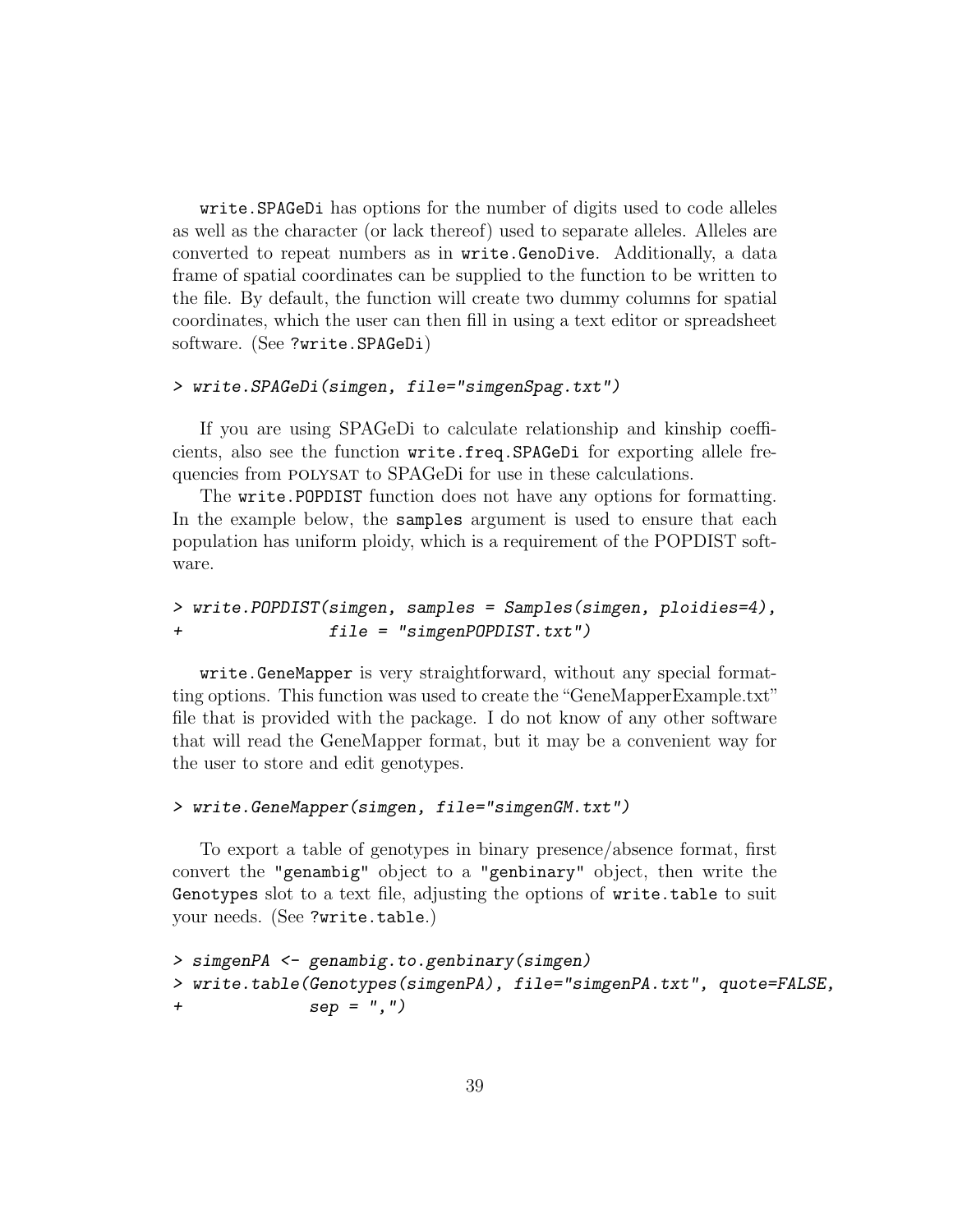### <span id="page-39-0"></span>6.3 Individual-level statistics

#### <span id="page-39-1"></span>6.3.1 Estimating and exporting ploidies

The estimatePloidy function, which was demonstrated in section [4.1,](#page-5-1) is equally appropriate for autopolyploid and allopolyploid data. If you want to export the ploidy data, one method is the following:

```
> write.table(data.frame(Ploidies(simgen), row.names=Samples(simgen)),
+ file="simgenPloidies.txt")
```
#### <span id="page-39-2"></span>6.3.2 Inter-individual distances

A matrix of pairwise distances between individuals can be generated using the meandistance.matrix function, which was demonstrated in section [4.2.1.](#page-10-1) The most important argument is distmetric, or the distance measure that is used. The three options that are provided with POLYSAT are Bruvo.distance and Bruvo2.distance, which take mutational distance between alleles into account [\[1\]](#page-52-5), and Lynch.distance, which is a simple band-sharing measure [\[12\]](#page-53-7). (The user can create functions to serve as additional distance measures, as long as the arguments are the same as those for Bruvo.distance and Lynch.distance.) The progress argument can be set to TRUE or FALSE to indicate whether the progress of the computation should be printed to the screen. The all.distances argument can also be set to TRUE or FALSE to indicate whether, in addition to the mean distance matrix, a three-dimensional array of distances by locus should be returned. There is also a maxl argument to indicate the threshold for Bruvo.distance to skip calculations that are too computationally intensive (see ?Bruvo.distance). The function Bruvo2.distance has two additional arguments called add and loss, which when set to TRUE indicate that the models of genome addition and/or genome loss should be used, respectively.

A second means of calculating inter-individual distances was introduced in POLYSAT 1.2 and is called meandistance.matrix2. Whereas meandistance.matrix passes genotypes directly to distmetric with each allele present in only one copy, meandistance.matrix2 uses ploidy, selfing rate, and allele frequencies to calculate the probabilities that a given ambiguous genotype represents any possible unambiguous genotype. Unambiguous genotypes are then passed to distmetric. The distance is a weighted average across all possible combinations of unambiguous genotypes. There is no advantage to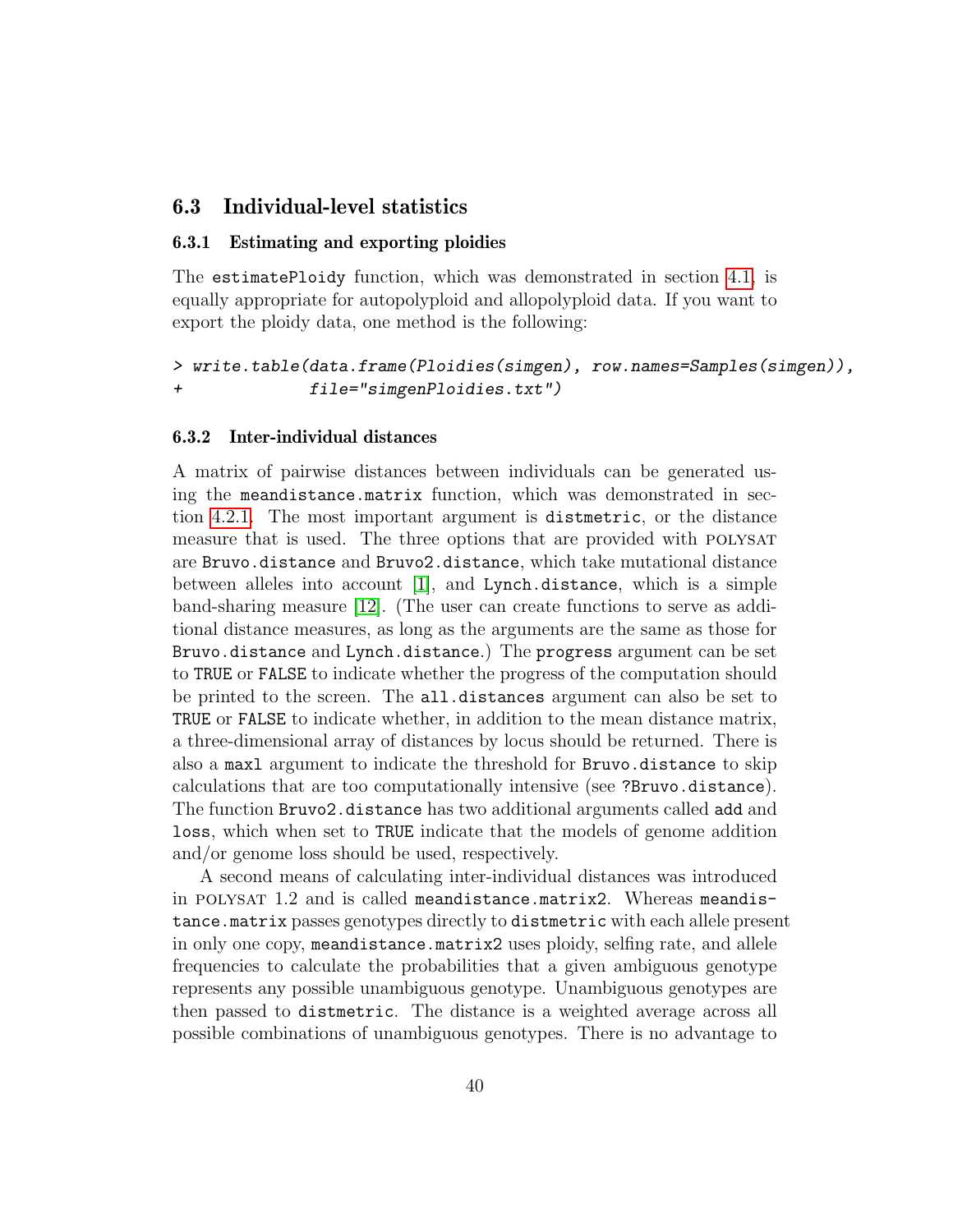using Lynch.distance with this function, but it may give improved results for Bruvo.distance, Bruvo2.distance, or a user-defined distance measure.

```
> testmat4 <- meandistance.matrix2(simgen, samples=samToUse, freq=simfreq,
+ self=0.2)
```

```
> pca4 <- cmdscale(testmat4)
> plot(pca4[,1], pca4[,2], col=c("red", "blue")[PopInfo(simgen)[samToUse]],
+ main="Bruvo distance with meandistance.matrix2")
```


Besides the cmdscale function for performing Principal Coordinate Analysis on the resulting matrix, you may want to create a histogram to view the distribution of distances, or you may want to export the distance matrix for use in other software.

> hist(as.vector(testmat))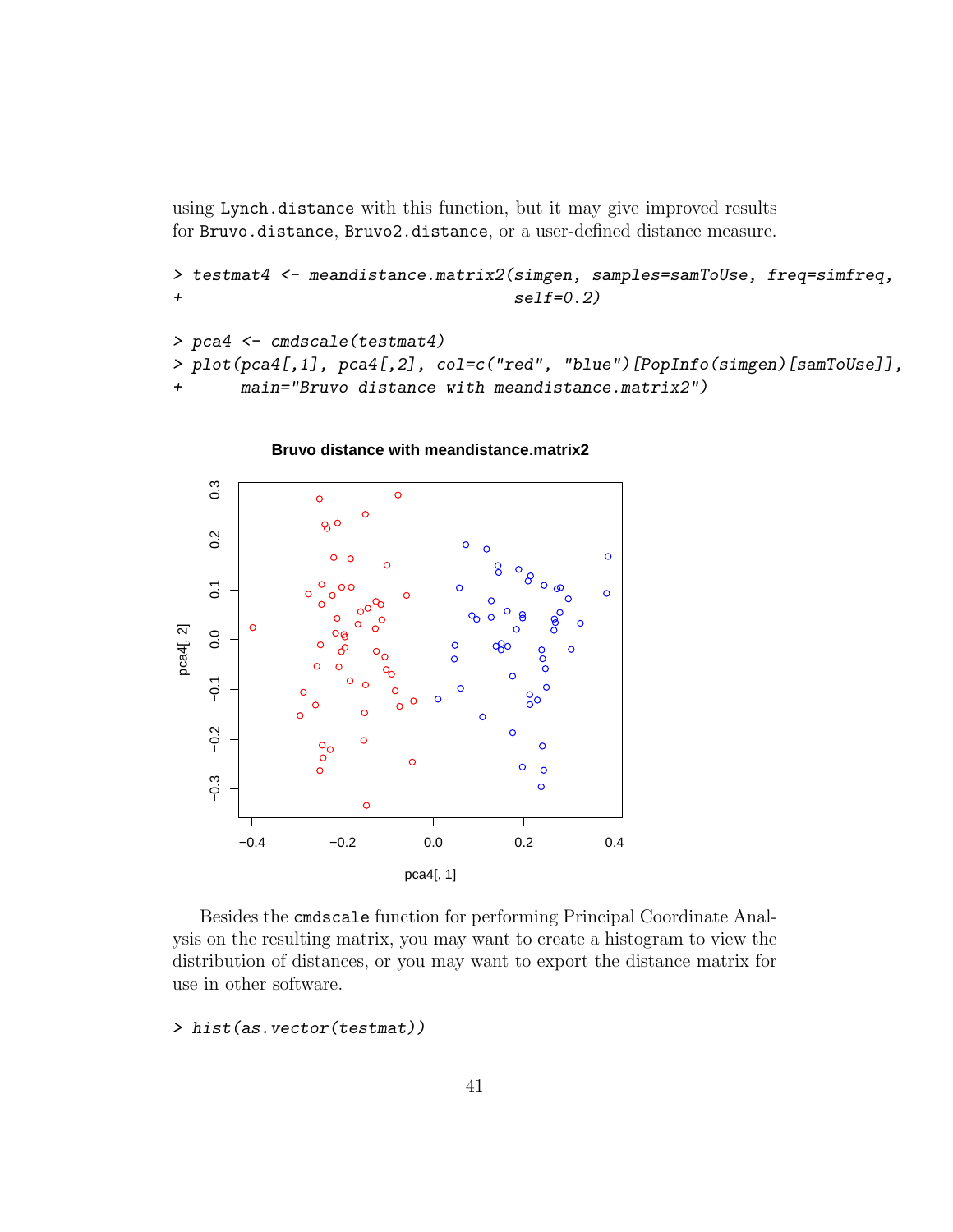**Histogram of as.vector(testmat)**



> hist(as.vector(testmat2))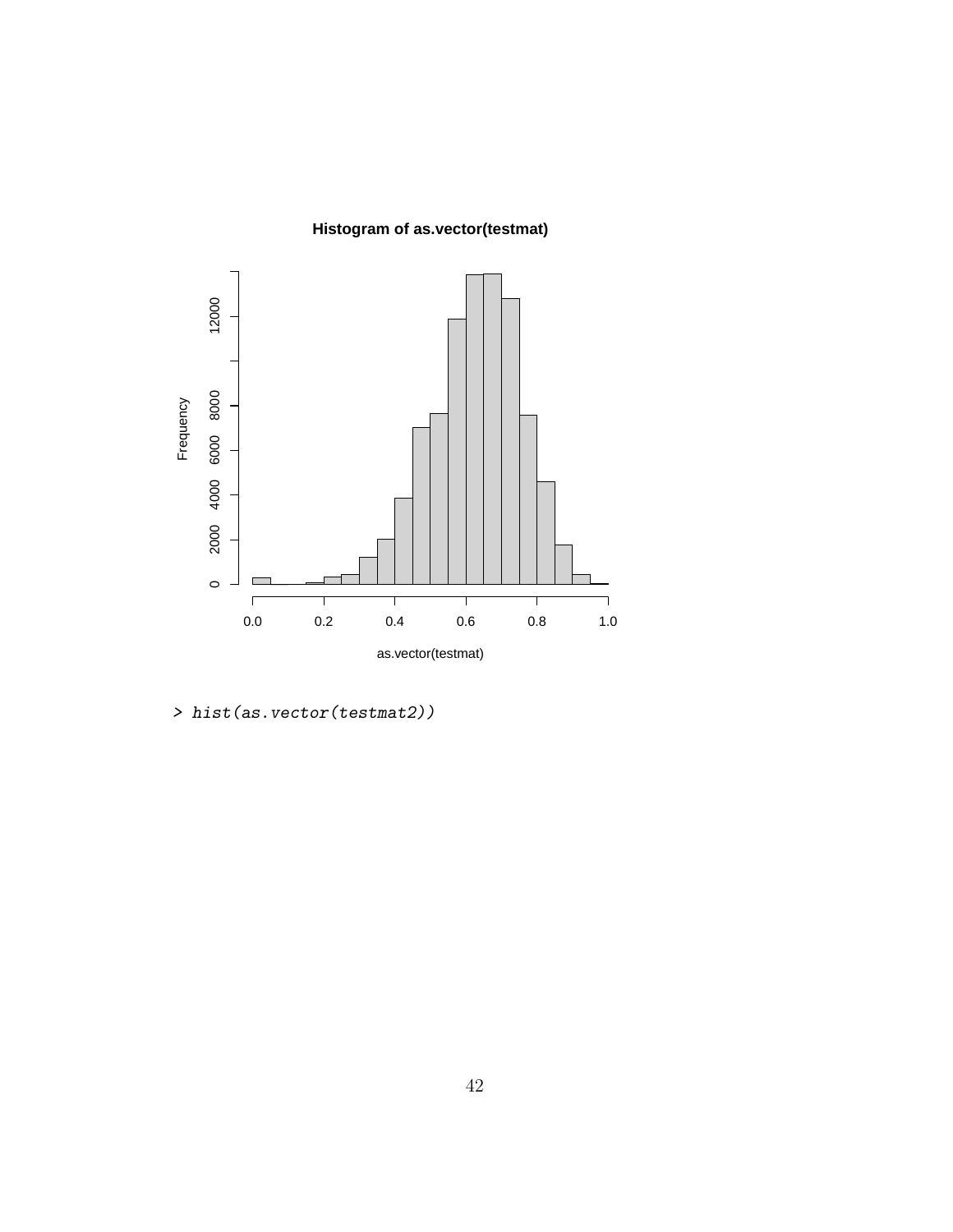

> write.table(testmat2, file="simgenDistMat.txt")

meandist.from.array can take a three-dimensional array such as that produced when all.distances=TRUE and recalculate a mean distance matrix from it. This could be useful, for example, if you want to try omitting loci from your analysis. If Bruvo.distance skips some calculations because maxl is exceeded, you may also want to estimate these distances and fill them into the array manually, then recalculate the mean distance matrix. See the help file for meandist.from.array for some additional functions that can help to locate missing values in the three-dimensional distance array.

The following example first creates a vector indicating the subset of samples to use, both to save on computation time for the example and because missing data can be a problem for Principal Coordinate Analysis if fewer than three loci are used. An array of distances is then calculated, followed by the mean distance matrix for each combination of two loci.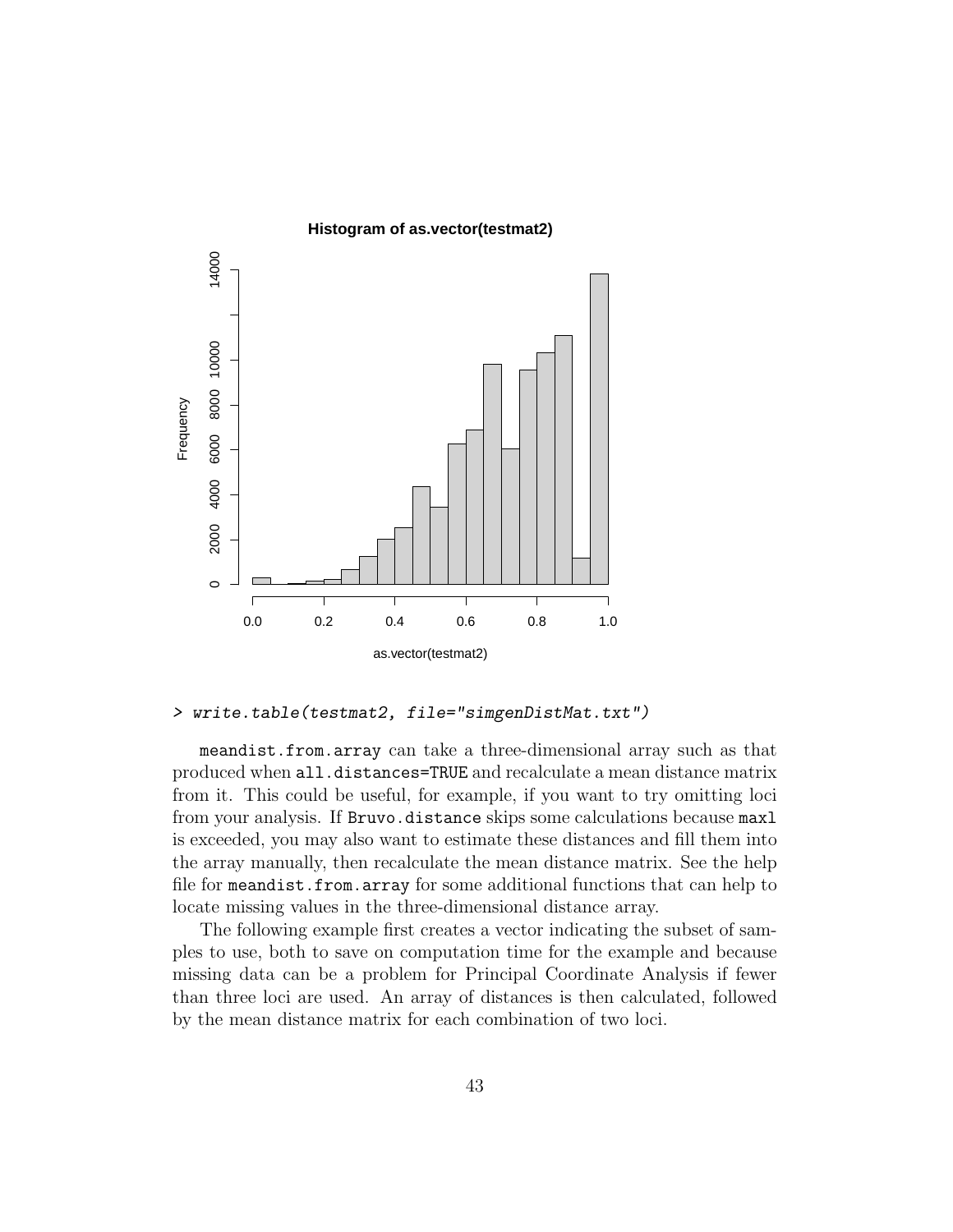```
> subsamples <- Samples(simgen, populations=1)
> subsamples <- subsamples[!isMissing(simgen, subsamples, "loc1") &
+ !isMissing(simgen, subsamples, "loc2") &
+ !isMissing(simgen, subsamples, "loc3")]
> Larray <- meandistance.matrix(simgen, samples=subsamples,
+ progress=FALSE,
+ distmetric=Lynch.distance, all.distances=TRUE)[[1]]
> mdist1.2 <- meandist.from.array(Larray, loci=c("loc1","loc2"))
> mdist2.3 <- meandist.from.array(Larray, loci=c("loc2","loc3"))
> mdist1.3 <- meandist.from.array(Larray, loci=c("loc1","loc3"))
```
As before, you can use cmdscale to perform Principal Coordinate Analysis and plot to visualize the results. Differences between plots reflect the effects of excluding loci.

#### <span id="page-43-0"></span>6.3.3 Determining groups of asexually-related samples

Very similarly to the software GenoType  $[14]$ , polysat can use a matrix of inter-individual distances to assign samples to groups of asexually-related individuals. This analysis can be performed on any matrix of distances calculated with meandistance.matrix, meandistance.matrix2, or a user-defined function that produces matrices in the same format. As in GenoType, a histogram such as those produced above may be useful for determining a distance threshold for distinguishing sexually- and asexually-related pairs of individuals. The data in simgen were simulated in a sexually-reproducing population, but let's pretend for the moment that there was some asexual reproduction, and we saw a bimodal distribution of distances with a cutoff of 0.2 between modes.

```
> clones <- assignClones(testmat, samples=paste("A", 1:100, sep=""),
+ threshold=0.2)
> clones
 A1 A2 A3 A4 A5 A6 A7 A8 A9 A10 A11 A12
  1 2 3 4 5 6 7 8 9 10 11 12
A13 A14 A15 A16 A17 A18 A19 A20 A21 A22 A23 A24
 13 14 15 16 17 18 19 20 21 22 23 24
A25 A26 A27 A28 A29 A30 A31 A32 A33 A34 A35 A36
```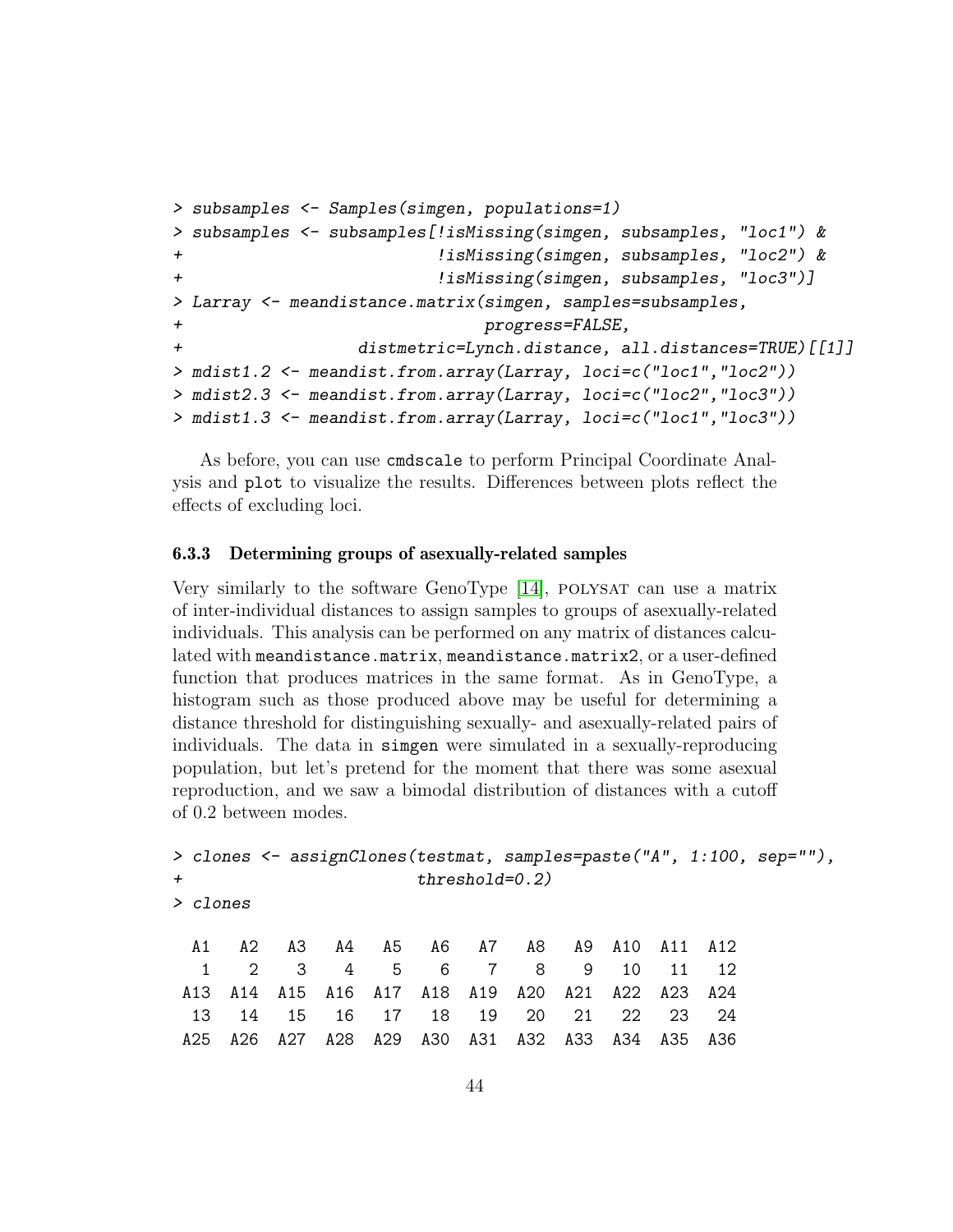| 25  | 26  | 27  | 28       | 15  | 29  | 30  | 31  | 32  | 33  | 34  | 35  |
|-----|-----|-----|----------|-----|-----|-----|-----|-----|-----|-----|-----|
| A37 | A38 | A39 | A40      | A41 | A42 | A43 | A44 | A45 | A46 | A47 | A48 |
| 36  | 37  | 38  | 39       | 40  | 37  | 36  | 7   | 21  | 41  | 42  | 43  |
| A49 | A50 | A51 | A52      | A53 | A54 | A55 | A56 | A57 | A58 | A59 | A60 |
| 44  | 45  | 46  | 47       | 48  | 49  | 27  | 50  | 14  | 51  | 17  | 28  |
| A61 | A62 | A63 | A64      | A65 | A66 | A67 | A68 | A69 | A70 | A71 | A72 |
| 52  | 53  | 36  | 54       | 55  | 56  | 31  | 57  | 58  | 59  | 60  | 22  |
| A73 | A74 | A75 | A76      | A77 | A78 | A79 | A80 | A81 | A82 | A83 | A84 |
| 61  | 22  | 62  | 63       | 64  | 65  | 66  | 67  | 68  | 69  | 3   | 55  |
| A85 | A86 | A87 | A88      | A89 | A90 | A91 | A92 | A93 | A94 | A95 | A96 |
| 70  | 36  | 71  | 72       | 35  | 24  | 73  | 26  | 74  | 75  | 76  | 77  |
| A97 | A98 |     | A99 A100 |     |     |     |     |     |     |     |     |
| 78  | 37  | 79  | 80       |     |     |     |     |     |     |     |     |
|     |     |     |          |     |     |     |     |     |     |     |     |

Some of the individuals with similar genotypes have been assigned to the same clonal group.

Diversity statistics based on genotype frequencies are also available; see section [6.4.2.](#page-46-0)

### <span id="page-44-0"></span>6.4 Population statistics

#### <span id="page-44-1"></span>6.4.1 Allele diversity and frequencies

Allele diversity, *i.e.* the number of alleles found at each locus, is easily calculated in POLYSAT.

```
> simal <- alleleDiversity(simgen)
> simal$counts
```

| 8  | 6 | 7  |                |
|----|---|----|----------------|
| 7  | 5 | 6  |                |
| 9  | 6 | 8  |                |
| 10 | 8 | 11 |                |
|    |   |    | loc1 loc2 loc3 |

```
> simal$alleles[["PopA","loc1"]]
```
[1] 100 102 106 108 110 112 114 118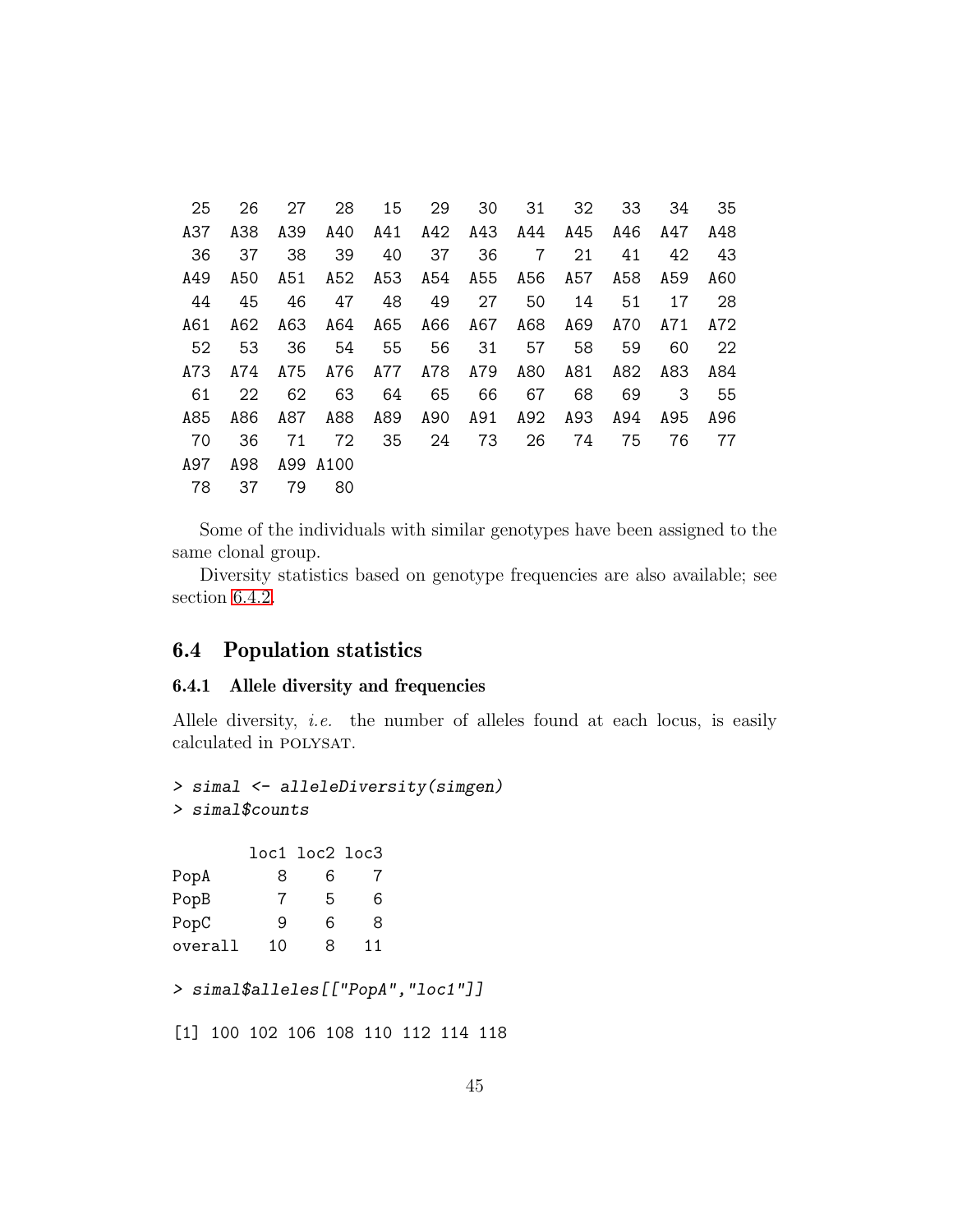There are two functions in POLYSAT for estimating allele frequencies. If all of your individuals are the same, even-numbered ploidy and if you have a reasonable estimate of the selfing rate in your system, deSilvaFreq will give the most accurate estimate. For mixed ploidy systems, the simpleFreq function is available, but will be biased toward underestimating common allele frequencies and overestimating rare allele frequencies, which will cause an underestimation of  $F_{ST}$ . deSilvaFreq uses an iterative algorithm to estimate genotype frequencies based on allele frequencies and "allelic phenotype" frequencies, then recalculate allele frequencies from genotype frequencies [\[3\]](#page-52-6). simpleFreq simply assumes that in a partially heterozygous genotype, all alleles have an equal chance of being present in more than one copy.

Both allele frequency estimators take as the first argument a "genambig" or "genbinary" object, which must have the PopInfo and Ploidies slots filled in. The self argument for supplying the selfing rate is only applicable for deSilvaFreq. (See ?deSilvaFreq for some other arguments that can be adjusted.) Both functions produce a data frame of allele frequencies, with populations in rows and alleles in columns. deSilvaFreq adds a null allele for each locus, while simpleFreq does not. In both cases the data frame will also have a column indicating the population size in number of genomes (*e.g.*) four hexaploid individuals  $= 24$  genomes).

The function calcPopDiff takes the data frame produced by either allele frequency estimation, and produces a matrix containing pairwise  $F_{ST}$  values according to the original calculation by Wright [\[15\]](#page-53-0). Population sizes are weighted by number of genomes, rather than number of individuals.

Continuing the example from section [4.2.3,](#page-14-0) and comparing the results of deSilvaFreq and simpleFreq:

> simFst

```
PopA PopB PopC
PopA 0.00000000 0.05068795 0.05453103
PopB 0.05068795 0.00000000 0.07098261
PopC 0.05453103 0.07098261 0.00000000
> simfreqSimple <- simpleFreq(simgen, samples = Samples(simgen, ploidies=4))
> simFstSimple <- calcPopDiff(simfreqSimple, metric = "Fst")
> simFstSimple
```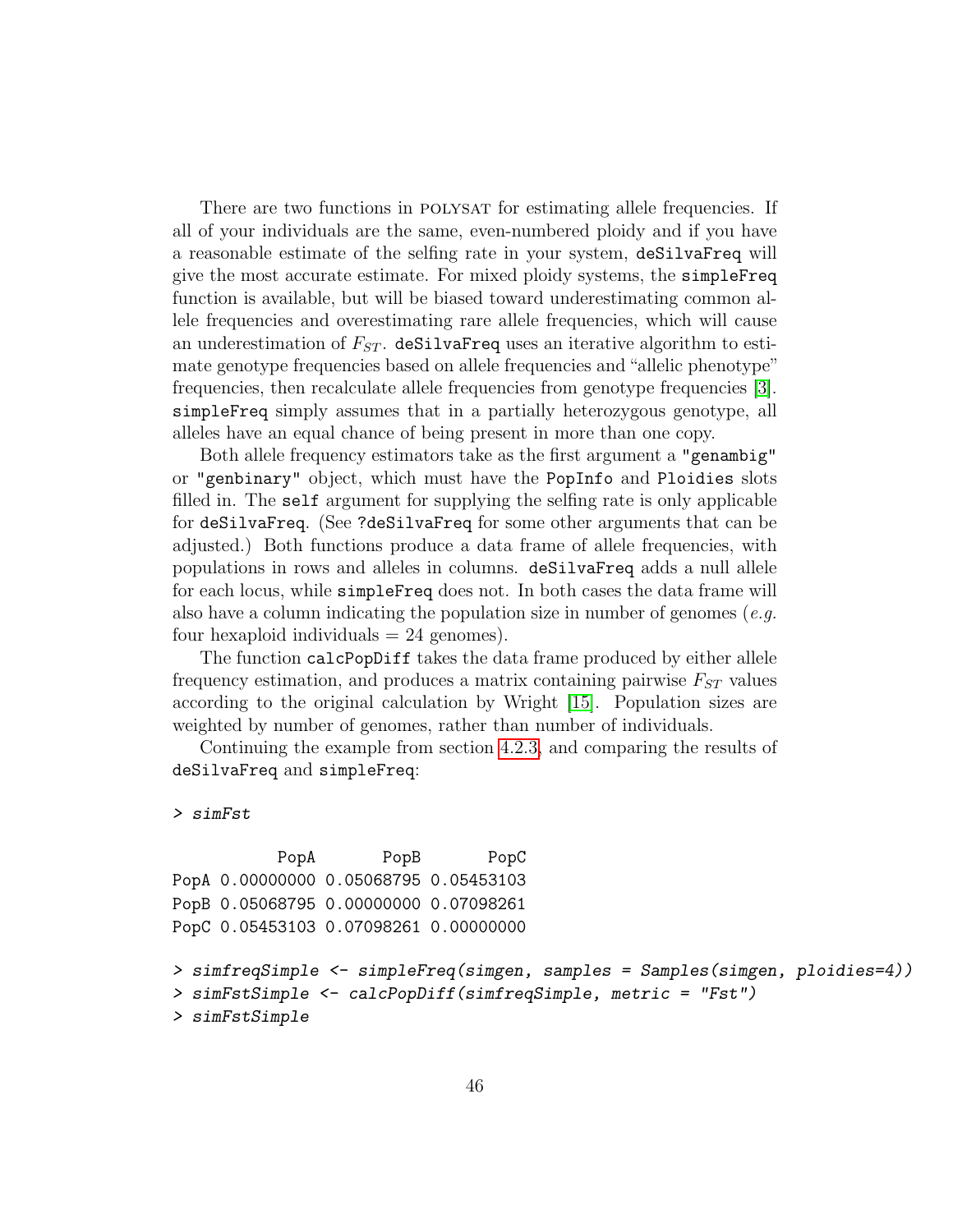| PopA | PopB                       | PopC                                     |
|------|----------------------------|------------------------------------------|
|      | PopA 0.00000000 0.04738346 | 5.088305e-02                             |
|      |                            | PopB 0.04738346 0.00000000 6.492718e-02  |
|      |                            | PopC 0.05088305 0.06492718 -1.323838e-16 |

Average allele frequencies can also be used by SPAGeDi for the calculation of relationship and kinship coefficients. SPAGeDi v1.3 can estimate allele frequencies using the same method as simpleFreq. However, if your data are appropriate for allele frequency estimation using deSilvaFreq, exporting the estimated allele frequencies to SPAGeDi should improve the accuracy of the relationship and kinship calculations. The write.freq.SPAGeDi function creates a file of allele frequencies in the format that is read by SPAGeDi.

#### > write.freq.SPAGeDi(simfreq, usatnts=Usatnts(simgen), file="SPAGfreq.txt")

The R package adegenet [\[10\]](#page-53-8) can perform a number of calculations from allele frequencies, including five inter-population distance measures as well as Correspondance Analysis. The allele frequency tables produced by polysat can be converted to a format that can be read by adegenet.

### > gpsimfreq <- freq.to.genpop(simfreq)

The object gpsimfreq that you just created can now be passed to the function genpop as the tab argument. See ?freq.to.genpop for example code.

#### <span id="page-46-0"></span>6.4.2 Genotype frequencies

For asexual organisms, you many want to calculate statistics based on the frequencies of genotypes in your populations. Two popular statistics for this, the Shannon index [\[18\]](#page-53-9) and Simpson index [\[19\]](#page-54-3), are provided with polysat. The function genotypeDiversity calculates either of these statistics or any userdefined statistic that can be calculated from a vector of counts. genotypeDiversity uses the function assignClones internally, so the same threshold argument may be set to allow for mutation or scoring error, or to group individuals by a larger distance threshold. This function examines loci individiually as well as the mean distance across all loci. Where ordinary allelic diversity statistics are not available due to allele copy number ambiguity, genotype diversity statistics for individual loci may be useful.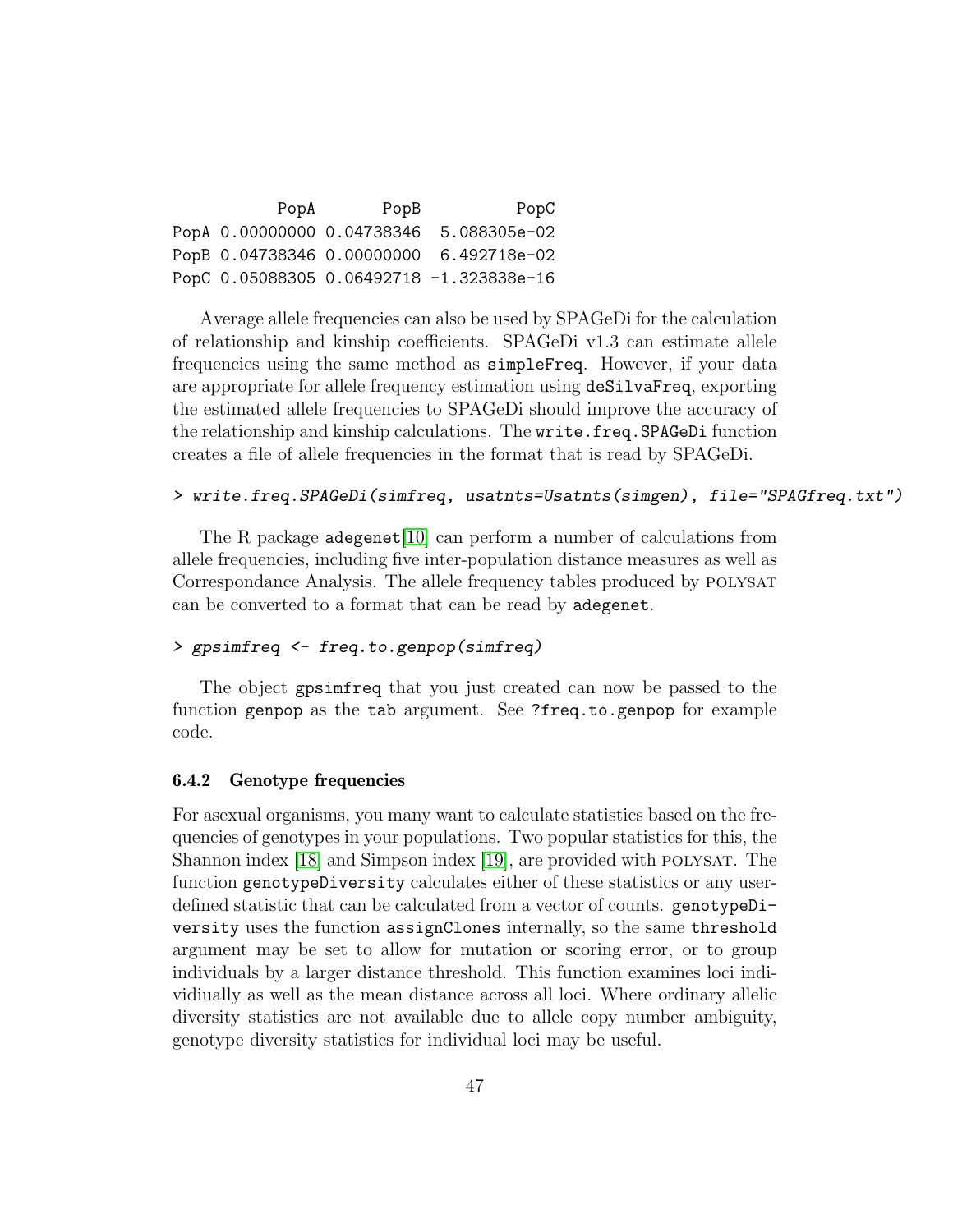```
> testmat5 <- meandistance.matrix(simgen, all.distances=TRUE)
> simdiv <- genotypeDiversity(simgen, d=testmat5, threshold=0.2, index=Shannon)
> simdiv
        loc1 loc2 loc3 overall
PopA 3.304798 2.654090 3.379927 4.303583
PopB 3.269491 2.582981 2.913112 4.002176
PopC 3.373131 3.009567 3.415639 4.521993
```

```
> simdiv2 <- genotypeDiversity(simgen, d=testmat5, threshold=0.2, index=Simpson)
> simdiv2
```
loc1 loc2 loc3 overall PopA 0.03737374 0.08303030 0.03360132 0.005050505 PopB 0.03702924 0.08884766 0.05696970 0.020000000 PopC 0.03272727 0.05373737 0.03112760 0.001212121

The variance of the Simpson index may also be calculated, enabling the calculation of upper and lower bounds for a 95% confidence interval.

```
> simdiv2var <- genotypeDiversity(simgen, d=testmat5, threshold=0.2,
                                  index=Simpson.var)
> simdiv2 - 2*simdiv2var^0.5
```
loc1 loc2 loc3 overall PopA 0.02438289 0.05915117 0.02113944 0.0004028381 PopB 0.02295020 0.06115142 0.04216782 0.0049848529 PopC 0.02133522 0.03403932 0.02007475 -0.0020469696

 $>$  simdiv2 + 2\*simdiv2var^0.5

loc1 loc2 loc3 overall PopA 0.05036458 0.10690944 0.04606320 0.009698172 PopB 0.05110829 0.11654391 0.07177158 0.035015147 PopC 0.04411932 0.07343543 0.04218045 0.004471212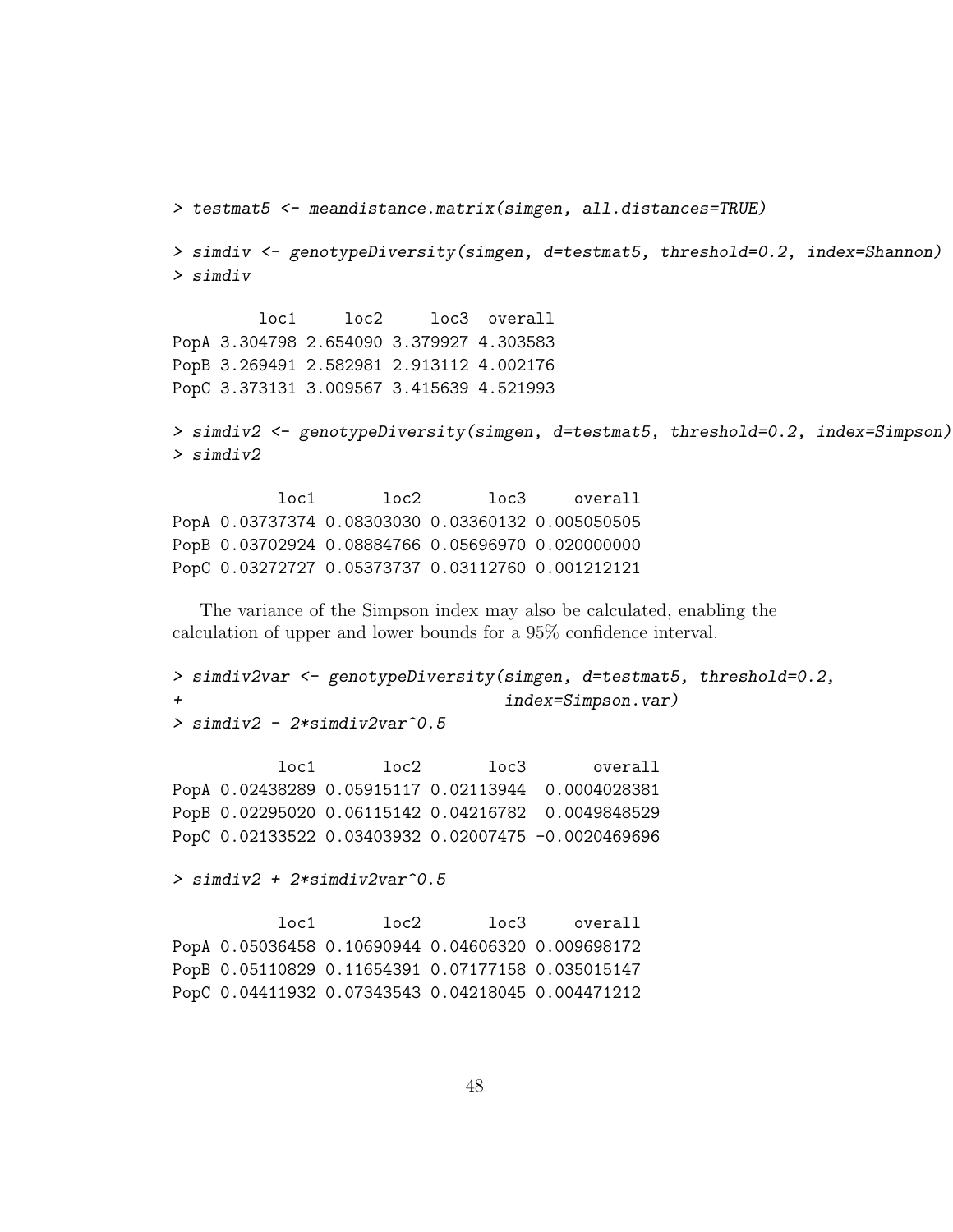## <span id="page-48-0"></span>7 Functions for allopolyploid data

In order to properly analyze microsatellites as codominant markers in allopolyploids, knowledge is required about which alleles belong to which genome. In an autopolyploid, all alleles for a given marker will segregate according to Mendelian laws. In an allopolyploid, a microsatellite marker represents two or more loci that are behaving in a Mendelian fashion, but if treated as one locus will not appear to behave according to random segregation. For example, an autotetraploid with the genotype ABCD that self fertilizes can produce offspring with the genotype AABB. An allotetraploid with the same four alleles, but distributed as AB and CD across two genomes, cannot self to produce an AABB individual as both of these alleles come from one genome.

If you have knowledge from other analyses about which alleles belong to which genomes, when importing your data you can code each microsatellite marker as multiple loci. As long as each "locus" in the "genambig" object is behaving according to random segregation, the analysis and export functions for autopolyploid data described in the previous section are appropriate. See the separate vignette "Assigning alleles to isoloci in polysat" to learn more about how to determine which alleles belong to which genomes. The functions processDatasetAllo and recodeAllopoly can, respectively, assign alleles to isoloci and recode the dataset so that each marker is split into multiple isoloci according to allele assignments.

If you are not able split microsatellite markers into independently-segregating isoloci, the following functionality is available for allopolyploids in polysat:

### <span id="page-48-1"></span>7.1 Data import and export

Data can be formatted for the software Tetrasat [\[13\]](#page-53-10), Tetra [\[11\]](#page-53-11), and ATetra [\[23\]](#page-54-4) using polysat. These programs are intended to be robust to lack of knowledge of inheritance patterns of alleles in allotetraploids and will estimate allele frequencies and other statistics. See the help files for write.Tetrasat and write.ATetra.

read.Tetrasat (which produces a format readable by both Tetrasat and Tetra) and read.ATetra both take, as their only argument, the file name to be read. To import data from the example files "ATetraExample.txt" and "tetrasatExample.txt", use the commands:

#### > ATdata <- read.ATetra("ATetraExample.txt")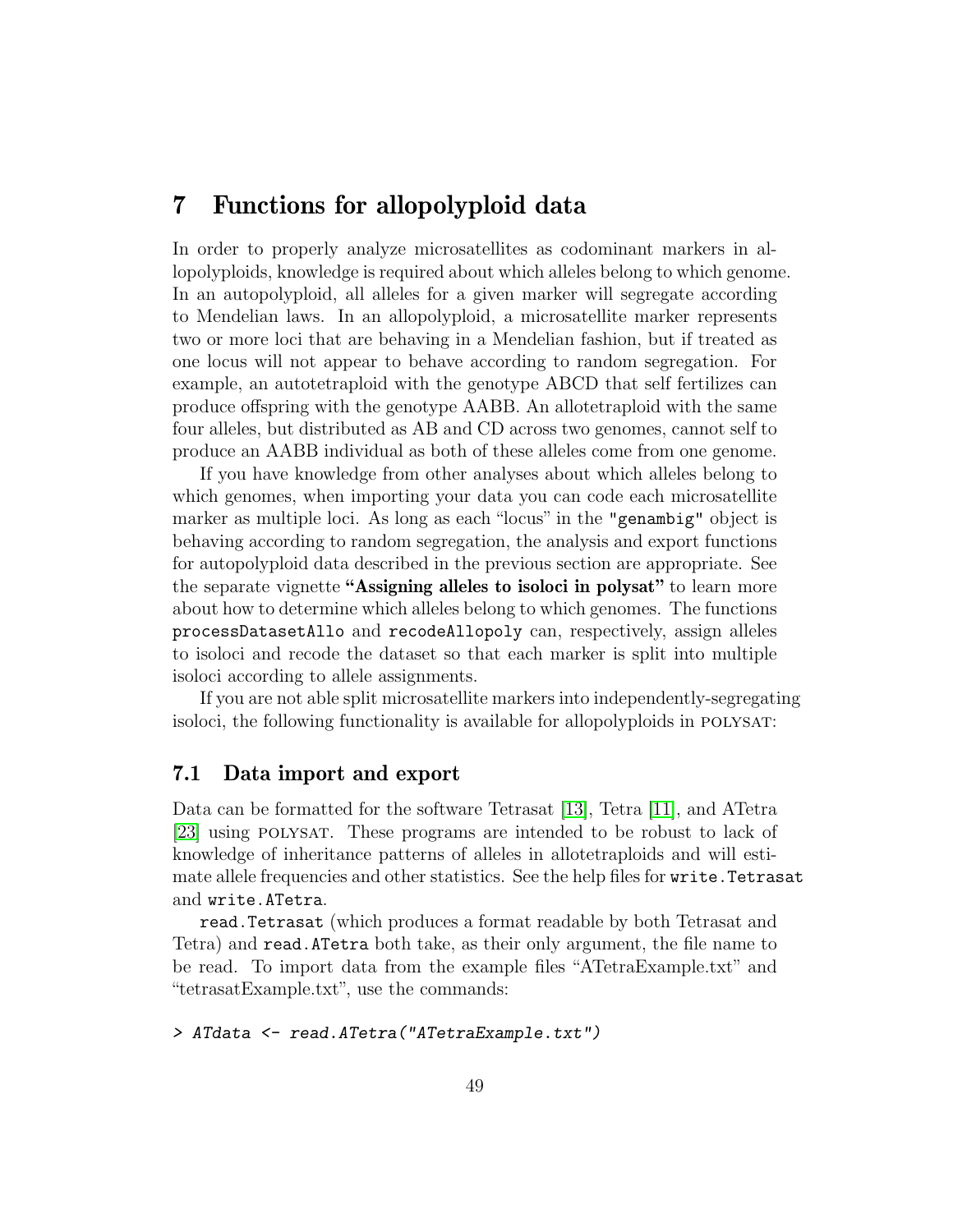#### > Tetdata <- read.Tetrasat("tetrasatExample.txt")

The functions for writing these two file formats only require a "genambig" object and a file name. Ploidies and PopInfo are required in the object for both functions. write.Tetrasat additionally requires information in the Usatnts slot. Since ATetra does not allow missing data, any missing genotypes that are encountered by write.ATetra are written to the console.

```
> write.ATetra(simgen, samples=Samples(simgen, ploidies=4), file="simgenAT.txt")
```
Missing data: B48 loc2 Missing data: A42 loc3 Missing data: C22 loc3

```
> write.Tetrasat(simgen, samples=Samples(simgen, ploidies=4),
+ file="simgenTet.txt")
```
Data for allopolyploids can also be imported and exported in GeneMapper, STRand, adegenet genind, and binary presence/absence formats, as described in the sections [6.1](#page-33-1) and [6.2.](#page-36-0)

### <span id="page-49-0"></span>7.2 Individual-level and population statistics

The Bruvo.distance measure of inter-individual distances is best suited to autopolyploids but may work for allopolyploids under a special case. Bruvo.distance measures distances between all alleles at a locus for the two individuals being compared, under the premise that these alleles could be closely related to each other by mutation. If two alleles belong to two different allopolyploid genomes, it is not possible for them to be be closely related to each other even if their sizes are similar, since they are derived from different ancestral species. In the case where no allele from one allopolyploid genome is within three or four mutation steps of any allele from the other genome, it is possible for the value produced by Bruvo.distance to accurately reflect the genetic similarity of two allopolyploid individuals. Along the same logic, Lynch.distance will only be appropriate if the two homeologous genomes have no alleles in common at a given locus. If either of these distance measures are appropriate for your data, see the description of the meandistance.matrix function in sections [4.2.1](#page-10-1) and [6.3.2.](#page-39-2) The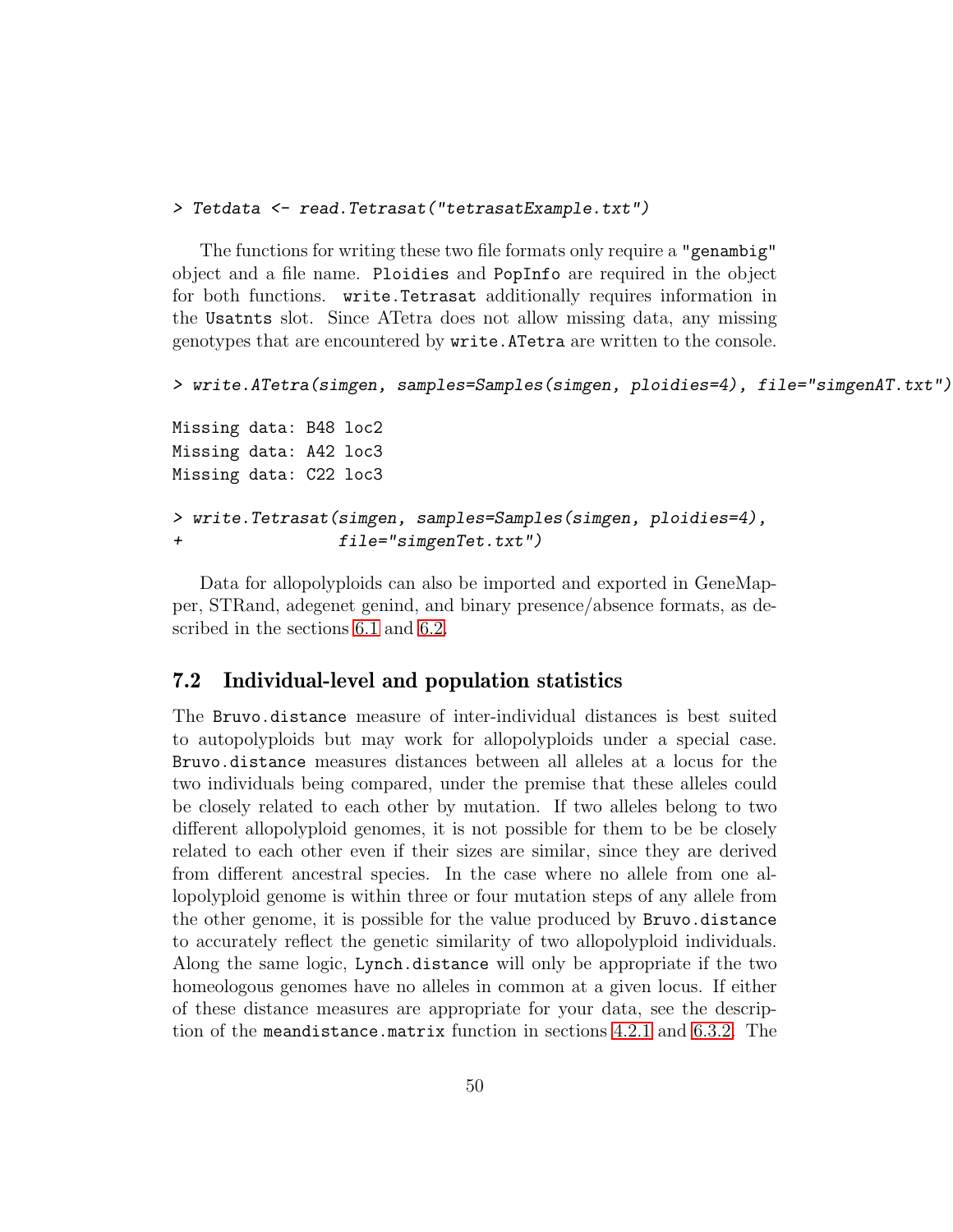meandistance.matrix2 function is never appropriate under allopolyploid inheritance, since it assumes random segregation of alleles when calculating genotype probabilities. Bruvo2.distance is unlikely to be appropriate for an allopolyploid system, although I would encourage reading the paper[\[1\]](#page-52-5) and thinking about it for yourself.

Assuming a distance matrix can be calculated using meandistance.matrix, all downstream analyses (principal coordinate analysis, clone assignment, genotype diversity) are appropriate.

The estimatePloidy, assignClones, genotypeDiversity, and allele-Diversity functions work equally well on autopolyploids and allopolyploids.

Both simpleFreq and deSilvaFreq work under the assumption of polysomic inheritance and should therefore not be used on allopolyploid data.

## <span id="page-50-0"></span>8 Treating microsatellite alleles as dominant markers

Both autopolyploid and allopolyploid microsatellite data can be converted to "allelic phenotypes" based on the presence and absence of alleles. Although much information is lost using this method, it can enable the user to perform a wider range of analyses, such as parentage analysis or AMOVA.

The Lynch.distance measure, described earlier, essentially treats alleles in this way. Alleles are assumed to be present in only one copy, and two alleles from two individuals are either identical or not. However, alleles are still grouped by locus and distances are averaged across all loci.

The "genbinary" class stores data in a binary presence/absence format, the same way that dominant data is typically coded. (See earlier description of the genambig.to.genbinary function in section [6.2.](#page-36-0)) This is intended to facilitate further analysis in R or other software that takes such a format. By default, 1 indicates that an allele is present, 0 indicates that an allele is absent, and -9 indicates that the data point is missing. There are replacement functions to change these symbols, for example (continuing from section [5.3\)](#page-30-0):

- > Present(simgenB) <- "P"
- > Absent(simgenB) <- 2
- > Missing(simgenB) <- 0
- > Genotypes(simgenB)[1:10, 1:6]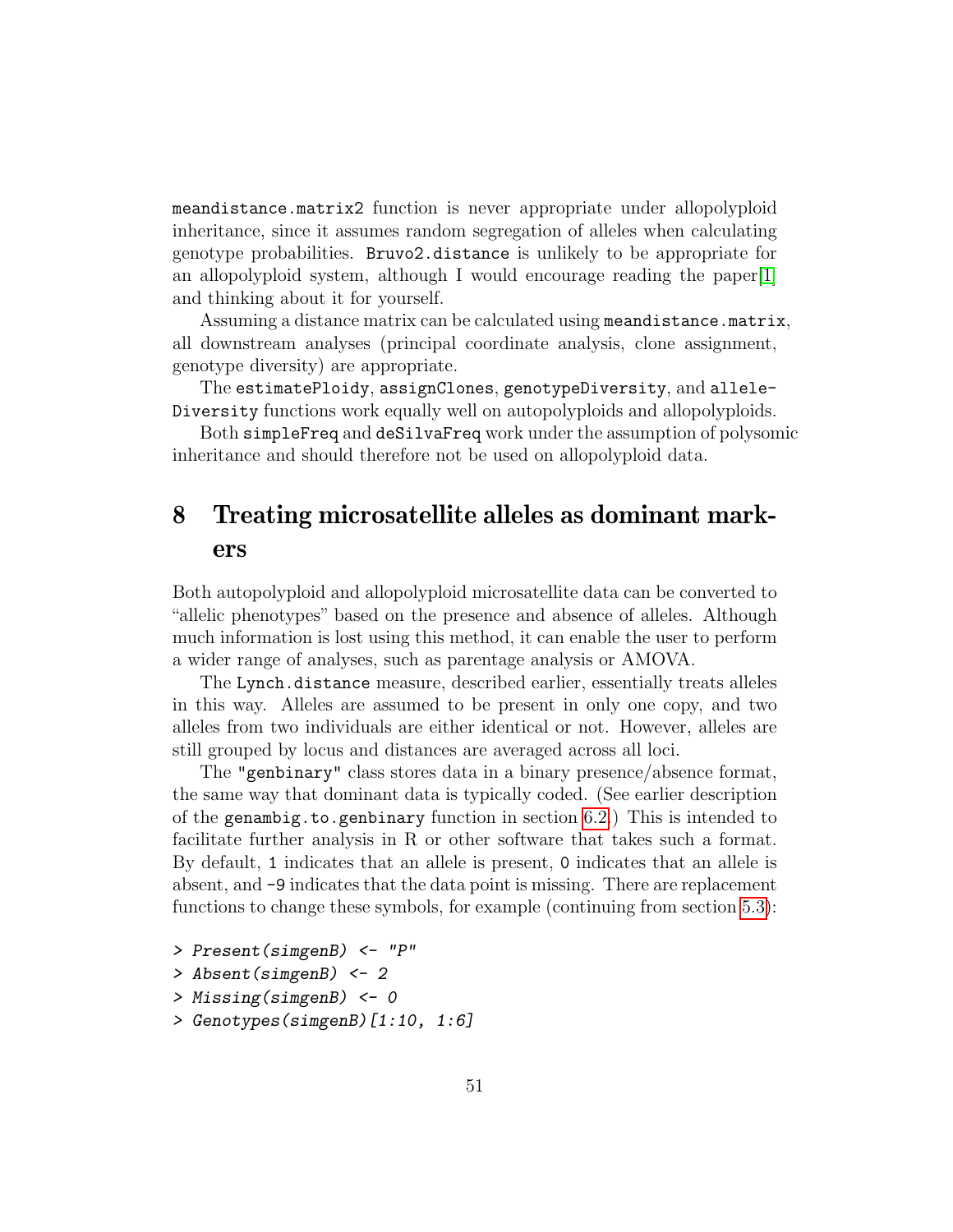| A1    | ייפיי | ייפיי | ייפיי | "P"    | ייפיי  | יי קיי |
|-------|-------|-------|-------|--------|--------|--------|
| A2    | ייפיי | ייפיי | ייפיי | "P"    | ייפיי  | "P"    |
| AЗ    | "P"   | "P"   | "2"   | "P"    | ייפיי  | ייפיי  |
| A4    | "P"   | "P"   | ייפיי | יי קיי | ייפיי  | "P"    |
| A5    | "2"   | ייפיי | ייפיי | "P"    | ייפיי  | ייפיי  |
| A6    | "P"   | "2"   | "2"   | יי קיי | "2"    | יי קיי |
| A7    | ייפיי | "2"   | ייפיי | ייפיי  | יי קיי | "2"    |
| A8    | "2"   | "P"   | "2"   | "P"    | "2"    | "2"    |
| A9    | "2"   | "2"   | "2"   | "2"    | ייפיי  | "2"    |
| A 1 0 | "2"   | "P"   | "2"   | "P"    | "2"    | יי קיי |

If you want to further manipulate the format of the genotype matrix, you can assign it to a new object name and then make the desired edits.

```
> genmat <- Genotypes(simgenB)
> dimnames(genmat)[[2]] <- paste("M", 1:dim(genmat)[2], sep="")
> genmat[1:10, 1:10]
```
M1 M2 M3 M4 M5 M6 M7 M8 M9 M10 A1 "2" "2" "2" "P" "2" "P" "P" "2" "2" "2" A2 "2" "2" "2" "P" "2" "P" "2" "P" "2" "P" A3 "P" "P" "2" "P" "2" "2" "2" "P" "2" "2" A4 "P" "P" "2" "P" "2" "P" "2" "2" "2" "2" A5 "2" "2" "2" "P" "2" "2" "P" "2" "2" "2" A6 "P" "2" "2" "P" "2" "P" "2" "2" "2" "2" A7 "2" "2" "2" "2" "P" "2" "P" "2" "2" "2" A8 "2" "P" "2" "P" "2" "2" "2" "2" "2" "2" A9 "2" "2" "2" "2" "2" "2" "P" "2" "2" "2" A10 "2" "P" "2" "P" "2" "P" "P" "2" "2" "2"

As demonstrated previously, the write.table function can write the matrix to a text file for use in other software. The arguments for write.table allow the user to control which character is used to delimit fields, whether row and column names should be written to the file, and whether quotation marks should be used for character strings.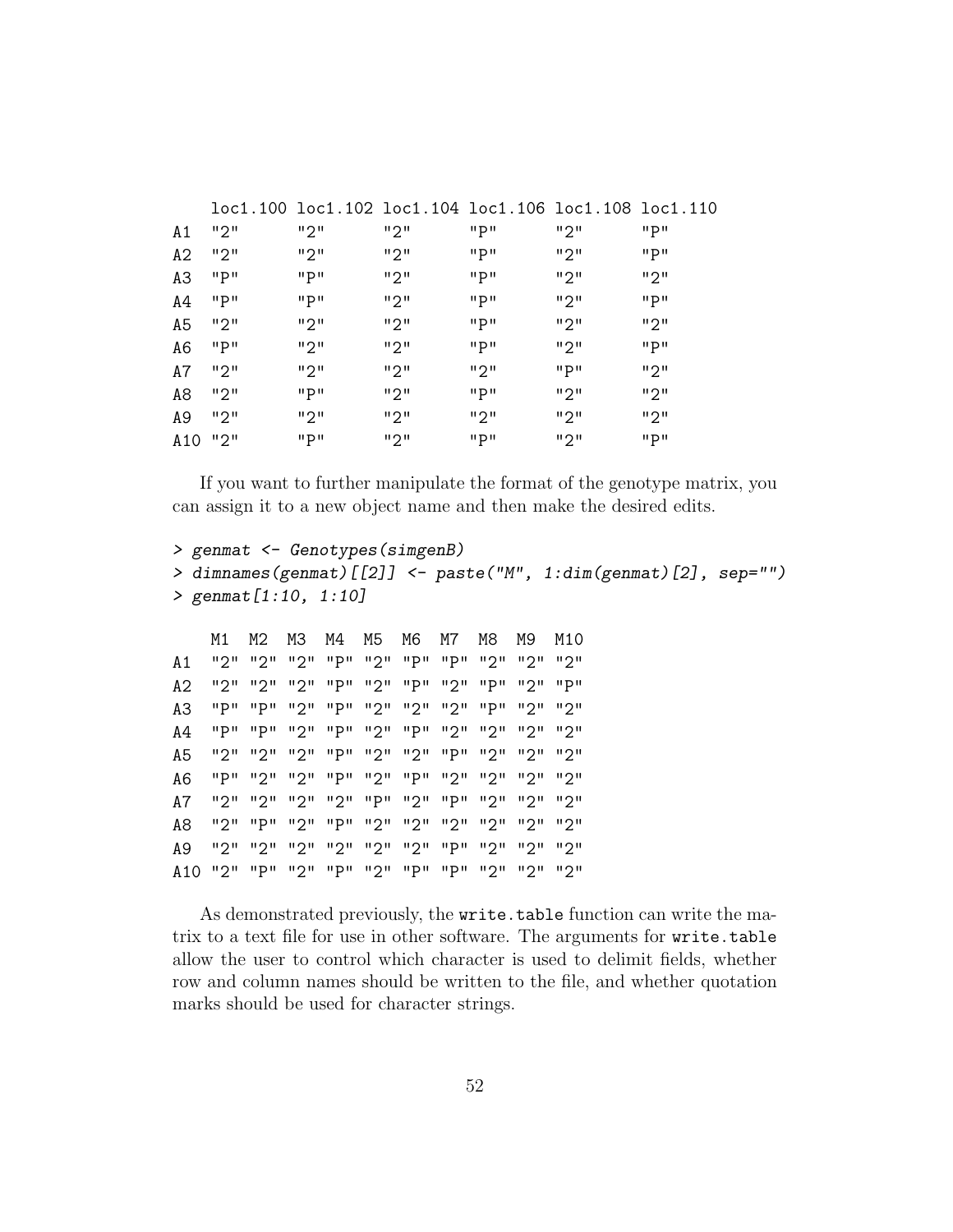## <span id="page-52-0"></span>9 How to cite POLYSAT

- Clark, LV and Jasieniuk, M. 2011. POLYSAT: an R package for polyploid microsatellite analysis. Molecular Ecology Resources 11(3):562– 566.
- Clark, LV and Drauch Schreier, A. 2017. Resolving microsatellite genotype ambiguity in populations of allopolyploid and diploidized autopolyploid organisms using negative correlations between allelic variables. Molecular Ecology Resources 17(5): 1090–1103. DOI: 10.1111/1755- 0998.12639

Feel free to email me at lvclark@illinois.edu with any questions, comments, or bug reports!

## References

- <span id="page-52-5"></span>[1] BRUVO, R., MICHIELS, N. K., D'SOUZA, T. G. and SCHULEN-BURG, H. 2004. A simple method for the calculation of microsatellite genotype distances irrespective of ploidy level. Molecular Ecology, 13, 2101-2106.
- <span id="page-52-1"></span>[2] CHAMBERS, J. M. 2008. Software for Data Analysis: Programming with R Springer.
- <span id="page-52-6"></span>[3] DE SILVA, H. N, HALL, A. J., RIKKERINK, E., MCNEILAGE, M. A., and FASER, L. G. 2005. Estimation of allele frequencies in polyploids under certain patterns of inheritance. Heredity, 95, 327-334.
- <span id="page-52-3"></span>[4] FALUSH, D., STEPHENS, M. and PRITCHARD, J. K. 2003. Inference of population structure using multilocus genotype data: Linked loci and correlated allele frequencies. Genetics, 164, 1567-1587.
- <span id="page-52-2"></span>[5] FALUSH, D., STEPHENS, M. and PRITCHARD, J. K. 2007. Inference of population structure using multilocus genotype data: dominant markers and null alleles. *Molecular Ecology Notes*, 7, 574-578.
- <span id="page-52-4"></span>[6] GULDBRANDTSEN, B., TOMIUK, J. AND LOESCHCKE, B. 2000. POPDIST version 1.1.1: A program to calculate population genetic distance and identity measures. Journal of Heredity, 91, 178-179.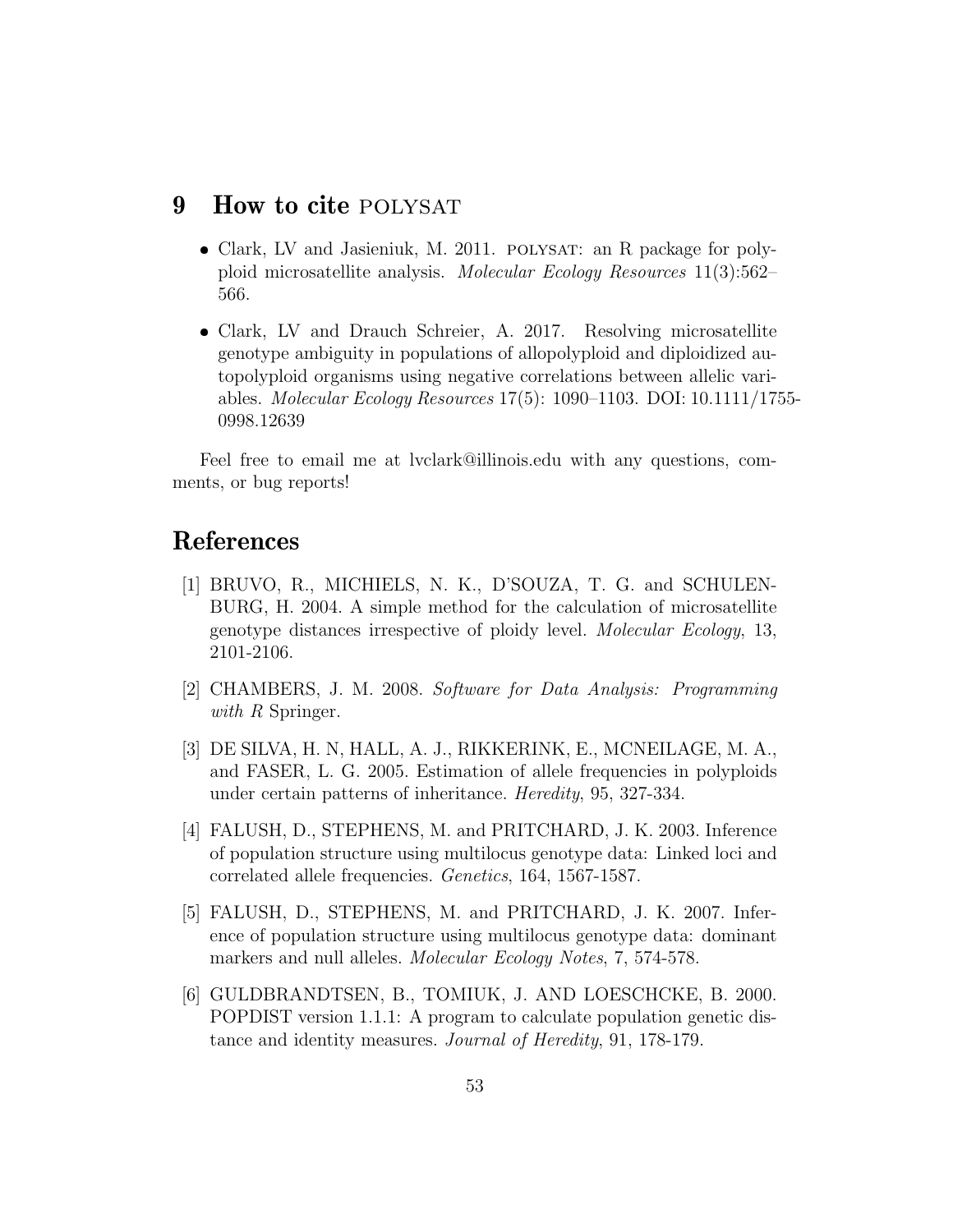- <span id="page-53-5"></span>[7] HARDY, O. J. and VEKEMANS, X. 2002. SPAGEDi: a versatile computer program to analyse spatial genetic structure at the individual or population levels. Molecular Ecology Notes, 2, 618-620.
- <span id="page-53-4"></span>[8] HUBISZ, M. J., FALUSH, D., STEPHENS, M. and PRITCHARD, J. K. 2009. Inferring weak population structure with the assistance of sample group information. Molecular Ecology Resources, 9, 1322-1332.
- <span id="page-53-2"></span>[9] JOST, L. 2008.  $G_{ST}$  and its relatives do not measure differentiation. Molecular Ecology 17, 4015-4026.
- <span id="page-53-8"></span>[10] JOMBART, T. 2008. adegenet: a R package for the multivariate analysis of genetic markers. Bioinformatics, 24, 1403-1405.
- <span id="page-53-11"></span>[11] LIAO, W. J., ZHU, B. R., ZENG, Y. F. and ZHANG, D. Y. 2008. TETRA: an improved program for population genetic analysis of allotetraploid microsatellite data. Molecular Ecology Resources, 8, 1260-1262.
- <span id="page-53-7"></span>[12] LYNCH, M. 1990. THE SIMILARITY INDEX AND DNA FINGER-PRINTING. Molecular Biology and Evolution, 7, 478-484.
- <span id="page-53-10"></span>[13] MARKWITH, S. H., STEWART, D. J. and DYER, J. L. 2006. TETRASAT: a program for the population analysis of allotetraploid microsatellite data. Molecular Ecology Notes, 6, 586-589.
- <span id="page-53-6"></span>[14] MEIRMANS, P. G. and VAN TIENDEREN, P. H. 2004. GENOTYPE and GENODIVE: two programs for the analysis of genetic diversity of asexual organisms. Molecular Ecology Notes, 4, 792-794.
- <span id="page-53-0"></span>[15] NEI, M. 1973. Analysis of gene diversity in subdivided populations. Proceedings of the National Academy of Sciences of the United States of America 70, 3321-3323.
- <span id="page-53-1"></span>[16] NEI, M. and CHESSER, R. 1983. Estimation of fixation indices and gene diversities. Annals of Human Genetics 47, 253-259.
- <span id="page-53-3"></span>[17] PRITCHARD, J. K., STEPHENS, M. and DONNELLY, P. 2000. Inference of population structure using multilocus genotype data. Genetics, 155, 945-959.
- <span id="page-53-9"></span>[18] SHANNON, C. E. 1948. A mathematical theory of communication. Bell System Technical Journal, 27, 379-423 and 623-656.